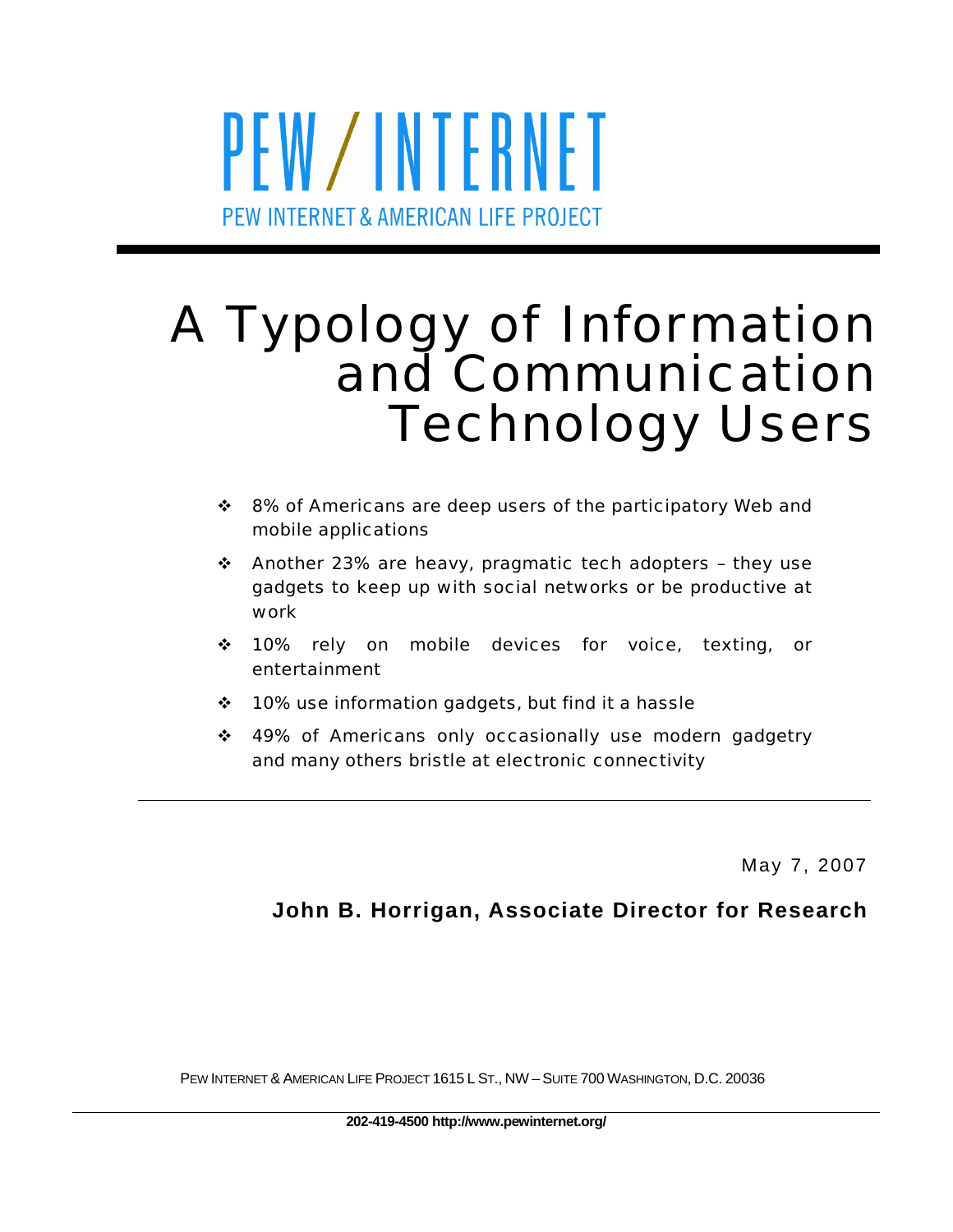The advent of Web 2.0 – the ability of people to use a range of information and communication technology as a platform to express themselves online and participate in the commons of cyberspace  $-$  is often heralded as the next phase of the information society. Yet little is known about which segments of the population are inclined to make robust use of information technology and which aren't.

With that in mind, the Pew Internet & American Life Project conducted a survey designed to classify Americans into different groups of technology users. We developed our typology along three dimensions of people's relationship to information and communications technology (ICT):

- **Assets**: We asked people about their use of the internet, cell phones and other devices that connect to the internet (e.g., video or digital cameras). We also asked about their use of services that facilitate digital consumption, participation, and electronic communication (e.g., broadband and non-voice applications on cell phones).
- **Actions**: We asked about activities in which people engage, such as downloading audio and video, generating their own online content, and a variety of things they do with their cell phones and computers. We also asked about frequency of online use.
- **Attitudes**: We asked how people see ICTs helping them to be more productive at work, to pursue hobbies, and to keep up with family and friends; we also solicited their views about information overload and technology's capacity to offer more control over their lives.

Our typology identifies a rich variety of Web 2.0 users and non-users. At one end of the spectrum, the survey identifies the heaviest consumers, most active users, and happiest denizens of the information society. It also locates those who find great satisfaction in the use of ICT even though they have fewer network resources. In the middle range, the typology highlights some users who have invested a lot in services and hardware, but feel uncomfortable with the extra connectivity. And at the other end of the spectrum, it identifies those who get along – many of them just fine – with a relative scarcity of information goods and services.

This Pew Internet & American Life Project report is based on the findings of a daily tracking survey on Americans' use of the Internet. All numerical data was gathered through telephone interviews conducted by Princeton Survey Research Associates between February 15 and April 6, 2006, among a sample of 4,001 adults, aged 18 and older. For results based on the total sample, one can say with 95% confidence that the error attributable to sampling and other random effects is  $+/- 2\%$ . For results based Internet users  $(n=2,822)$ , the margin of sampling error is  $+/- 2$ 

> Pew Internet & American Life Project, 1615 L St., NW, Suite 700, Washington, DC 20036 202-419-4500 http://www.pewinternet.org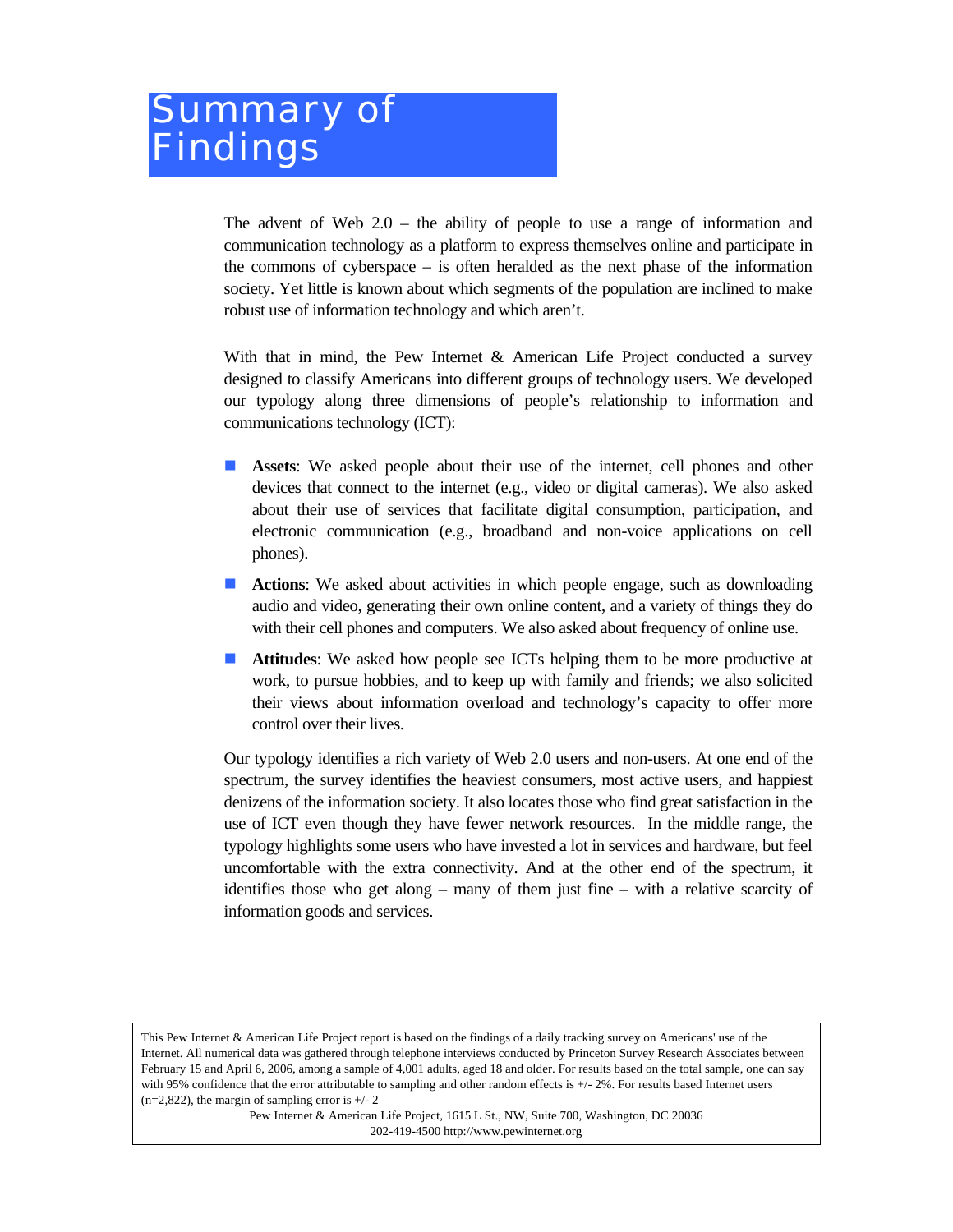#### **Americans sort into 10 distinct groups of users of information and communication technology.**

The ten groups that emerge in the typology fit broadly into a "high end," "medium users," and "low-level adopters" framework. However, the groups within each broad category have their own particular characteristics, attitudes and usage patterns.

- **The elite users** of ICTs consist of four groups that have the most information technology, are heavy and frequent users of the internet and cell phones and, to varying degrees, are engaged with user-generated content. Members of these groups have generally high levels of satisfaction about the role of ICTs in their lives, but the groups differ on whether the extra availability is a good thing or not.
- **The middle-of-the-road users** consist of two groups whose outlook toward information technology is task-oriented. They use ICTs for communication more than they use it for self-expression. One group finds this pattern of information technology use satisfying and beneficial, while the other finds it burdensome.
- **For those with few technology assets** (four groups), modern gadgetry is at or near the periphery of their daily lives. Some find it useful, others don't, and others simply stick to the plain old telephone and television.

|                                                        | Group name                      | % of adult<br>population | What you need to know about them                                                                                                                                                                                                                 |
|--------------------------------------------------------|---------------------------------|--------------------------|--------------------------------------------------------------------------------------------------------------------------------------------------------------------------------------------------------------------------------------------------|
| <b>Elite Tech Users</b><br>(31% of American<br>adults) | Omnivores                       | 8%                       | They have the most information gadgets and services, which they<br>use voraciously to participate in cyberspace and express<br>themselves online and do a range of Web 2.0 activities such as<br>blogging or managing their own Web pages.       |
|                                                        | Connectors                      | 7%                       | Between featured-packed cell phones and frequent online use,<br>they connect to people and manage digital content using ICTs -<br>all with high levels of satisfaction about how ICTs let them work<br>with community groups and pursue hobbies. |
|                                                        | Lackluster<br>Veterans          | 8%                       | They are frequent users of the internet and less avid about cell<br>phones. They are not thrilled with ICT-enabled connectivity.                                                                                                                 |
|                                                        | Productivity<br>Enhancers       | 8%                       | They have strongly positive views about how technology lets<br>them keep up with others, do their jobs, and learn new things.                                                                                                                    |
| Middle-of-the-<br>road Tech Users                      | <b>Mobile Centrics</b>          | 10%                      | They fully embrace the functionality of their cell phones. They use<br>the internet, but not often, and like how ICTs connect them to<br>others.                                                                                                 |
| (20%)                                                  | <b>Connected But</b><br>Hassled | 10%                      | They have invested in a lot of technology, but they find the<br>connectivity intrusive and information something of a burden.                                                                                                                    |
|                                                        | Inexperienced<br>Experimenters  | 8%                       | They occasionally take advantage of interactivity, but if they had<br>more experience, they might do more with ICTs.                                                                                                                             |
| <b>Few Tech Assets</b><br>(49%)                        | <b>Light But Satisfied</b>      | 15%                      | They have some technology, but it does not play a central role in<br>their daily lives. They are satisfied with what ICTs do for them.                                                                                                           |
|                                                        | Indifferents                    | 11%                      | Despite having either cell phones or online access, these users<br>use ICTs only intermittently and find connectivity annoying.                                                                                                                  |
|                                                        | Off the Network                 | 15%                      | Those with neither cell phones nor internet connectivity tend to be<br>older adults who are content with old media.                                                                                                                              |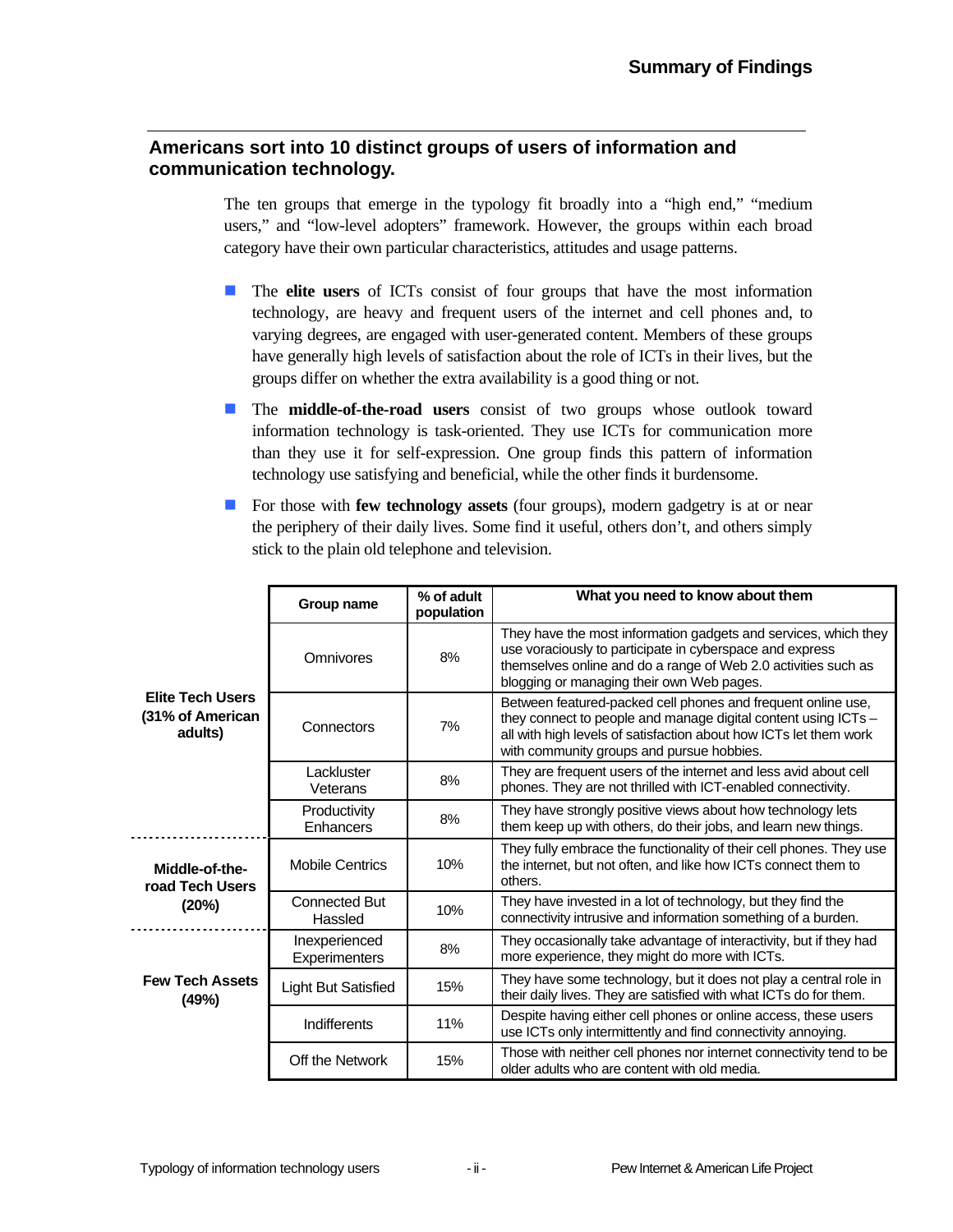Tables with full details of the assets, actions and attitudes of each group and the demographic breakdown of each group appear in tables in the Appendix starting on page 40 of the main report.

#### **Omnivores: 8% of American adults constitute the most active participants in the information society, consuming information goods and services at a high rate and using them as a platform for participation and selfexpression.**

Members of this group use their extensive suite of technology tools to do an enormous range of things online, on the go, and with their cell phones. With their deep and varied tech appetites, they are called the **Omnivores**. You might see them watching video on an iPod. They might talk about their video games or their participation in virtual worlds the way their parents talked about their favorite TV episode a generation ago. Much of this chatter will take place via instant messages, texting on a cell phone, or on personal blogs.

Omnivores are Web 2.0 devotees. They are highly engaged with video online and digital content. Between blogging, maintaining their Web pages, remixing digital content, or posting their creations to their websites, they are creative participants in cyberspace. When the next popular user-generated fashion comes along, Omnivores are likely to testdrive it. One might even invent it.

Members of this group are confident in their ability to manage the flow of electronic information that is all around them. Indeed, ICTs are at the center of how they connect to their friends and express themselves to the world around them. Most Omnivores are in their twenties and nearly all have high-speed connections available at home or work.

#### **The Connectors: 7% of the adult population surround themselves with technology and use it to connect with people and digital content. They get a lot out of their mobile devices and participate actively in online life.**

The typical member of the **Connectors** group first went online about nine years ago. They were part of the big wave of internet adoption in the late 1990s adoption. This mostly female group of thirtysomethings is heavily reliant on the cell phone; they especially like the way the cell phone and other information technologies make them more available to others. They often use the wireless networks to go online.

The Connectors' collection of information technology is used for a mix of one-to-one *and* one-to-many communication. They very much like how ICTs keep them in touch with family and friends, but they are also twice as likely as the average to blog or have a Web page. They like how ICTs let them work in community groups to which they belong, and overall they find their information gadgets a boon to personal productivity.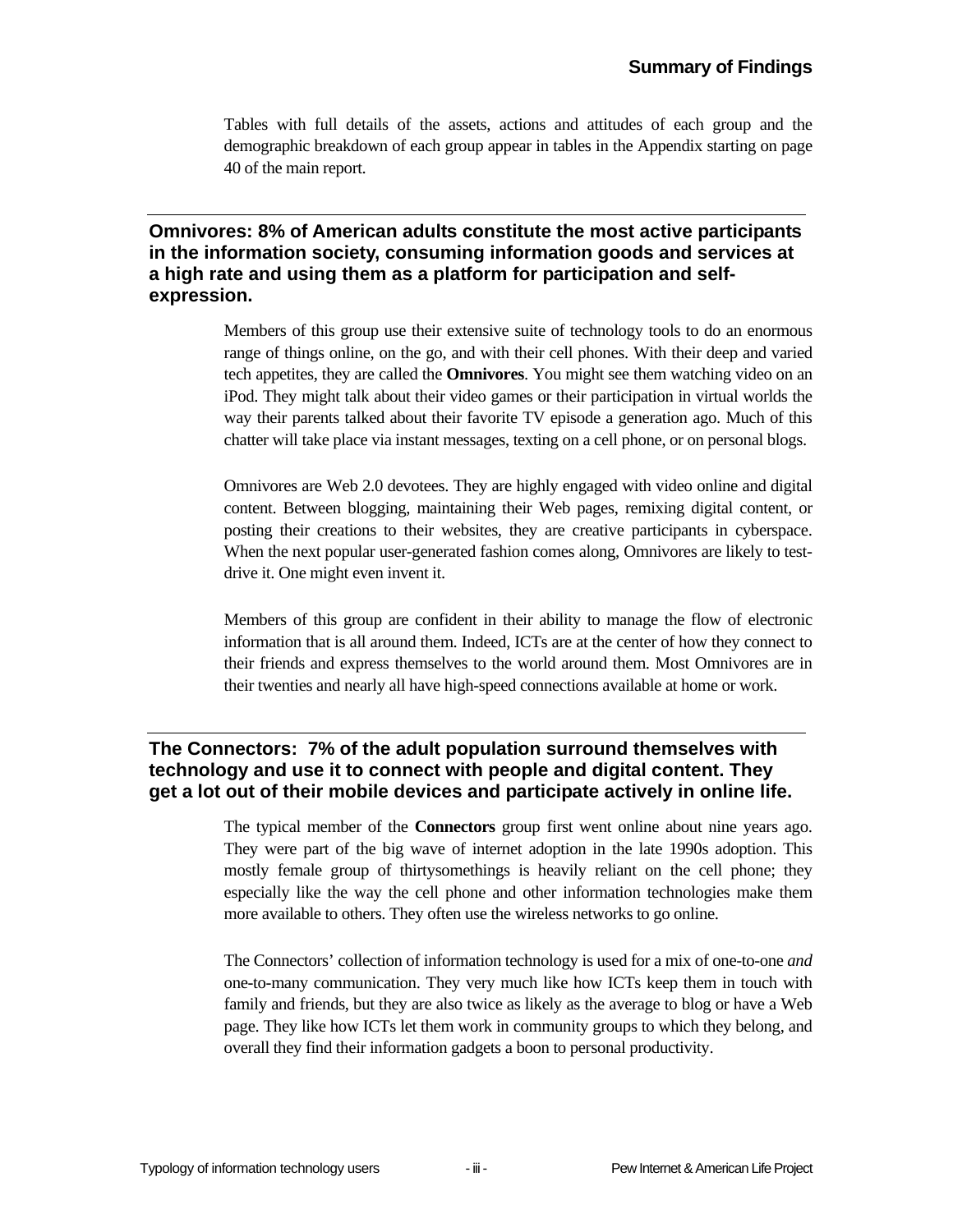It is possible that Connectors would do more with user-generated content if they had more technological self-confidence. They suspect their gadgets could do more for them, and some say they need help in getting new technology to function properly.

**Lackluster Veterans: 8% of American adults make up a group who are not at all passionate about their abundance of modern ICTs**. **Few like the intrusiveness their gadgets add to their lives and not many see ICTs adding to their personal productivity.** 

> For **Lackluster Veterans**, the thrill of information technology is gone – if it was ever there to begin with. And they have had ample time to come to this conclusion. The members of this fortyish group of mostly men came online in the mid-1990s, and they have acquired the laptop computer and broadband connection along the way to becoming frequent users of the internet.

> But their habits of connectivity seem to have the weight of necessity more than a fullhearted embrace of information technology's affordances. Only a few Lackluster Veterans like how information technology makes them more available to others, and not many think it adds to their personal productivity. Doing without email or a cell phone would be hard for only some of these men. All in all, Lackluster Veterans seem content with surfing the Web or emailing family and friends, but they do not show great inclination to stretch their technology habits to self-expression or mobile media.

#### **Productivity Enhancers: 8% of American adults happily get a lot of things done with information technology, both at home and at work.**

**Productivity Enhancers** see information technology as a way to give them an edge in their professional and personal lives. They are frequent users of the internet – especially at work – and they link use of their extensive suite of information devices to personal productivity and workplace effectiveness. It is not all about carrying out tasks for this group, as they greatly value how ICTs help them stay in touch with family and friends and learn new things.

Perhaps because Productivity Enhancers are in very busy stages of their lives – in their early 40s, many with kids, nearly all with jobs – they may not have time to participate in many online content creation activities or to try leading edge applications. The blogosphere is generally on the periphery of this group's habits and it is very unlikely you will find Productivity Enhancers watching a "24" short clip on their cell phone or laptop.

#### **Mobile Centrics: 10% of the general population are strongly attached to their cell phones and take advantage of a range of mobile applications.**

This group, whose typical member is in his mid-thirties, has been online for a relatively short amount of time, just more than half as long as prior groups. Although most use the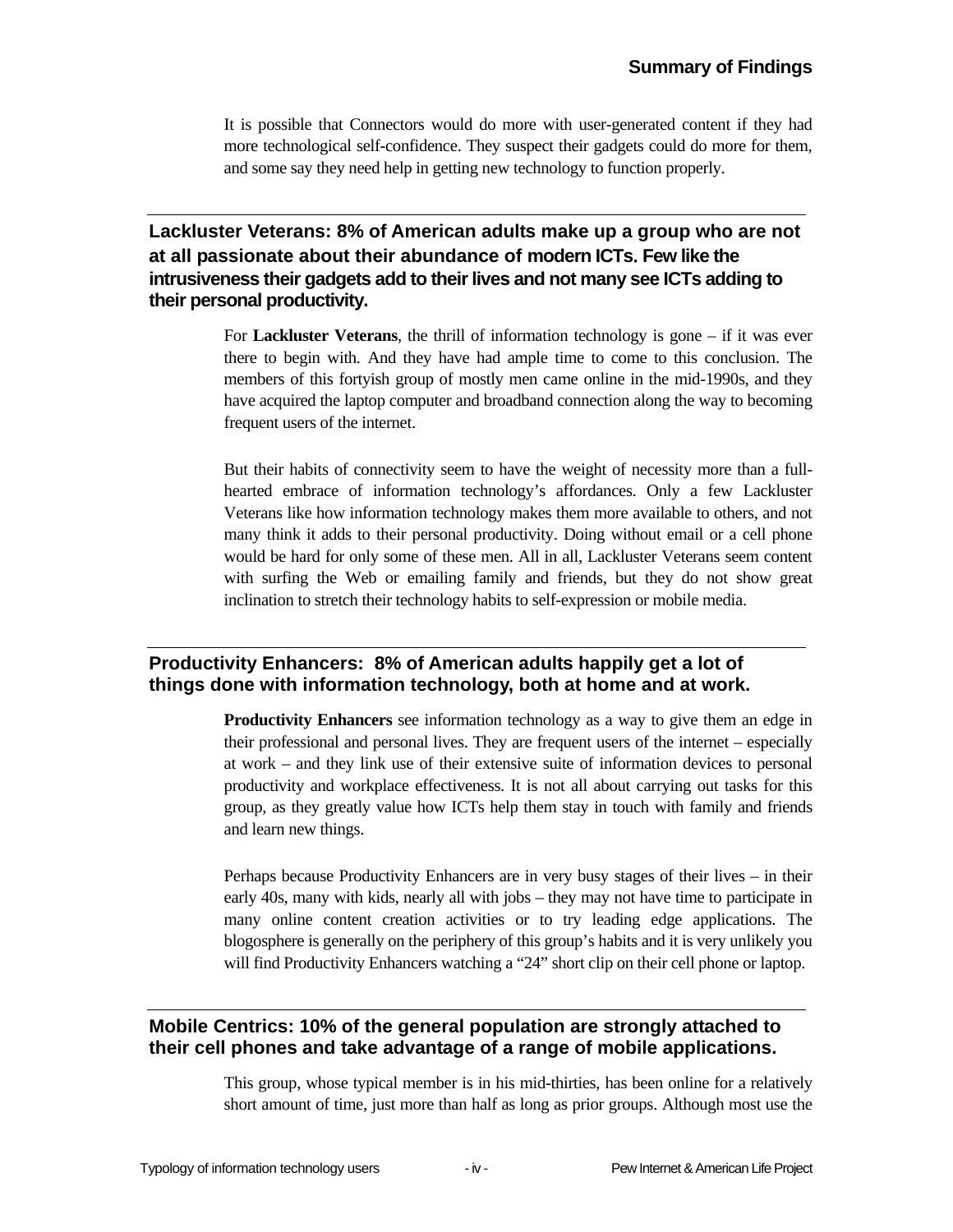internet and many focus on its entertainment dimensions, **Mobile Centrics** are much more wedded to their cell phones.

Mobile Centrics have cell phones that are jam-packed with functionality -- such as video capability and games -- and they are very likely to use their cell phones for texting. Information technology, for this group, is an avenue for staying in touch with others and adding to their "old media" entertainment experiences. They are among the heaviest users of cell phones for most of their phone calling.

Although they like how technology connects them to others, Mobile Centrics generally do not associate information technology with greater efficacy in their lives. They do not see ICTs as giving them any more control over their lives, nor do they link ICTs with greater levels of personal productivity. The group includes a high share of African-Americans.

#### **Connected but Hassled: 9% of American adults fit into this group. They have invested in a lot of technology, but the connectivity is a hassle for them.**

The **Connected but Hassled** bought a ticket to the information revolution a bit later (around 1999) than members of more tech-oriented groups such as the Connectors or Productivity Enhancers. The ride must have seemed interesting enough so that members of this group kept buying more tickets, such as cell phones, home high-speed connections, and digital cameras.

For whatever reason, however, the Connected but Hassled do not much appreciate the information and communications assets they have acquired. Many of them say they suffer from information overload, and very few find the extra availability ICTs offer to be a good thing. The typical member of this female-dominated group is in her late forties and not many would miss it if they had to without the internet, email, or their cell phone.

#### **Inexperienced Experimenters: 8% of adults have less ICT on hand than others. They feel competent in dealing with technology, and might do more with it if they had more.**

This group, 8% of the population, comes in below average in internet and cell phone adoption. They have reliable, if not ardent, online surfing habits. Although **Inexperienced Experimenters** do not exhibit strong tendencies to try out the participatory Web, about one in five has posted a comment to a web site, shared a comment somewhere online, or one of the other activities pertaining to user-generated content. Some will even share a digital photo over email or download music.

The willingness among some Inexperienced Experimenters to try new things online goes along with their openness to technology. Most like it that technology makes them more available to others, and most believe ICTs make them more productive in carrying out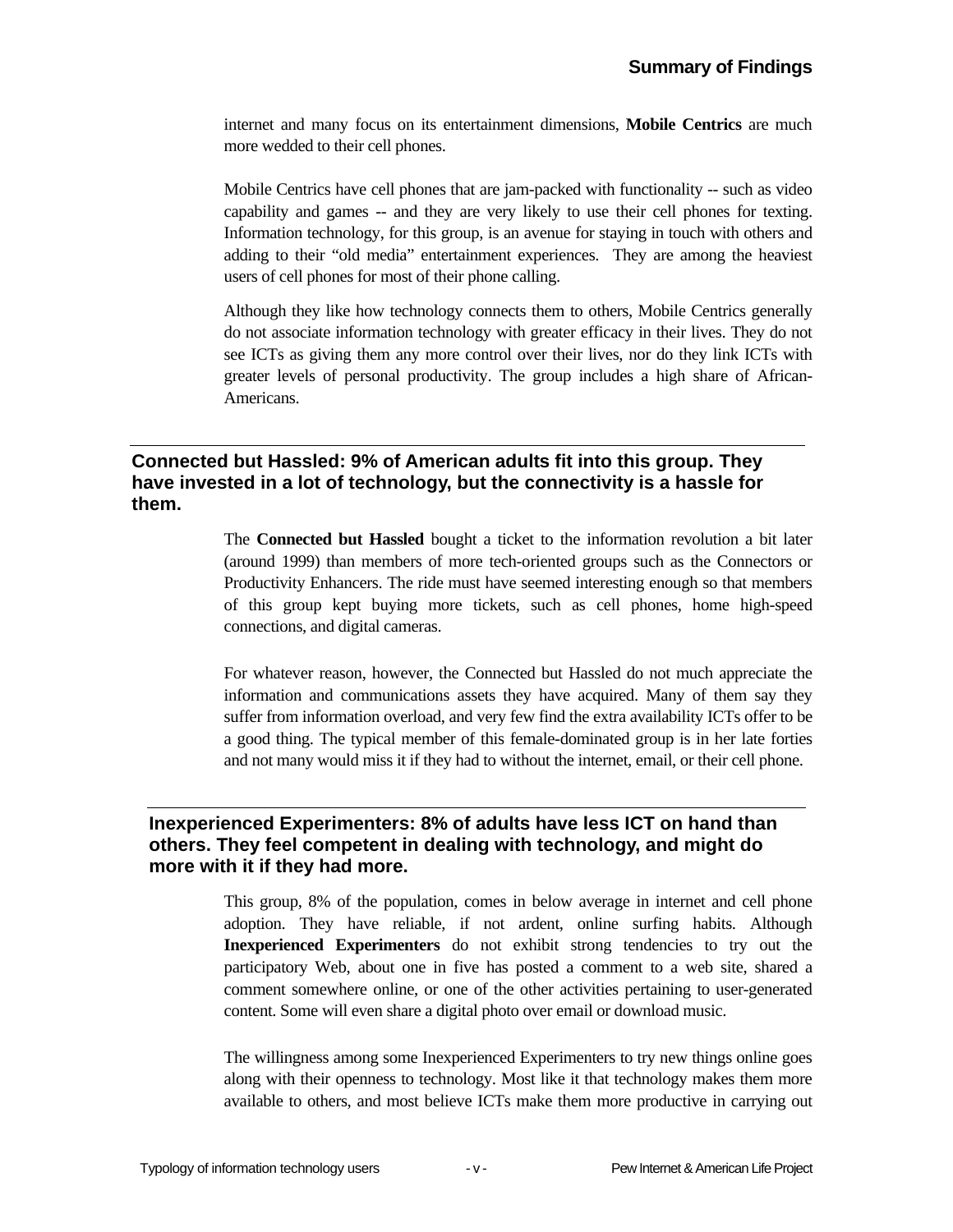everyday tasks. An Inexperienced Experimenter is likely to be a woman and entering her fifties; she is likely to have been online for a relatively short amount of time – about five years – and to have an income just above the average.

#### **Light but Satisfied: 15% of adults have the basics of information technology, use it infrequently and it does not register as an important part of their lives.**

This group came to the internet late. The typical online user in this group has been online for five years, even though she is in her mid-fifties. **Light but Satisfied** users do not go online everyday, simply because technology is at the outer edge of how they manage their lives. The vast majority has cell phones, but their phones are not feature-rich. They rarely use their cell phones for text messaging.

Some Light but Satisfied users consider ICTs a good thing for social and informational purposes, but they aren't especially pleased that their gadgets make them more available to others. They say they would not find it too hard to do without their internet connections. Whereas most tech-oriented groups could sooner do without their landline phone than their cell phones, the reverse is true for Satisfied but Light users.

#### **Indifferents: 11% of adults have a fair amount of technology on hand, but it does not play a central role in their daily lives.**

Although everyone in this group has a cell phone or internet access, they are least likely to be users of both technologies. Even among those who have access, this group of **Indifferents** does not often use the internet and it sticks to the basics on cell phones that have comparatively little functionality. Their low rate of home broadband access is no doubt a barrier to active use of the internet.

Technology is closer to the periphery of their lives than is the case for Satisfied but Light users. Few Indifferents link information technology to enhancing personal productivity, pursuing hobbies, or sharing their ideas with others. This group of mostly men in their late forties just does not see ICTs making much of a difference for them.

#### **Off the Net: 15% of the population, mainly older Americans, is off the modern information network.**

Some 15% of Americans have neither a cell phone nor internet access. They tend to be in their mid-60s, nearly three-fifths are women, and they have low levels of income and education. Although a few have computers or digital cameras, these items seem to be about moving digital information within the household – for example, using the computer to display digital photos that they take or others physically bring into the house.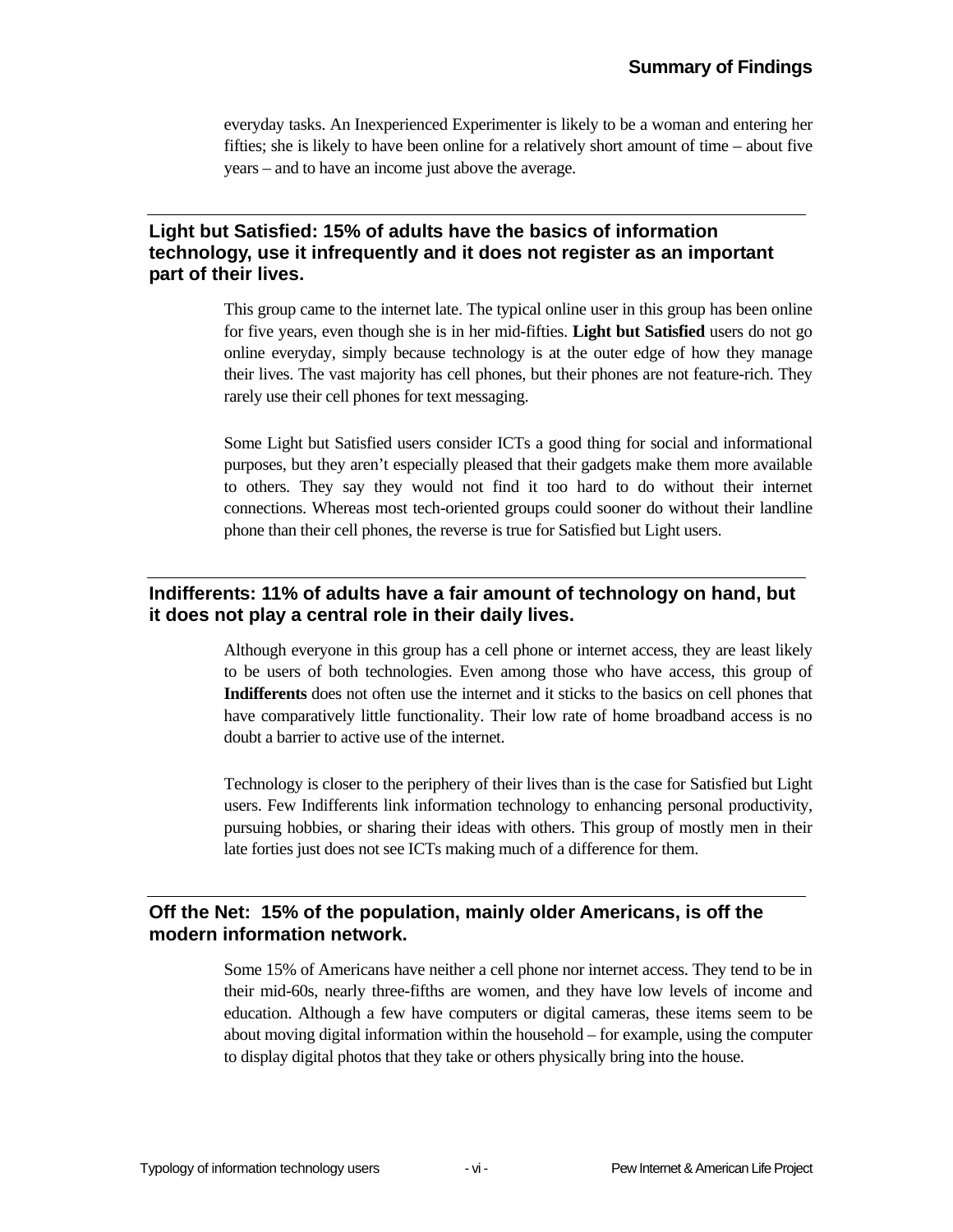#### **Contours of Communication: Summary of Findings at a Glance**

Omnivores: 8% of American adults constitute the most active participants in the information society, consuming information goods and services at a high rate and using them as a platform for participation and self-expression.

The Connectors: 7% of the adult population surround themselves with technology and use it to connect with people and digital content. They get a lot out of their mobile devices and participate actively in online life.

Lackluster Veterans: 8% of American adults make up a group who are not at all passionate about their abundance of modern ICTs. Few like the intrusiveness their gadgets add to their lives and not many see ICTs adding to their personal productivity.

Productivity Enhancers: 9% of American adults happily get a lot of things done with information technology, both at home and at work.

Mobile Centrics: 10% of the general population are strongly attached to their cell phones and take advantage of a range of mobile applications.

Connected but Hassled: 9% of American adults fit into this group. They have invested in a lot of technology, but the connectivity is a hassle for them.

Inexperienced Experimenters: 8% of adults have less ICT on hand than others. They feel competent in dealing with technology, and might do more with it if they had more.

Light but Satisfied: 15% of adults have the basics of information technology, use it infrequently and it does not register as an important part of their lives.

Indifferents: 11% of adults have a fair amount of technology on hand, but it does not play a central role in their daily lives.

Off the Net: 15% of the population, mainly older Americans, is off the modern information network.

**Source**: Horrigan, John B. *A Typology of Information and Communication Technology Users.*  Washington, DC: Pew Internet & American Life Project, April 2007.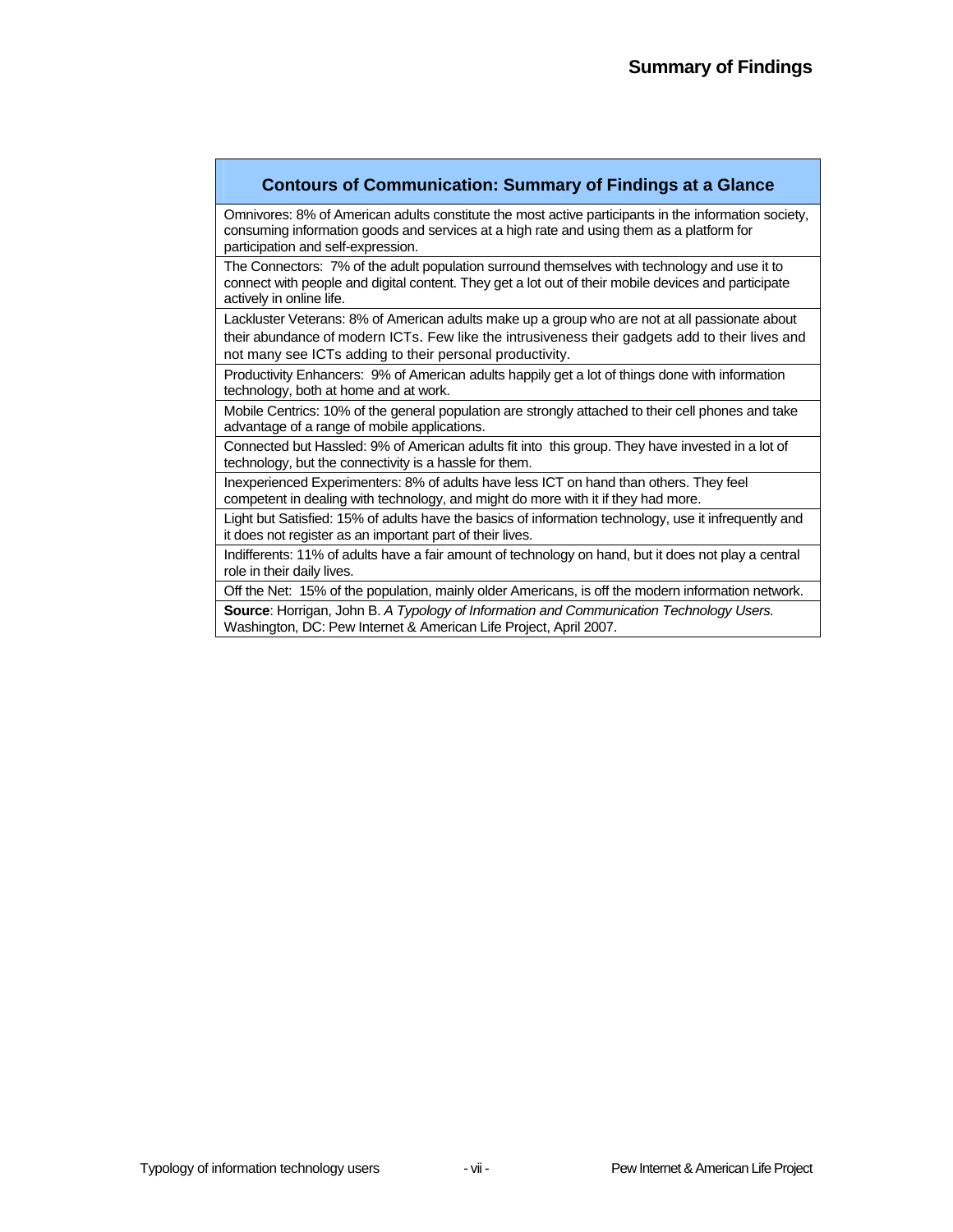

#### **Summary of Findings**

**Acknowledgements** 

#### **Part 1. A Portrait of Information Technology Adoption**

#### **Part 2. Elite Groups of Technology Users**

**Part 3. Middle Range Tech Users** 

**Part 4. Low-tech Users** 

**Part 5. Demographic Differences Across Groups** 

**Part 6. Appendix** 

**Methodology**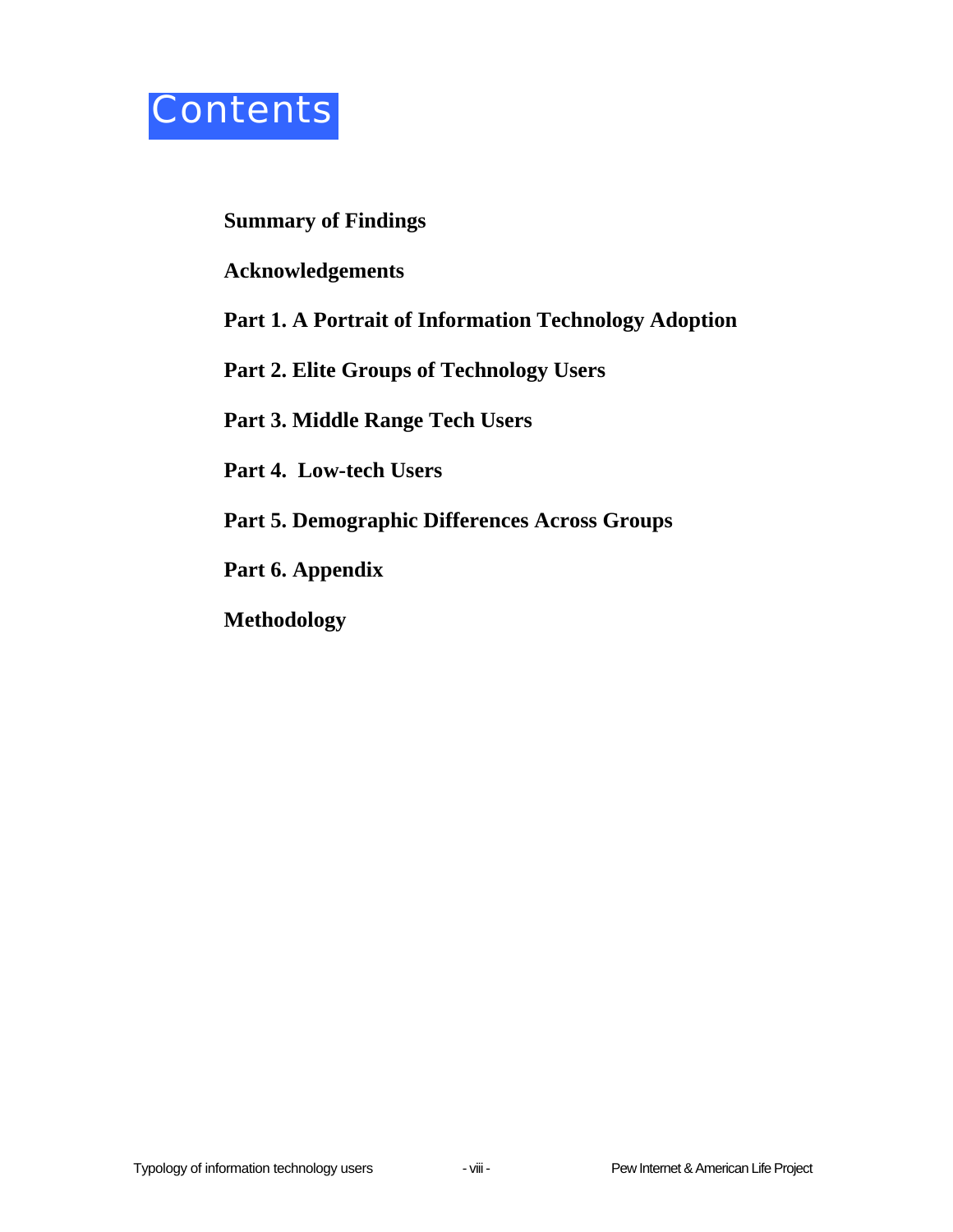

**About the Pew Internet & American Life Project:** The Pew Internet Project is a nonprofit, non-partisan initiative of the Pew Research Center (www.pewresearch.org). The Project is a think tank that explores the impact of the internet on children, families, communities, the work place, schools, health care, and civic/political life. The Project aims to be an authoritative source for timely information on the internet's growth and societal impact. Support for the project is provided by The Pew Charitable Trusts. The project's website is: www.pewinternet.org.

**About Princeton Survey Research Associates International:** PSRAI conducted the survey that is covered in this report. It is an independent research company specializing in social and policy work. The firm designs, conducts, and analyzes surveys worldwide. Its expertise also includes qualitative research and content analysis. With offices in Princeton, New Jersey, and Washington, D.C., PSRAI serves the needs of clients around the nation and the world. The firm can be reached at 911 Commons Way, Princeton, NJ 08540, by telephone at 609-924-9204, by fax at 609-924-7499, or by email at ResearchNJ@PSRA.com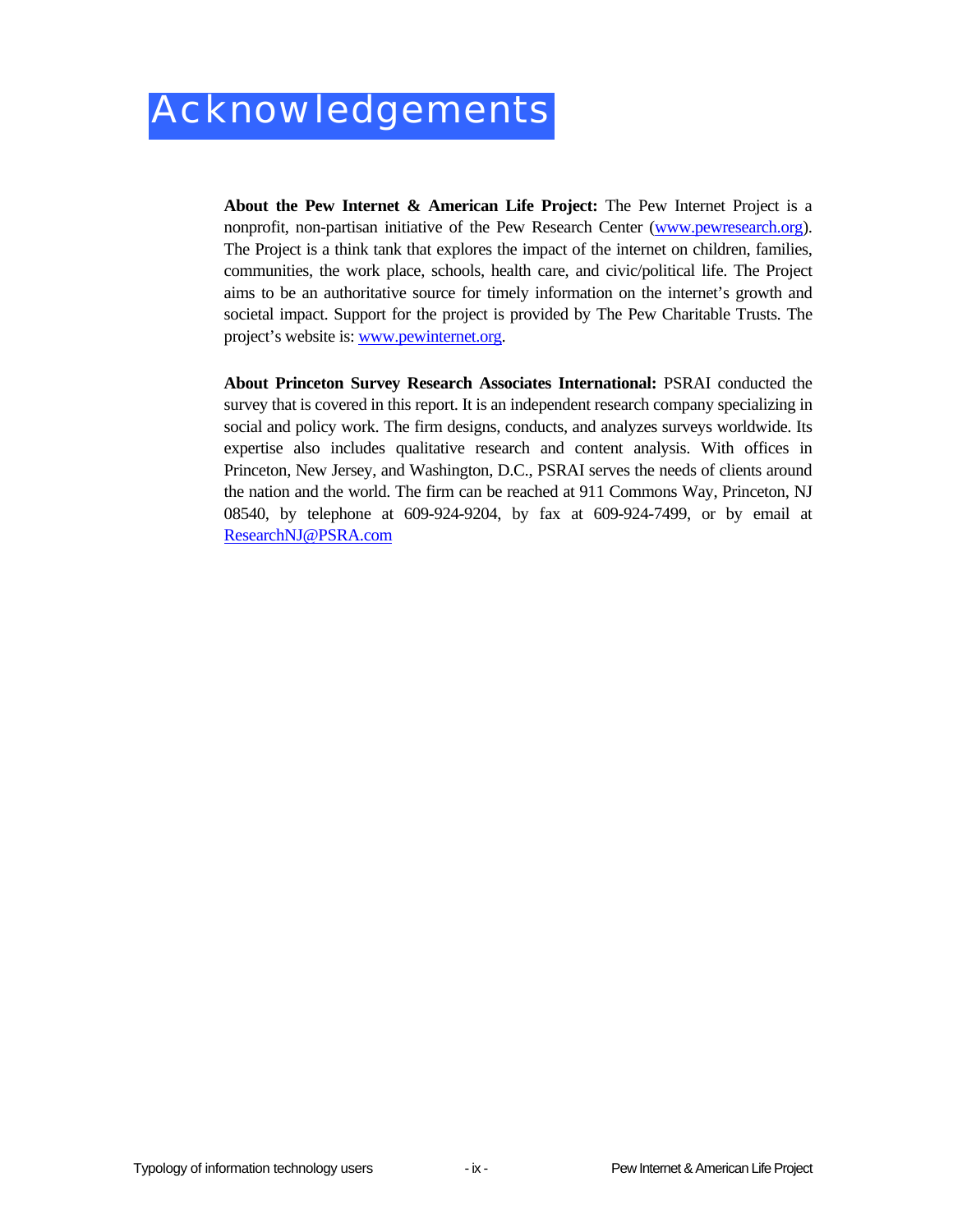## **A Portrait of Information Technology Adoption**

As pervasive as information and communications technologies are in modern society, there is a great deal of variation in what technologies people have, how they use them, and what they think of them. Many of us may know someone who is the first person on the block to get the latest gadget. He – and it's more likely than not to be a male – is deep into technology, always upgrading to the latest thing, uploading digital content to the internet, and perhaps wondering about those who choose to live life in the technological slow lane. Others may follow along fairly closely in purchasing new devices or applications. Some of these folks may find this extra connectivity good. Others may not be so sure.

There are other varieties of ICT users. Some have little but like ICTs a lot; many of them convey a sense that they might do more with ICTs if they had more. Other users have a relative abundance of technology, but are unenthusiastic about the gadgetry they have accumulated. They might use email because they have to – perhaps they have friends or family members who have hectored them into having online access – but they could contentedly live their lives without the internet or a cell phone.

This report explores the patterns of adoption *and* use of information and communication technologies (ICTs) by developing a typology of users of these things. The typology places users into different categories depending on their technology **assets** (the information and communication appliances they use), their **actions**, (how they use their information devices and services), and their **attitudes** about ICTs (how they feel about information and communication technology).

#### **A broader look at what it means to be connected to cyberspace**

This report represents the Pew Internet Project's first comprehensive look at people's evolving relationships to cyberspace at a time when accessing online content no longer necessarily means walking over to a weighty beige box and taking a seat. Lighter laptop computers and high-speed networks (wireless and otherwise) give people the opportunity to get digital content on the go and do new things with computing – such as making a phone call. More versatile "smart devices" make emailing, phone calling, and downloading digital content possible with a very portable device. Pictures – photographs and videos – can be created and shared almost instantly, and Web cameras can put people in touch face-to-face over distance in real-time using broadband connections.

#### **What went into the typology**

The typology focuses on adult Americans with access to the basics of modern communications technology – the internet or the cell phone. When this survey was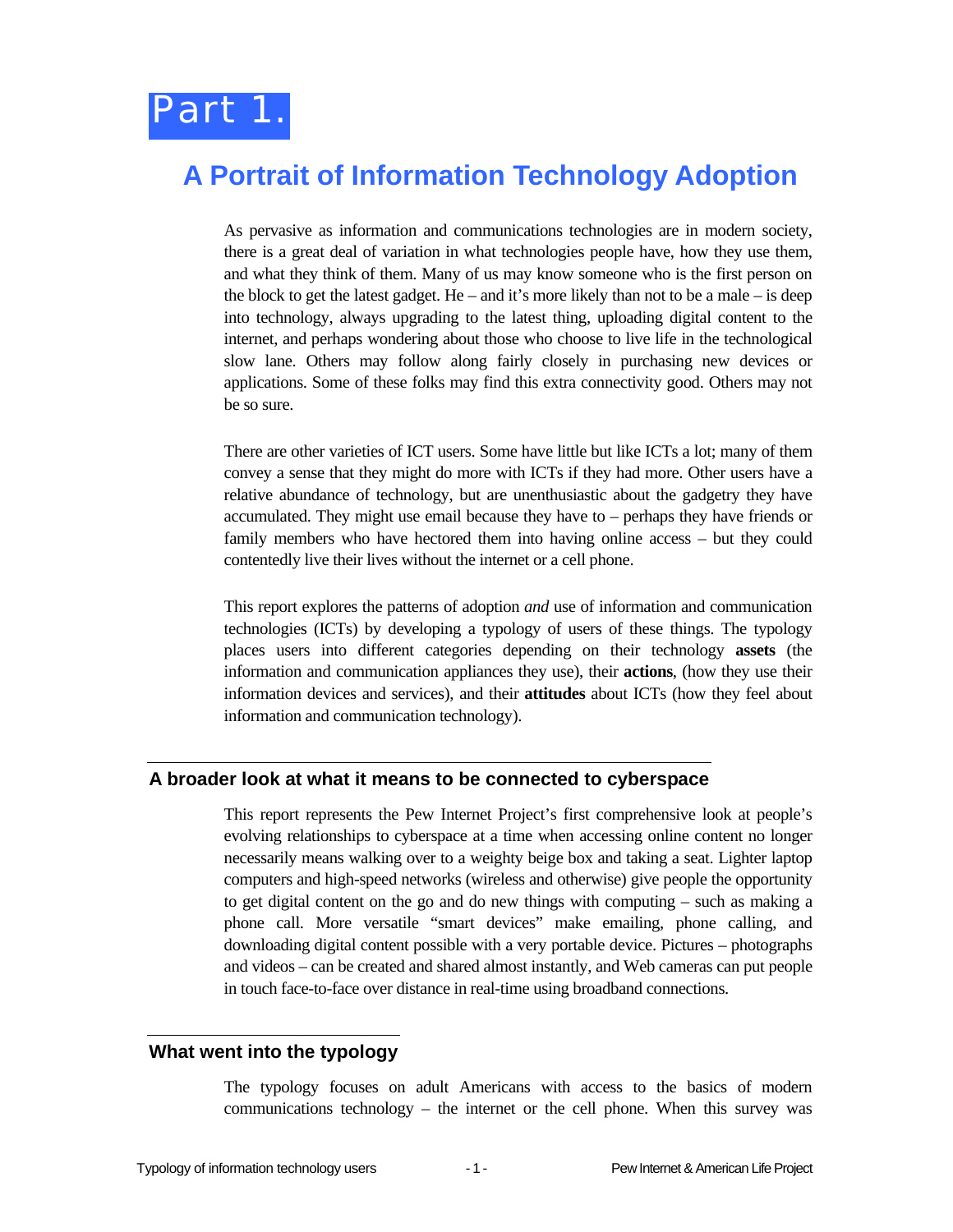completed in April 2006, 73% of adult Americans said they were internet users and 73% said they used a cell phone. This comes to 85% of all Americans who are either internet or cell phone users, with the remainder lacking access to both of those communication services. For technology assets, the survey queried users not only about information appliances that enable communication, but also those that facilitate the consumption and transmission of digital content.

| <b>Assets: information appliances</b>                                                                      |     |  |  |  |  |  |
|------------------------------------------------------------------------------------------------------------|-----|--|--|--|--|--|
| Percent of all Americans who have specific<br>technology                                                   |     |  |  |  |  |  |
| Cell phone                                                                                                 | 73% |  |  |  |  |  |
| Desktop computer                                                                                           | 68  |  |  |  |  |  |
| Digital camera                                                                                             | 55  |  |  |  |  |  |
| Video camera                                                                                               | 43  |  |  |  |  |  |
| Laptop computer                                                                                            | 30  |  |  |  |  |  |
| iPod or other MP3 player                                                                                   | 20  |  |  |  |  |  |
| Webcam                                                                                                     | 13  |  |  |  |  |  |
| Blackberry, Palm, or other<br>11<br>personal digital assistant                                             |     |  |  |  |  |  |
| Source: Pew Internet & American Life Project April 2006 Survey.<br>N=4,001. Margin of error is $\pm 2\%$ . |     |  |  |  |  |  |

On average, Americans reported that they had just over 3 of these 8 information goods. When excluding two widely disseminated devices – the desktop computer and cell phone – Americans have on average 1.7 of the six remaining items.

These eight information tools were inputs to the typology; that is, they were among the criteria that helped determine whether a respondent fit into one category or another. The type of network access at home, i.e., whether the respondent was one of the 42% with broadband at home, was also used to develop the typology.<sup>1</sup>

The survey also focused on a number of activities regarding user-generated content, as well as activities people might undertake online or with a mobile online device. The tables below summarize the gadget-enabled activities respondents said they had done.

1

 $1$  Half (52%) of Americans have broadband access either at home or work. This variable was not part of the typology, although the figure will be reported for most groups which make up the typology.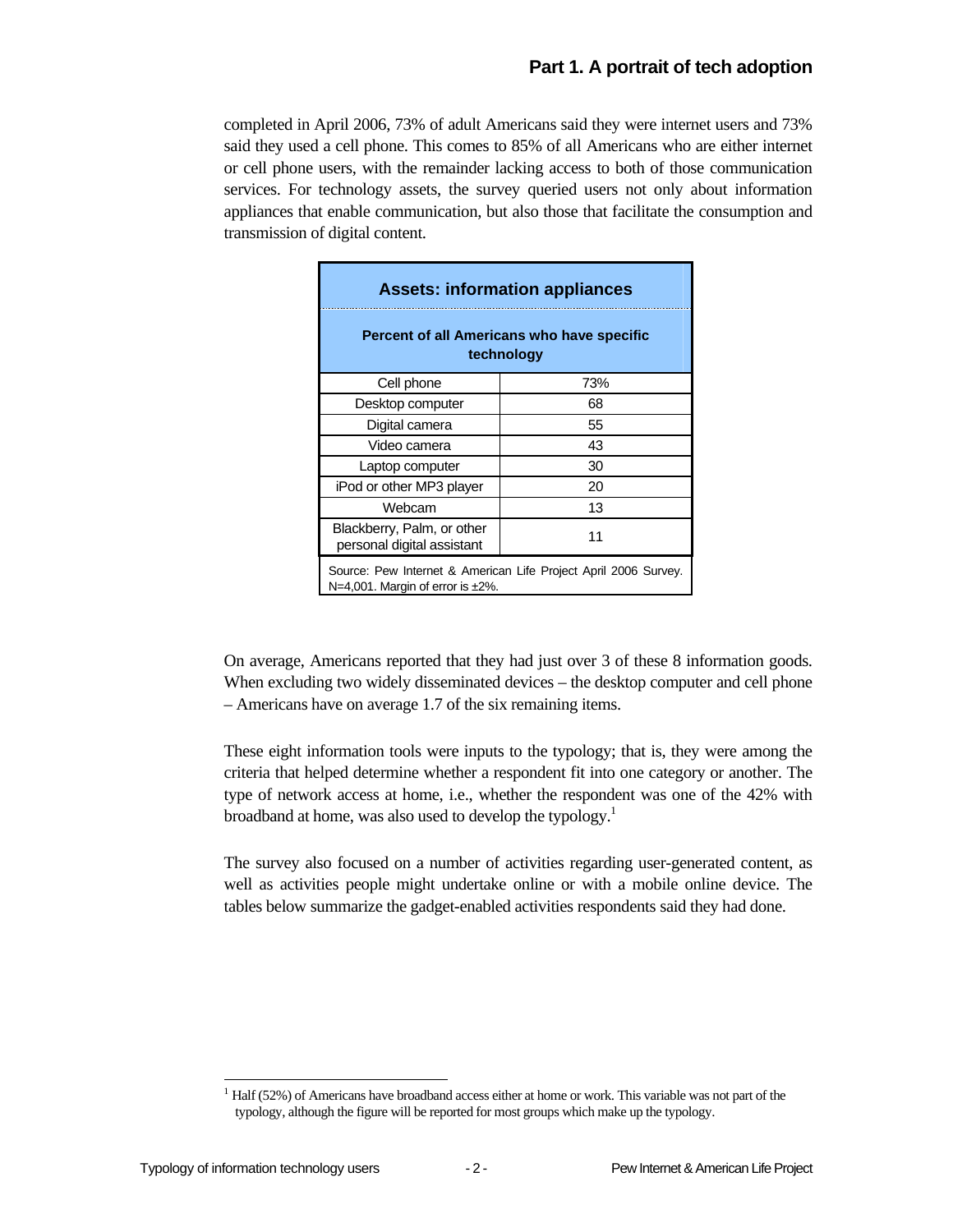| <b>Actions: user-generated content</b>                                                                                        |     |  |  |  |  |  |
|-------------------------------------------------------------------------------------------------------------------------------|-----|--|--|--|--|--|
| Percent of internet users who have done the following                                                                         |     |  |  |  |  |  |
| Share something online that you created yourself, such<br>as your own artwork, photos, stories, or videos                     | 19% |  |  |  |  |  |
| Post comments to an online news group or website                                                                              | 18  |  |  |  |  |  |
| Create or work on your own webpage                                                                                            | 12  |  |  |  |  |  |
| Create or on webpages or blogs for others, including<br>friends, groups you belong to, or for work                            | 11  |  |  |  |  |  |
| Take material you find online – like songs, text, or<br>images – and remix it into your own artistic creation                 | 9   |  |  |  |  |  |
| Create or work on your own online journal or weblog                                                                           | 8   |  |  |  |  |  |
| Source: Pew Internet & American Life Project April 2006 Survey. N=2,882 for<br>internet users. Margin of error is $\pm 2\%$ . |     |  |  |  |  |  |

Across the six activities listed above, 37% of internet users have done at least one of them.

The table below shows whether online users have ever done a specified activity and if they did it "yesterday," the latter yielding a picture of what internet users are doing with respect to a set of online activities on a typical day.

| <b>Digital activities</b>                                                                                           |                         |                        |  |  |  |  |  |
|---------------------------------------------------------------------------------------------------------------------|-------------------------|------------------------|--|--|--|--|--|
| Topics (asked only of internet users)                                                                               | Have ever done this (%) | Did this yesterday (%) |  |  |  |  |  |
| Go online for no particular reason, just for fun<br>or to pass the time                                             | 62%                     | 28%                    |  |  |  |  |  |
| Send instant messages to someone who is<br>online at the same time                                                  | 37                      | 12                     |  |  |  |  |  |
| Log onto the internet using a wireless device                                                                       | 30                      | 15                     |  |  |  |  |  |
| Download music files to your computer so you<br>can play them at any time you want                                  | 27                      | 4                      |  |  |  |  |  |
| Pay to access or download digital content<br>online, such as music, video, or newspaper<br>articles                 | 21                      | 4                      |  |  |  |  |  |
| Download video files to your computer so you<br>can play them at any time you want                                  | 19                      | 4                      |  |  |  |  |  |
| Download a podcast so you can listen to it or<br>view it at a later time                                            | 7                       |                        |  |  |  |  |  |
| Source: Pew Internet & American Life Project April 2006 Survey. N=2,882 for internet users. Margin of error is ±2%. |                         |                        |  |  |  |  |  |

Out of the seven activities asked about, internet users, on average, have tried nearly two of these activities; on a typical day, most online users do not do any of the digital activities listed and the average number of such "daily" activities is 0.64.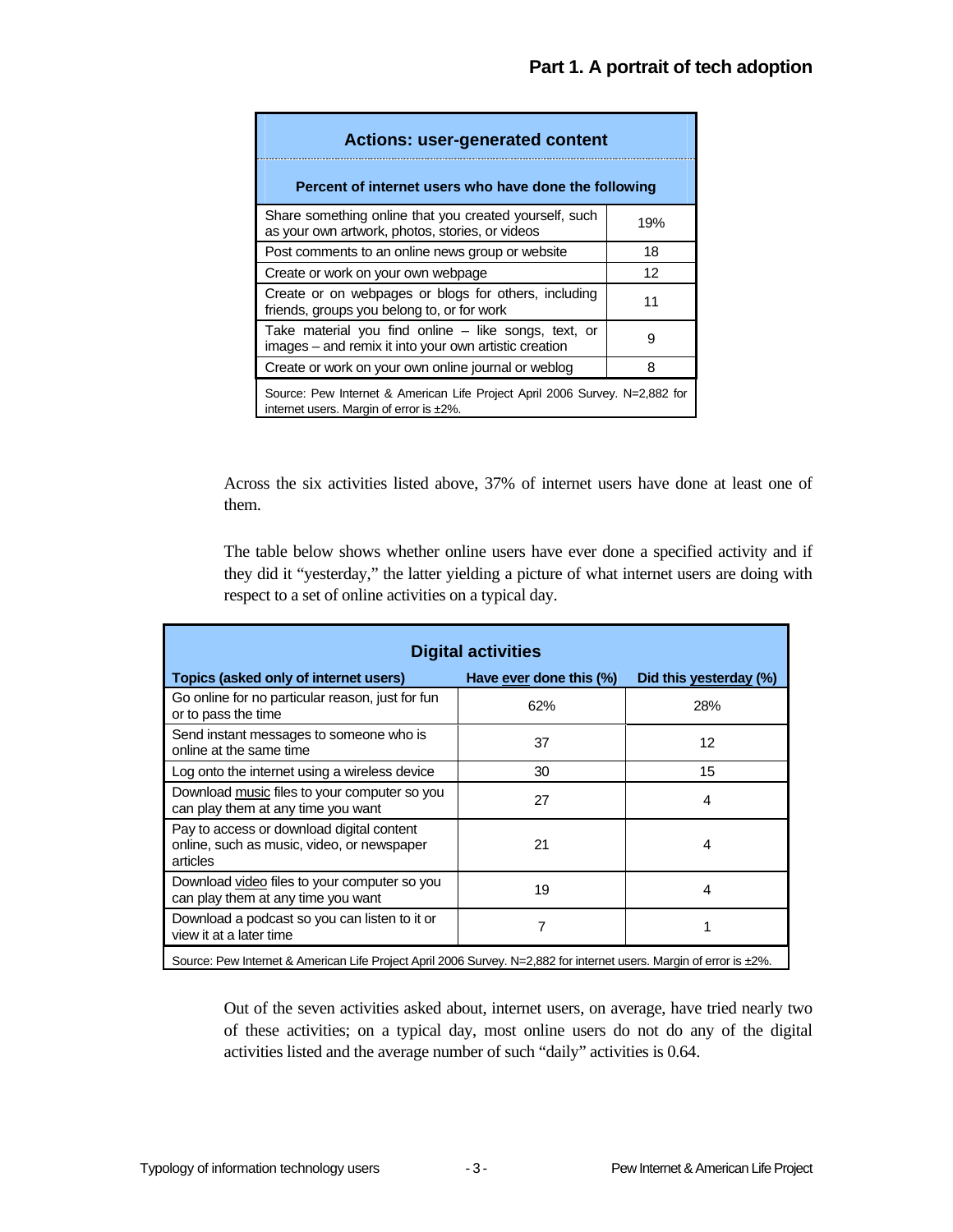Other digital activities figure prominently in the typology. These include using the cell phone to send text messages, watching television on a device other than a TV, listening to the radio on a device other than a radio, and play electronic video games (on a computer, the internet, or using a game console such as an Xbox). Also figuring into the typology were other uses of the cell phone, such as surfing the internet, playing games, listening to music, and watching or recording video.

| <b>Digital activities</b>                                                                                                                              |     |  |  |  |  |  |
|--------------------------------------------------------------------------------------------------------------------------------------------------------|-----|--|--|--|--|--|
| Percent who have done the following                                                                                                                    |     |  |  |  |  |  |
| Send or receive text messages on cell phone<br>(among cell phone users)                                                                                | 41% |  |  |  |  |  |
| Play a video game<br>(% who play a few times a month or more often)                                                                                    | 28  |  |  |  |  |  |
| Listen to music or radio shows on something other than a home or car radio<br>(among those who listen to the radio)                                    | 24  |  |  |  |  |  |
| Watch TV shows or news programs on something other than your TV at<br>home, such as a computer, cell phone, iPod, or PDA<br>(among those who watch TV) | 13  |  |  |  |  |  |
| Source: Pew Internet & American Life Project April 2006 Survey. N=4,001. Margin of error is ±2%.                                                       |     |  |  |  |  |  |

Respondents also received a number of questions about their attitudes toward technology and the proliferation of information. Other attitudinal questions probed the stresses that technology can bring and the benefits it can offer.

Two questions explored people's general attitudes about technology. The first unfolded as follows: "Some people say they feel overloaded with information these days, considering all the TV news shows, magazines, newspapers, and computer information services. Others say they like having so much information to choose from. How about you… do you feel overloaded or do you like having so much information available?" In response:

- 27% of all respondents said they feel overloaded, and;
- 67% of all respondents said they like having so much information available.

The second question addressed whether people think computers and technology give people more or less control over their lives – or make no difference. In response:

- 48% of all respondents said computers and technology give them more control over their lives.
- **16%** say computers and technology give them less control over their lives
- 29% said these things make no difference.

With respect to stresses or benefits technology can offer, technology users – the 85% of respondents who use the internet or have a cell phone – were asked how well several statements about these topics describe them.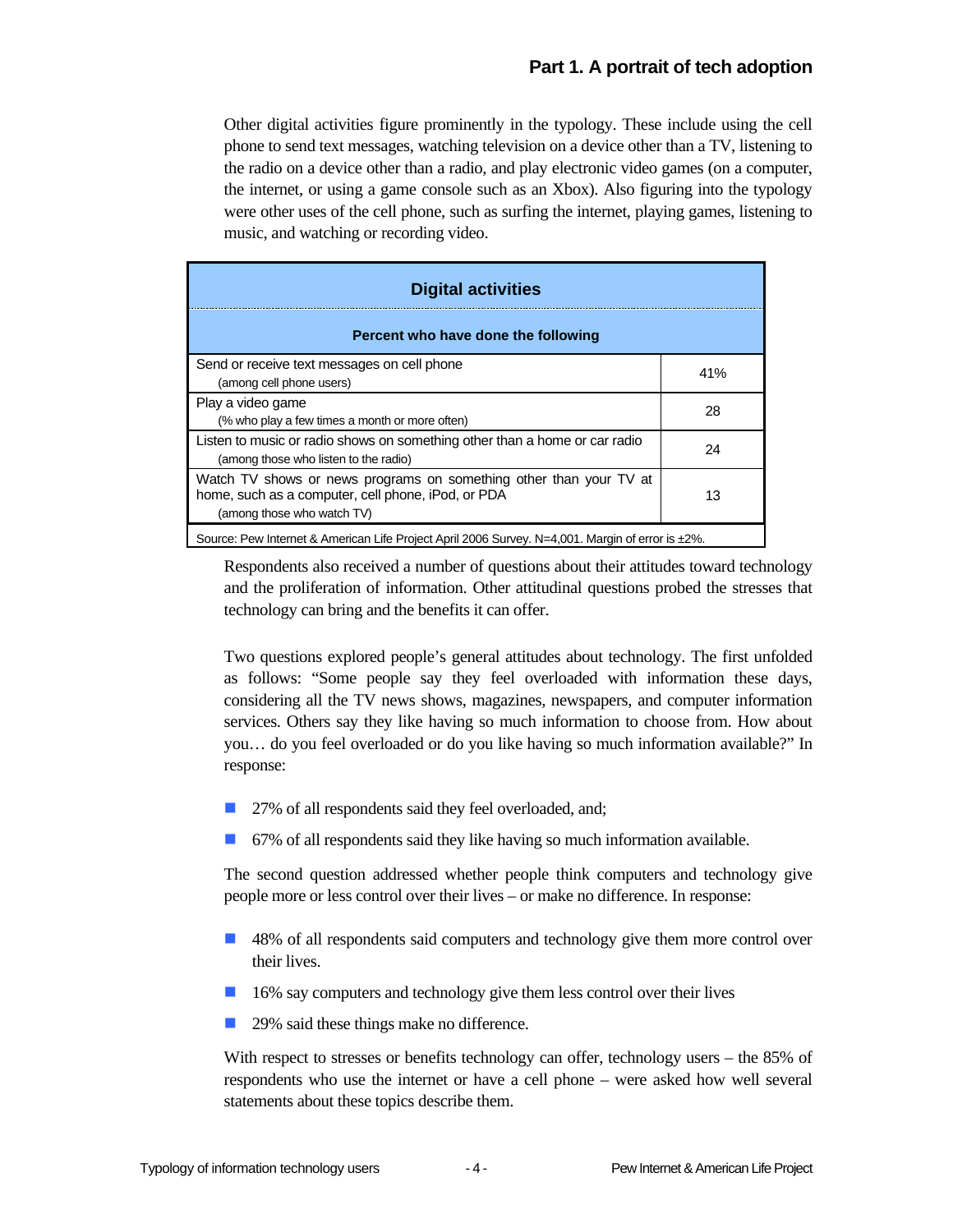| Attitudes about information technology                                                                                             |                  |                  |              |            |  |  |
|------------------------------------------------------------------------------------------------------------------------------------|------------------|------------------|--------------|------------|--|--|
| This description fits me                                                                                                           | <b>Very well</b> | Somewhat<br>well | Not too well | Not at all |  |  |
| I like that cell phones and other mobile devices<br>allow me to be more available to others                                        | 48%              | 27%              | 8%           | 16%        |  |  |
| often feel like my electronic devices can do more<br>than what I actually use them for                                             | 56               | 23               | 6            | 14         |  |  |
| When I get a new electronic device, I usually need<br>someone else to set it up or show me how to use it.                          | 32               | 17               | 10           | 39         |  |  |
| It is stressful to own and manage all of the different<br>electronic devices I have                                                | 14               | 19               | 14           | 53         |  |  |
| often feel annoyed by having to respond to<br>intrusions from my electronic devices                                                | 22               | 20               | 14           | 43         |  |  |
| believe I am more productive because of all of my<br>electronic devices                                                            | 33               | 29               | 11           | 26         |  |  |
| Source: Pew Internet & American Life Project April 2006 Survey. N=3,355 for internet and cell phone users. Margin of error is ±2%. |                  |                  |              |            |  |  |

Respondents were also asked a series of questions about whether communication and information devices improved various facets of their lives.

| Attitudes about information technology                                           |       |                                                                                                                                    |               |            |  |  |  |  |
|----------------------------------------------------------------------------------|-------|------------------------------------------------------------------------------------------------------------------------------------|---------------|------------|--|--|--|--|
| How much, if at all, have communication and<br>information devices improved      | A lot | Somewhat                                                                                                                           | Only a little | Not at all |  |  |  |  |
| The way you pursue your hobbies or interests                                     | 28%   | 27%                                                                                                                                | 17%           | 26%        |  |  |  |  |
| Your ability to do your job                                                      | 42    | 17                                                                                                                                 | 8             | 23         |  |  |  |  |
| Your ability to learn new things                                                 | 51    | 28                                                                                                                                 | 10            | 10         |  |  |  |  |
| Your ability to keep in touch with friends and family                            | 59    | 22                                                                                                                                 | 9             |            |  |  |  |  |
| Your ability to share your ideas and creations with<br>others                    | 28    | 27                                                                                                                                 | 16            | 27         |  |  |  |  |
| Your ability to work with others in your community or<br>in groups you belong to | 28    | 27                                                                                                                                 | 14            | 28         |  |  |  |  |
|                                                                                  |       | Source: Pew Internet & American Life Project April 2006 Survey. N=3,355 for internet and cell phone users. Margin of error is ±2%. |               |            |  |  |  |  |

#### **Americans sort into ten distinct groups when examining their technology assets, activities, and attitudes.**

Below is a thumbnail sketch of each of ten kinds of technology users. As already noted, respondents were asked whether they have any of eight devices: a desktop computer, a laptop computer, a cell phone, personal digital assistant (PDA), a digital camera, a video camera, or a Web cam. The groups are presented in order of most to least in terms of possession of these gadgets. The table also displays the degree to which they have access to a key factor that is a prerequisite to using information technology as a launching pad to cyberspace – a home broadband connection.

The typology's first nine groups were developed using the 85% of respondents who have cell phones or use the internet. The Appendix to the report presents detailed demographic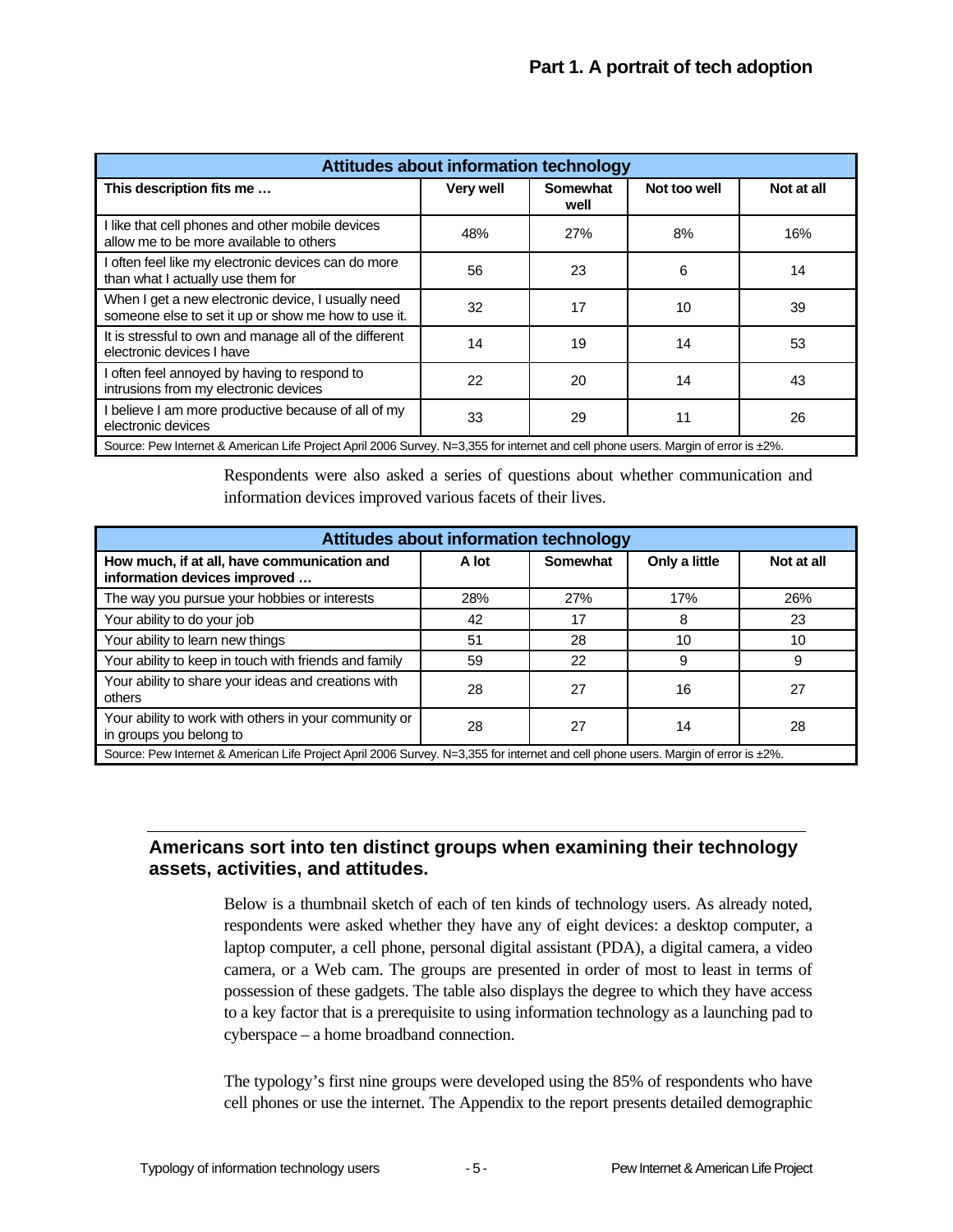| An overview of the groups of information and communication technology users                                                        |                            |                      |                                |                             |                                                                                                                                                                                                                                                        |  |  |
|------------------------------------------------------------------------------------------------------------------------------------|----------------------------|----------------------|--------------------------------|-----------------------------|--------------------------------------------------------------------------------------------------------------------------------------------------------------------------------------------------------------------------------------------------------|--|--|
|                                                                                                                                    | % of general<br>population | <b>Median</b><br>age | Number of IT<br>devices (of 8) | % with broadband<br>at home | What you need to know about them                                                                                                                                                                                                                       |  |  |
| Omnivores                                                                                                                          | 8%                         | 28                   | 6.0                            | 89%                         | They have the most information gadgets and<br>services, which they use voraciously to<br>participate in cyberspace and express<br>themselves online and do a range of Web 2.0<br>activities such as blogging or managing their<br>own Web pages.       |  |  |
| Connectors                                                                                                                         | 7%                         | 38                   | 5.0                            | 86                          | Between featured-packed cell phones and<br>frequent online use, they connect to people<br>and manage digital content using ICTs - all<br>with high levels of satisfaction about how ICTs<br>let them work with community groups and<br>pursue hobbies. |  |  |
| Lackluster<br>Veterans                                                                                                             | 8%                         | 40                   | 4.1                            | 77                          | They are frequent users of the internet and<br>less avid about cell phones. They are not<br>thrilled with ICT-enabled connectivity.                                                                                                                    |  |  |
| Productivity<br>Enhancers                                                                                                          | 8%                         | 40                   | 4.3                            | 71                          | They have strongly positive views about how<br>technology lets them keep up with others, do<br>their jobs, and learn new things.                                                                                                                       |  |  |
| Mobile<br>Centrics                                                                                                                 | 10%                        | 32                   | 3.9                            | 37                          | They fully embrace the functionality of their cell<br>phones. They use the internet, but not often,<br>and like how ICTs connect them to others.                                                                                                       |  |  |
| Connected<br><b>But Hassled</b>                                                                                                    | 10%                        | 46                   | 3.4                            | 80                          | They have invested in a lot of technology, but<br>they find the connectivity intrusive and<br>information something of a burden.                                                                                                                       |  |  |
| Inexperienced<br>Experimenters                                                                                                     | 8%                         | 50                   | 2.9                            | 15                          | They occasionally take advantage of<br>interactivity, but if they had more experience,<br>they might do more with ICTs.                                                                                                                                |  |  |
| Light But<br>Satisfied                                                                                                             | 15%                        | 53                   | 2.5                            | 15                          | They have some technology, but it does not<br>play a central role in their daily lives. They are<br>satisfied with what ICTs do for them.                                                                                                              |  |  |
| Indifferents                                                                                                                       | 11%                        | 47                   | 2.0                            | 12                          | Despite having either cell phones or online<br>access, these users use ICTs only<br>intermittently and find connectivity annoying.                                                                                                                     |  |  |
| Off the<br><b>Network</b>                                                                                                          | 15%                        | 64                   | 0.5                            | 0                           | Those with neither cell phones nor internet<br>connectivity tend to be older adults who are<br>content with old media.                                                                                                                                 |  |  |
| Source: Pew Internet & American Life Project April 2006 Survey. N=3,355 for internet and cell phone users. Margin of error is ±2%. |                            |                      |                                |                             |                                                                                                                                                                                                                                                        |  |  |

data on each group. The Appendix also presents responses to the typology's key questions for each group.

We find that there are differences in use and attitudes among people even when they own the same devices. Those who want to generalize about where Americans stand with technology may obscure the true picture of the role of technology in American life more than illuminate it. Some people may have lots of technology at their disposal, use it frequently and for a range of purposes, and like what technology does for them. Others may have relatively few of the latest gadgets, use what they have only modestly, and find that technology is more burden than blessing. The typology captures users at either end of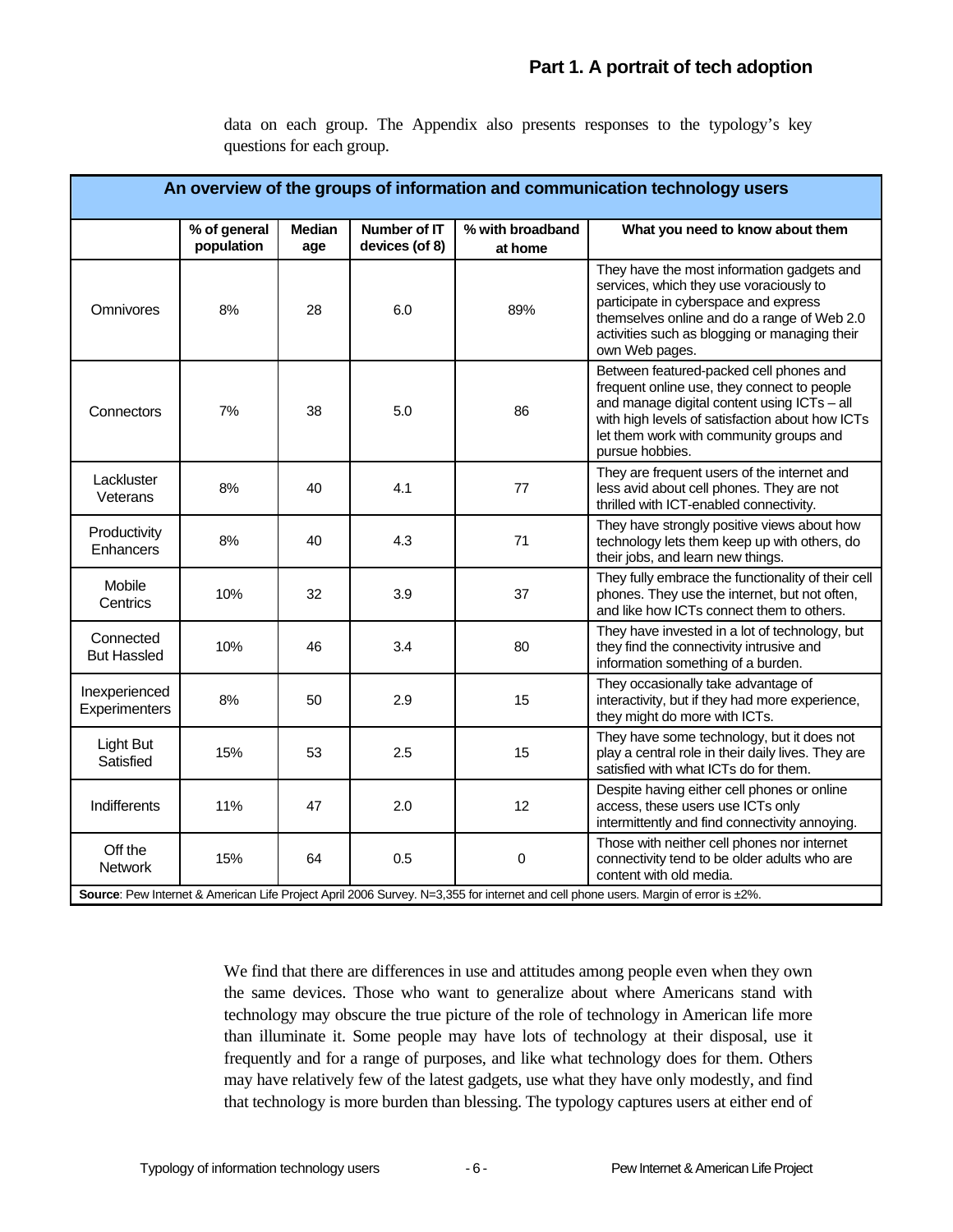these extremes, but also variations in between, especially among those who have lots of technology and are not terribly positive about its impact.

Much of the remainder of this report presents in detail the profiles of these ten groups. For ease of exposition, the groups are presented in sections that classify collections of groups as elites (four groups), "mid-tech" users (two groups), and the "less connected" (three groups). The remaining group is made up of the 15% of respondents who have neither internet connections nor cell phones.

#### **Methodology for creating the typology**

The inputs for this typology were respondents' answers to questions pertaining to technology assets (i.e., the information goods and services which they have), actions (i.e., how they use various information devices and applications), and attitudes (i.e., their perceptions about the benefits and stresses of various information goods and services).

In constructing the typology, a statistical cluster analysis was performed only on those respondents who identified themselves as having cell phones or being internet users (they received most of the survey's questions on technology use and attitudes). This came to 85% of the sample. Several different cluster solutions were evaluated for their effectiveness in producing cohesive groups that were distinct from one another, large enough in size to be analytically useful, and substantively meaningful. The final solution selected was judged to be strongest on a statistical basis and to be most persuasive from a substantive perspective.

Cluster analysis does not produce a definitive solution; instead, the analyst usually has a choice among several possible solutions that are similar in their statistical properties. The large sample of cell phone or internet users – 3,355 respondents – made it possible to have a relatively large number of groups, thus allowing for groups that were more distinct from one another. Among other things, this allowed us to identify the relatively small group of technology users who were particularly heavy users of information and communications technology (the Omnivore group, at 8%). With group sizes ranging from 7% to 15% of the general population, the solution with 9 clusters resulted in groups of adequate sizes – no fewer than 229 cases and a maximum of 675 (see the Appendix for details).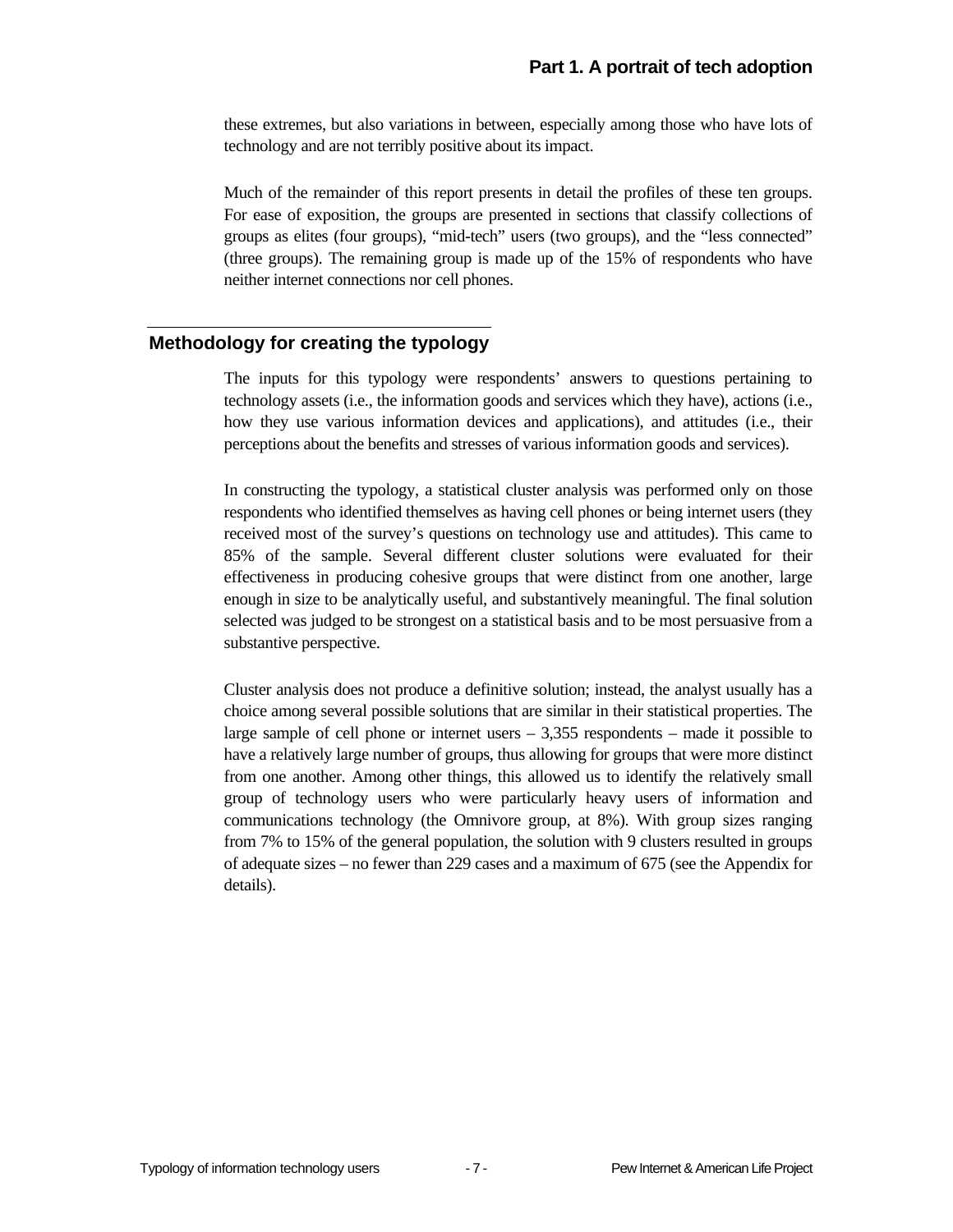

## **Elite Groups of Technology Users**

This chapter covers the most tech-oriented of the nine groups, specifically the 31% of the general population who are active consumers and, to varying degrees, active users of information technology. Although these four groups form the upper echelon of technology users in the United States, significant differences emerge in the extent of their participation in shaping cyberspace and how central they believe information technology is to various facets of their lives.

#### **Omnivores are active participants in shaping cyberspace, particularly by taking, sharing, and downloading video content.**

This small group of ICT users – it makes up 8% of the general population – is the most elite and gets the most attention from technology producers and the media. Its members are distinguished by what they do with digital information. They have plenty of technology at hand, and they use it to post, manage, and share content on the internet. To a degree that sets them apart from other technology users, video is central to how Omnivores use the internet. They are more likely than others to have a web camera, download video from the internet, watch television programming on a device that is not a TV, and use their cell phones to take or watch video.

Omnivores have a richly participatory relationship with digital content and a strong sense that information and communication technology makes life easier and offers important creative tools. For Omnivores, ICTs are a principle means for pursuing their hobbies and staying in touch with their social networks.

#### **Assets**

Omnivores move a lot of bits, whether it is content they create for the web, offline material that they digitize for the internet, or material they pass on from those in their social networks. For these reasons, they are drawn to devices that help them manage digital audio and video content. Fully 92% have a digital camera, 69% have a video camera, and 51% have a web cam—all figures well above average and exceeding those for other groups. Also, 70% have iPods or MP3 players—three and one-half times the average and further evidence of this group's preference for managing digital content.

With their orientation toward video, people in this group are more likely to have a digital video recorder (DVR) (47% to 18%), even though they watch less TV than the average American. Omnivores are also more likely to have a cell phone that can play video (39% versus the 13% average for cell phone users) and shoot video (58% versus 22%).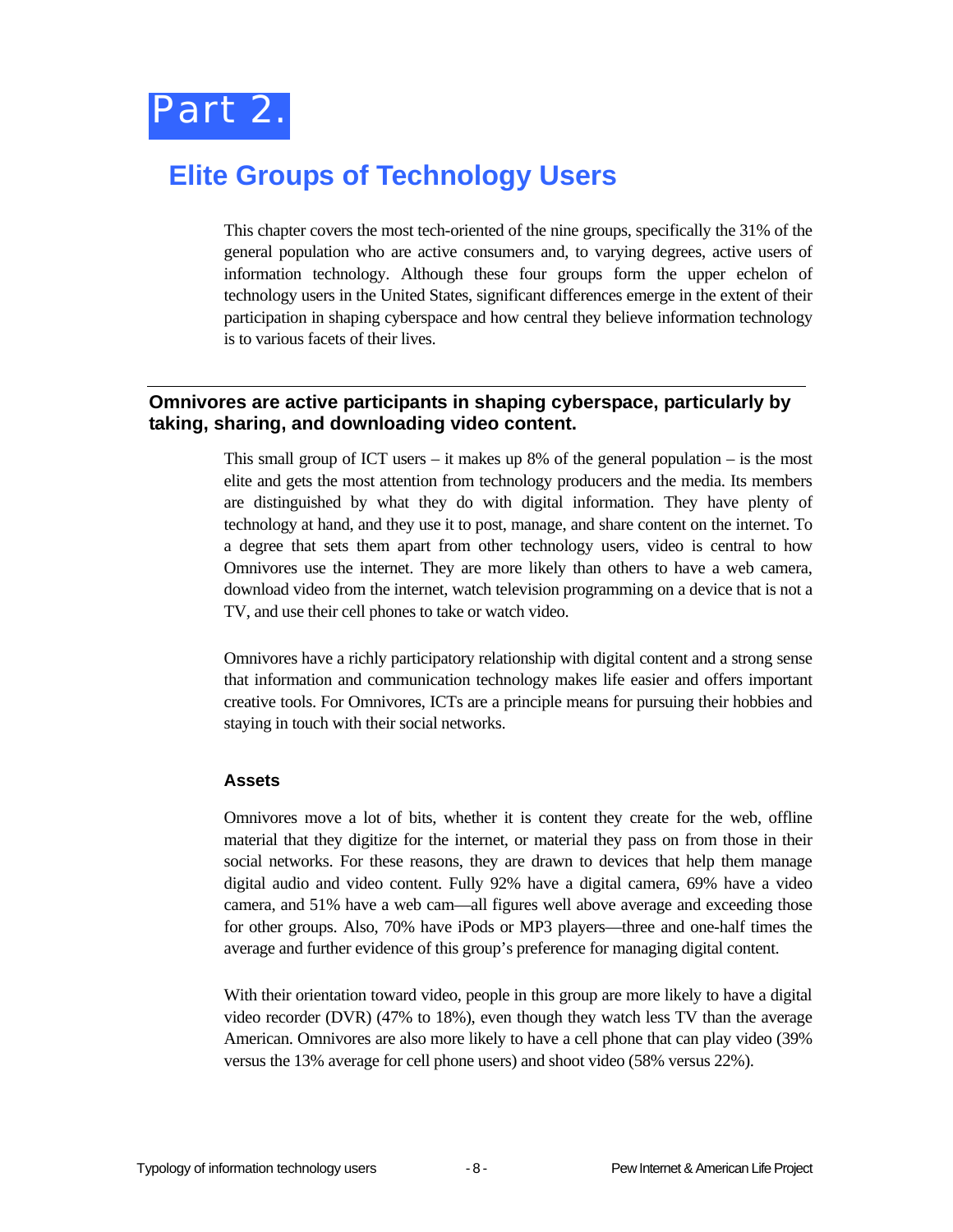With all this technological capability, it is no surprise Omnivores have the network assets to go with it. Fully 89% have high-speed internet connections at home, and nearly all (97%) have broadband either at home or at their workplace.

#### **Activities**

Omnivores are not only more likely than other groups to download audio or video from the internet (59% have downloaded video and two-thirds have downloaded audio content), but also to remix this content and then post it to the internet. Some 30% of this group has done this, far above the 9% average for all ICT users. Overall, 82% of Omnivores has undertaken at least one of the six activities related to user-generated content:

- Share something online that you created yourself, such as your own artwork, photos, stories, or videos (55% of Omnivores)
- $\blacksquare$  Post comments to an online news group or website (55%)
- **Create or work on your own webpage (45%)**
- **Create or work on webpages or blogs for others, including friends, groups you** belong to, or for work (40%)
- Take material you find online—like songs, text, or images—and remix it into your own artistic creation (30%)
- Create or work on your own online journal or weblog (34%).

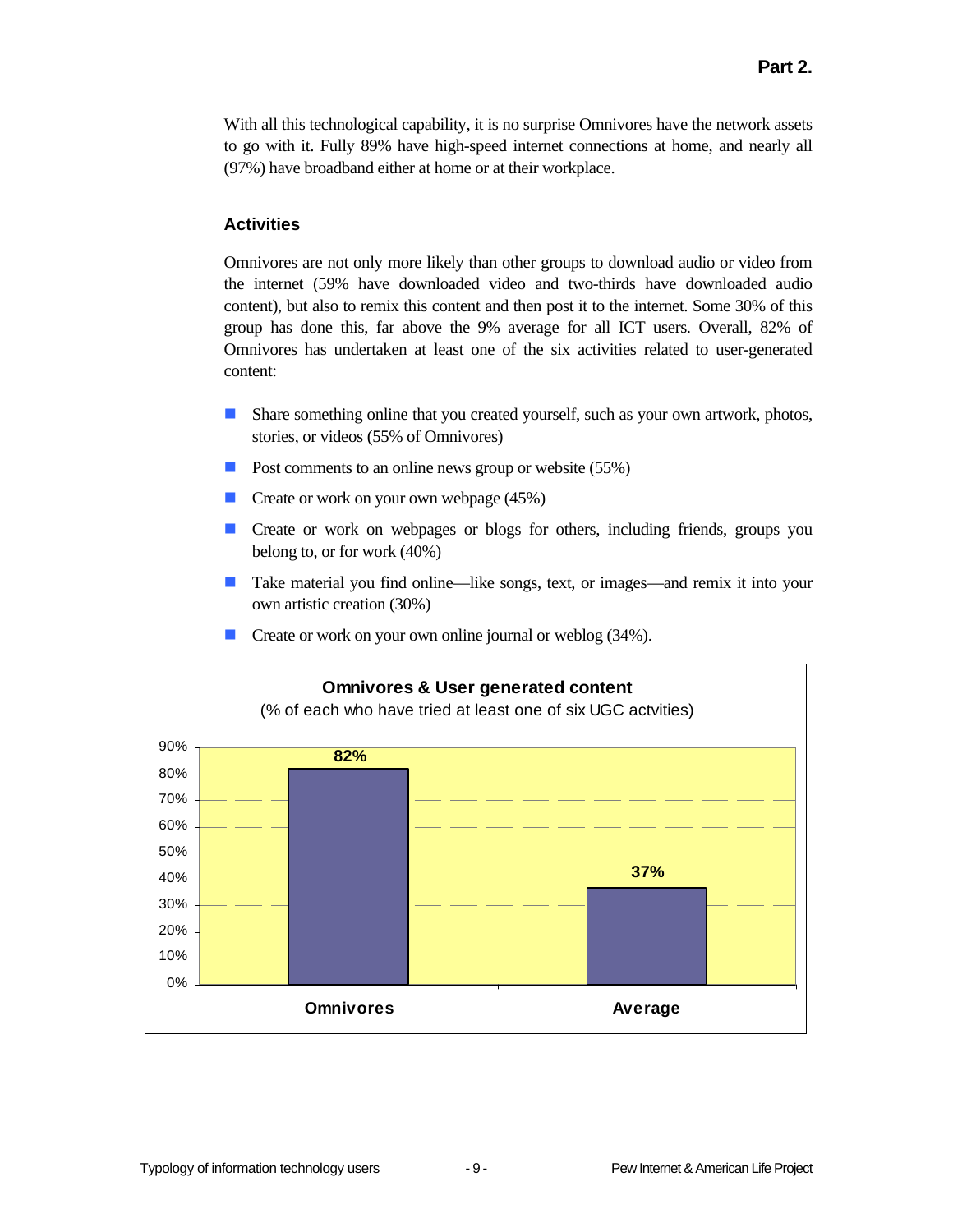They also use their extensive technological capacity to try leading-edge applications. Nearly two-thirds of them (57%) have watched a TV program on a non-TV device, nearly five times the average of 13%. They also take radio to different devices; 84% have listened to radio on a device other than a home or car radio (the national average is 24%). In addition to all the other functionality in their cell phones, close to two out of three of Omnivores (67%) rely on their cell phones for most of their calls, the highest of any group and above the average of 39% for all cell phone users.

> 57% of Omnivores have watched television on a non-TV device, almost five times the average.

Their biggest behavioral differences relate to their focus on video. Fully 86% take digital pictures and 51% of those who take digital pictures post photos to the internet—the most of any group and well above the 22% average. More than half (57%) record their own video (twice the average) and, 11% of these post their videos on the internet—again the highest rate of any group. And they are the heaviest players of video games. Some 62% play a video game at least a few times a month, and of Omnivores who have ever played a video game, 50% have played with someone online.



#### **Attitudes**

Omnivores see information and communication technology as a means to share their creativity and pursue their hobbies. Two-thirds (68%) say IT has improved "a lot" their ability to pursue their hobbies or interests, far exceeding the 28% average. A similar number (69%) says that IT improves how they share their ideas and creations with other,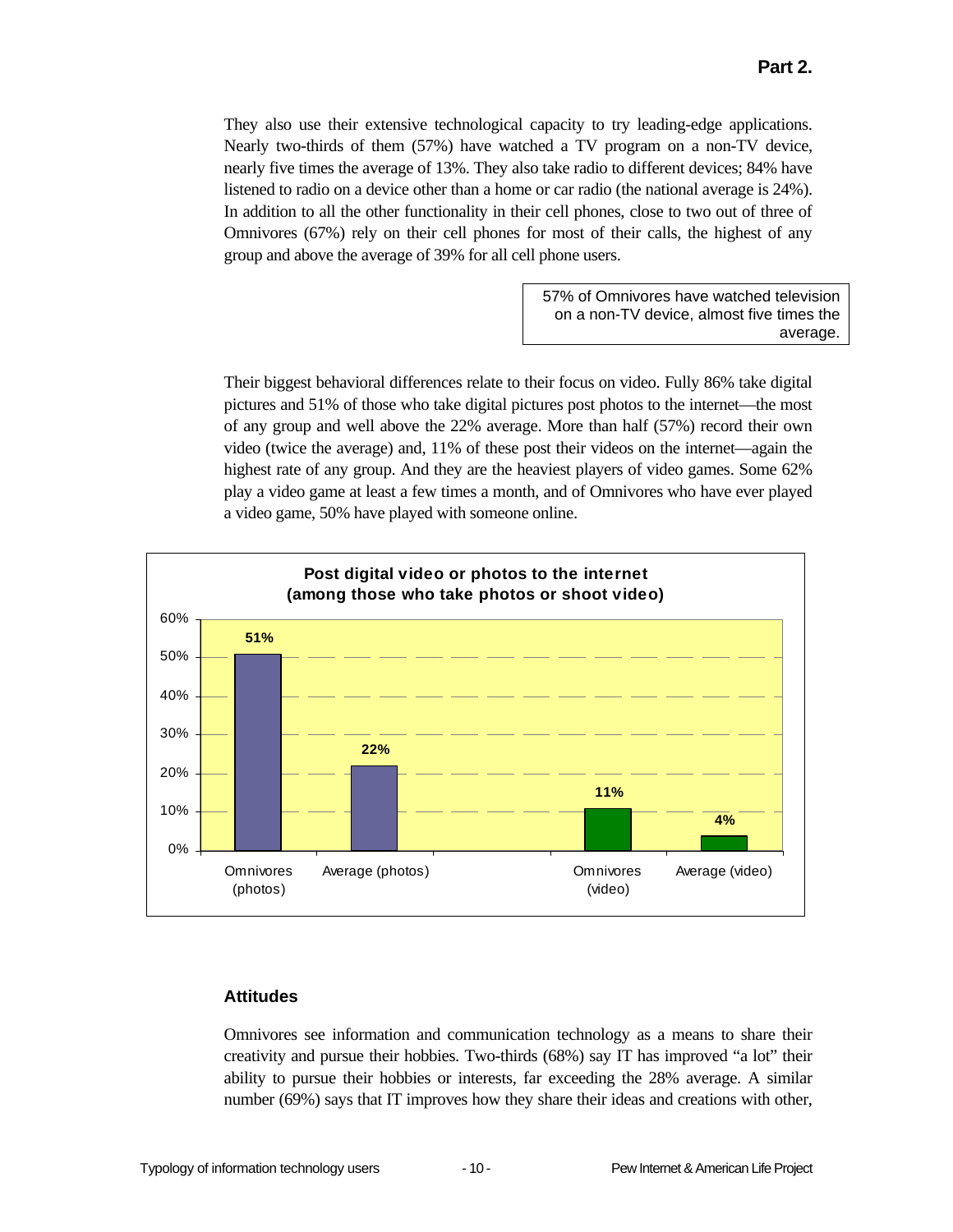a sharp contrast to the 28% average. And Omnivores seem unburdened by technology and its consequent connectivity to the world: just 10% say they suffer from information overload (against the 27% average), and 78% say they like that cell phones and other mobile devices make them more available to others (versus 48% of all respondents).

> Cyberspace is a platform for creativity for Omnivores; 69% say IT helps them a lot to share their ideas and creations.

#### **Demographics**

Omnivores make up 8% of the population. They are young, ethnically diverse, and mostly male (70%). The median age is 28; just more than half of them are under age 30, versus one in five in the general population. Over half are white (64%) and 11% are black (compared with 12% in the general population). English-speaking Hispanics make up 18% of this group. Perhaps unsurprisingly, many (42% versus the 13% average) of Omnivores are students, and many undoubtedly have access to high-speed and wireless networks at school.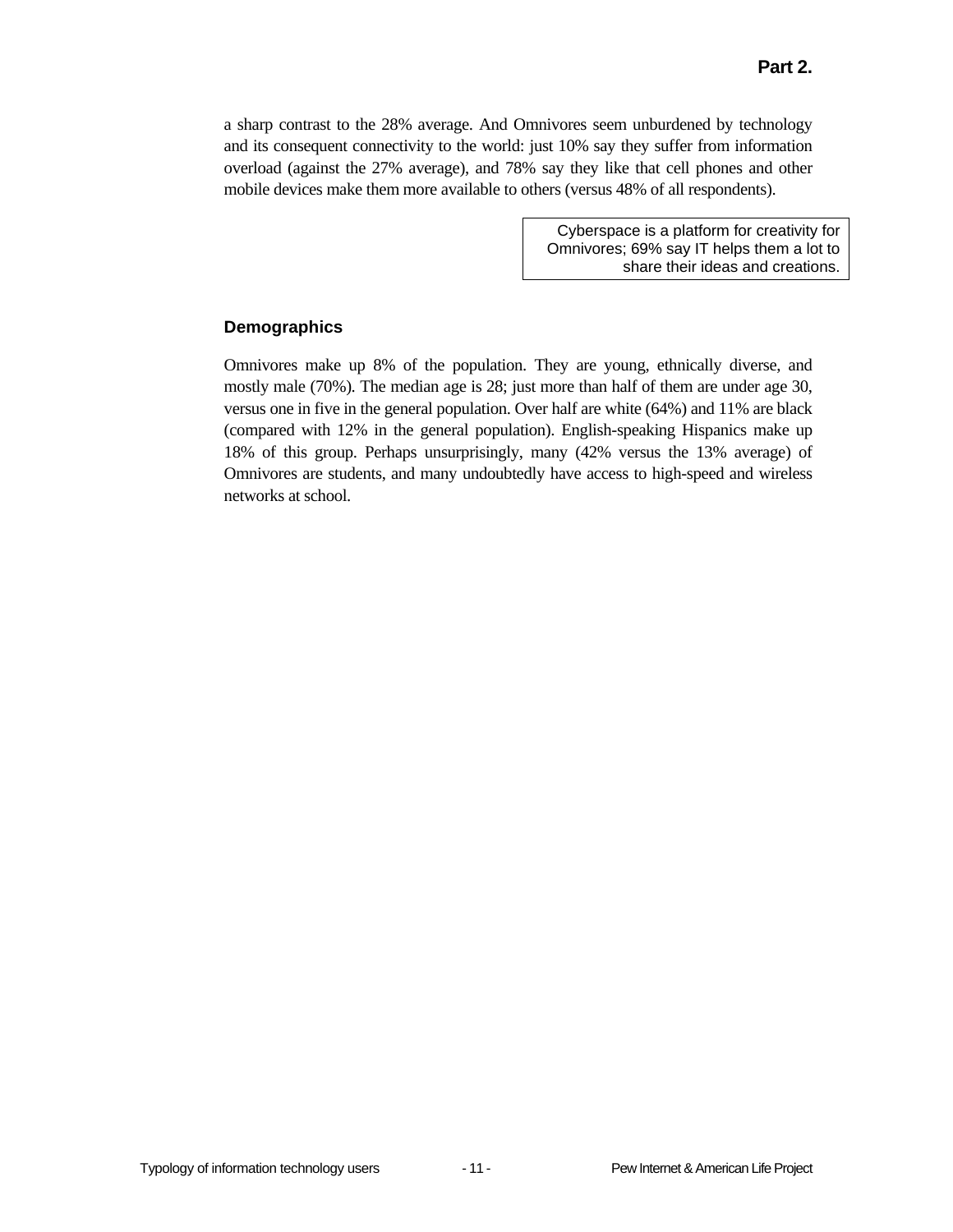#### **Connectors surround themselves with technology and use it to connect with people and digital content. They get a lot out of their mobile devices and participate actively in online life.**

This group got online just a bit later relative to Omnivores, but they have quickly marched up the adoption curve in terms of acquiring information and communications goods and services. Connectors have moved fast in integrating the cell phone into their lives and use it especially as a tool to stay in touch with friends and family. They also use ICT to contribute to the online digital commons through sharing their creations online or blogging. All in all, Connectors like information technology and they are willing to stretch the boundaries of its basic functions, whether that is online or with their cell phones.

Yet Connectors are generally a step behind Omnivores in terms of the gadgets they have and the depth and scope of their online participation. Connectors generally have one fewer information tool than Omnivores – for some it is probably an MP3 player, for others a web camera. They are also less than half as likely as Omnivores to have their own blogs or participate in group blogs, and less likely to have their own web pages or remix content for the internet. Nonetheless, Connectors rate above all other groups (except Omnivores) on measures of access to information age hardware and participation in cyberspace.

#### **Assets**

This group is very well-equipped with the basics – in our sample, 100% are internet users, 92% have cell phones, and 86% have broadband at home. They are above average with respect to digital cameras (86% have them) and video cameras (68% have them).

The cell phones of Connectors are packed with functionality. Nearly two-thirds (62%) have cell phones that let them check email and 46% of Connectors can take a picture with their cell phones. One quarter (28%) can take a video using their cell phone (nearly twice the average) and 60% can surf the internet with their cell phone.

> Connectors try the cutting edge; many download video or post content of their own to the internet.

Connectors also have devices that can serve as platforms to engaging with online content. Two-thirds (65%) have laptop computers, nearly half have MP3 players, and 26% have Web cameras, figures that are twice the average or more.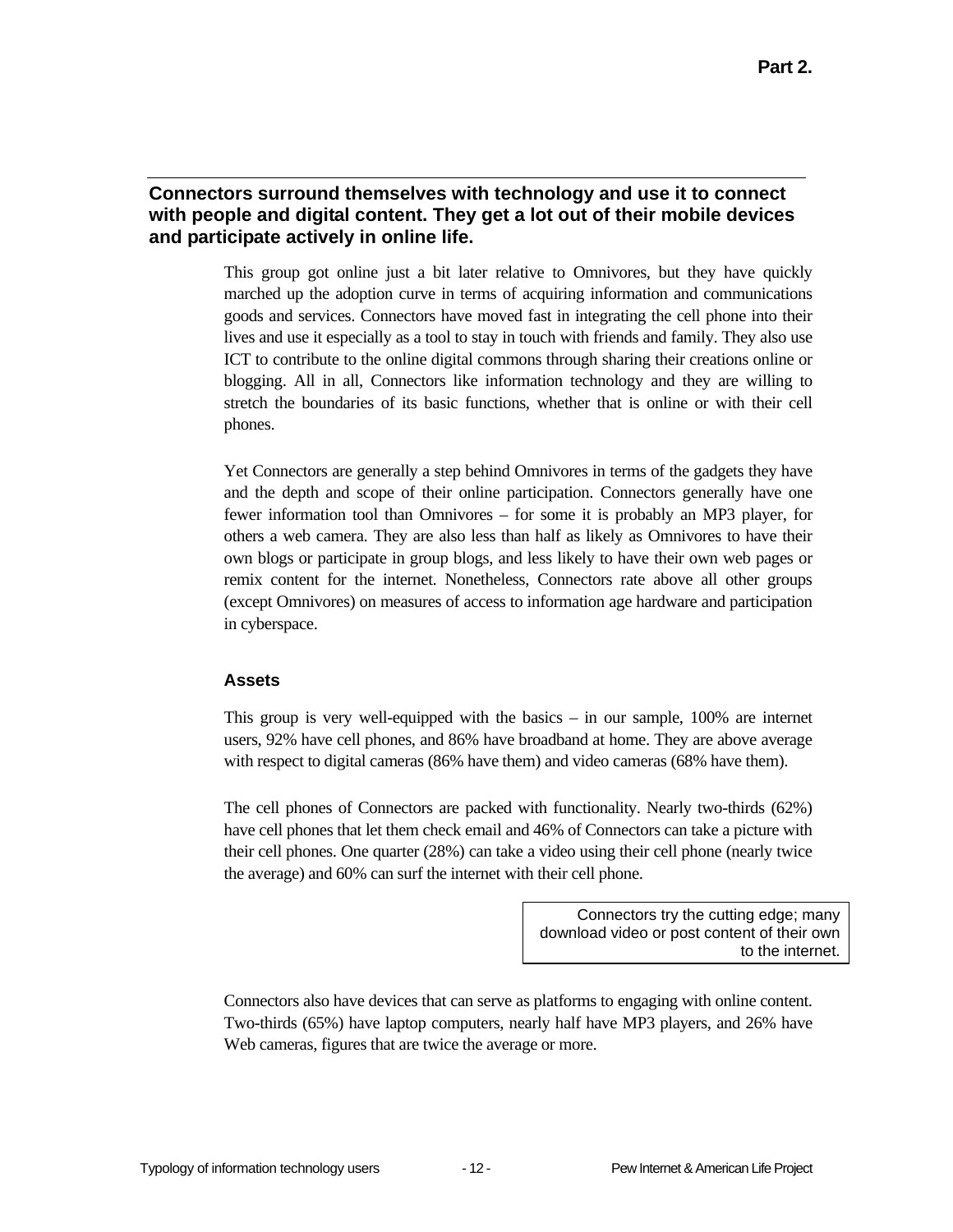#### **Activities**

Connectors have broad and deeply embedded technology habits that shape how they keep up with others, entertain themselves, and pursue their interests. Fully 93% go online on the typical day – a figure comparable to the 92% recorded for Omnivores – and they are apt to log on several times a day both at home and work (63% and 54%, respectively, do this). The internet is clearly a destination for them, as more than half (54%) go online just for fun on the average day, twice the average and behind only Omnivores.

This group also uses tools that enable both one-to-one and one-to-many communications. Some 57% have used instant messaging, and a fifth (22%) uses it on a typical day. Half have used the text messaging capability on their cell phones. Some 15% of Connectors have their own blogs and 24% have their own web pages, figures that are both twice the average.

Entertainment plays a big role for ICT uses for Connectors. Half (55%) of Connectors also play video games; 33% play video games at least several times a month. Most of the time their gaming is either by themselves (81%) or with others in the same location (75%), but 31% play games with others over the internet. And 52% have downloaded music from the internet and 40% have downloaded video.

> Half of Connectors go online just to pass the time on the average day, suggesting the internet is a destination for them.

Their TV watching habits are not deep in terms of number of hours watched per day, but they are more than willing to try out television on other devices. Fully 52% of Connectors have watched TV programming on a device other than a television set – four times the average. Similarly, 70% have listened to radio on a device other than a home or car radio, three times the average.

With their broad engagement with user-generated content, it seems likely that entertainment, communication, and digital content flow across boundaries of people and devices for Connectors. Two-thirds (67%) have done one of the six activities relating to user-generated content, and four in ten (38%) have shared a personal creation of theirs on the internet (twice the average). One in five (19%) have taken digital content and remixed into something else; the average is 9%

#### **Attitudes**

The communicative aspects of information technology are very important for this group. Some 85% say that information technology helps them keep in touch with family and friends (the average is 59%) and 64% like the fact that information gadgets make them more available to others (compared with the 48% average). Connectors are also more likely than average to say that information technology helps them work with others in their community or groups to which they belong (55% versus 28%). This group does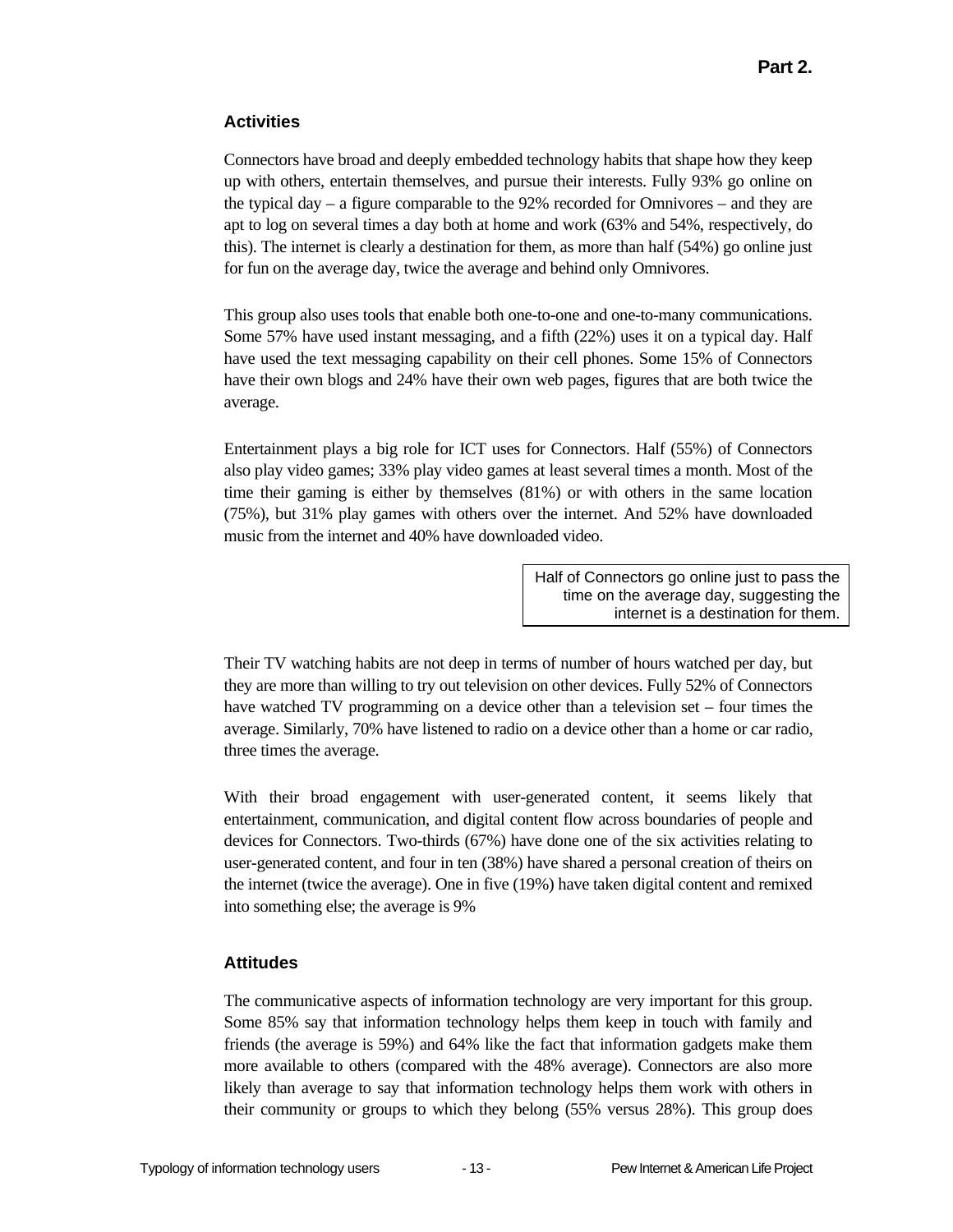

suspect there is more functionality in their information tools than they actually use; 82% believe their information gadgets can do more, the highest of any group.

Members of this group also herald the productivity-enhancing aspects of information technology. A clear majority (66%) say that information technology helps them "a lot" to be more productive, twice the average. Finally, 68% of Connectors say information technology helps them "a lot" with their jobs, twenty six percentage points above average.

Connectors also like ICTs for what it brings to the creative and recreational dimensions of their lives. ICTs are a learning tool for them; 81% say it helps them "a lot" in learning new things, and half (53%) say the same things about how ICTs help them pursue their hobbies. A similar number (51%) says this with respect to ICTs and sharing their creations with others.

#### **Demographics**

Connectors, who make up 7% of the population, have a median age of 38, with a majority (54%) in the 30-49 age range. Ethnically, it is mostly white (72%); 16% are Black and 12% are English-speaking Hispanics. The typical Connector has been online for 9 years, which suggests this group was a second-wave of late 1990s adopters. Most are women (55%) and they rate above average in educational attainment and income.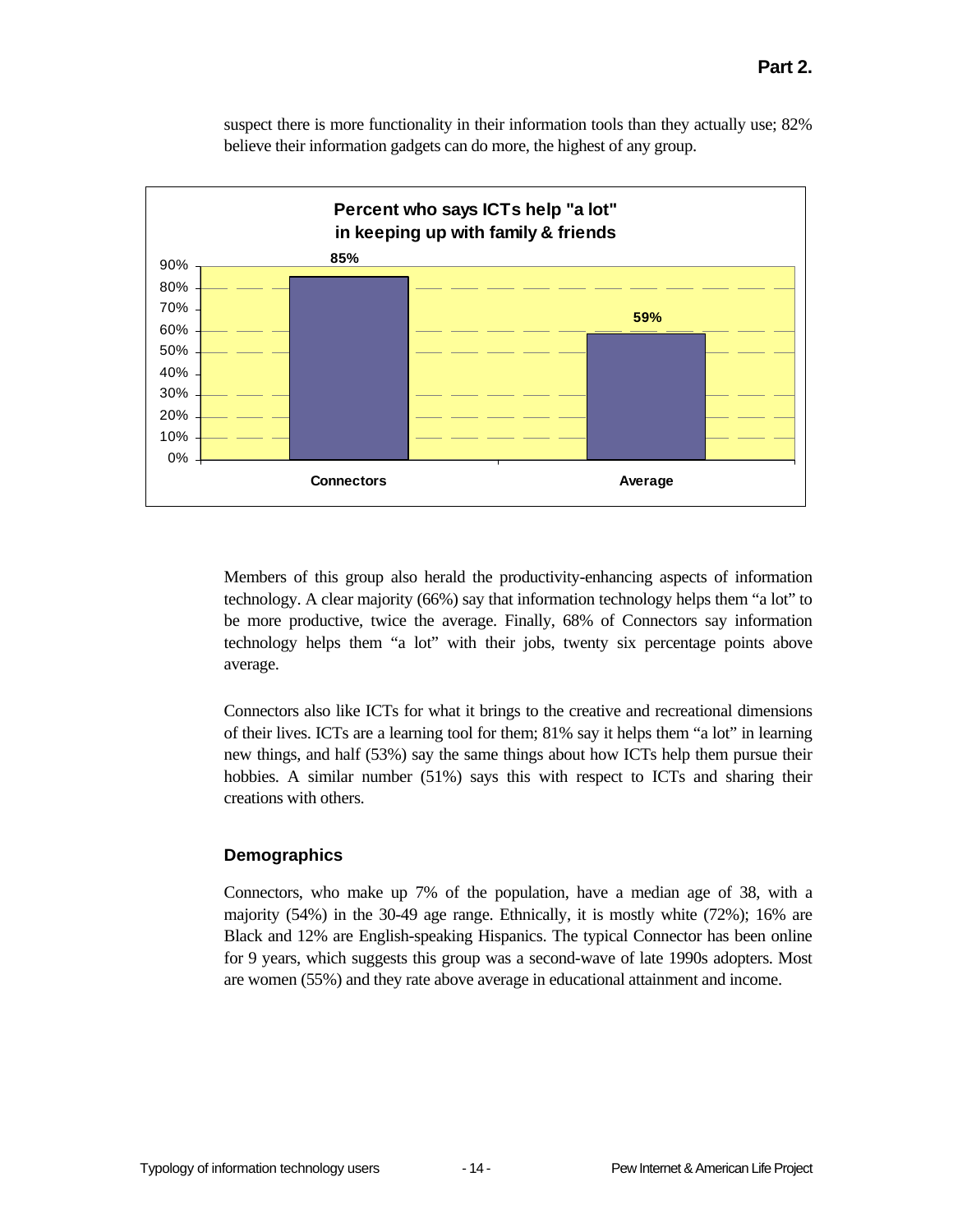#### **For Lackluster Veterans, modern ICTs are just OK. Although they are content with gadgets' communicative aspects, few like their intrusiveness and not many see ICTs adding to their personal productivity.**

This group's typical member has been online for a long time – roughly ten years – and has folded the use of the internet into his everyday life. Along the way, he has acquired the necessary armaments for the information age, such as a broadband connection, cell phone, and a digital camera.

But the wealth of ICTs possessed by Lackluster Veterans does not translate into particularly high levels of satisfaction about gadgets' impacts on their lives. Although they seem to value internet connectivity, that is less true for cell phones. Overall, Lackluster Veterans do not link ICTs to better personal productivity, their ability to work with others in their community, or keeping up with family and friends.

#### **Assets**

Nearly all of Lackluster Veterans (92%) have desktop computers and 77% have broadband at home, trailing only Omnivores and Connectors. Perhaps because members of this group are in their forties and likely to have children, most have digital cameras – 79% do – and many have video cameras (55%).

> 90% of this group goes online on the average day, but it doesn't do a lot for them.

Lackluster Veterans are oriented to things that enhance traditional media, but less to technology that takes them down new paths. Some 25% have a digital video recorder (compared with the 18% average). Three quarters (76%) of them have cell phones and of these cell phone users, just 34% say their cell phones can take photos and 13% say their cell phones can play music, both figures that trail the average.

As to devices that facilitate online mobility, the picture is mixed for this group. Half (45%) have laptop computers, which exceeds the average but significantly trails the figure for Omnivores (79%). Just 14% have personal digital assistants, and Lackluster Veterans are half as a likely as Omnivores to have a PDA that can check email or surf the internet.

#### **Activities**

Members of this group have deeply embedded online habits, as witnessed by the high frequency with which they use the internet, and their predilection to log on just to pass the time. Nine of 10 of Lackluster Veterans (89%) go online on the typical day and many are checking out the internet several times a day from both home and work (47% do so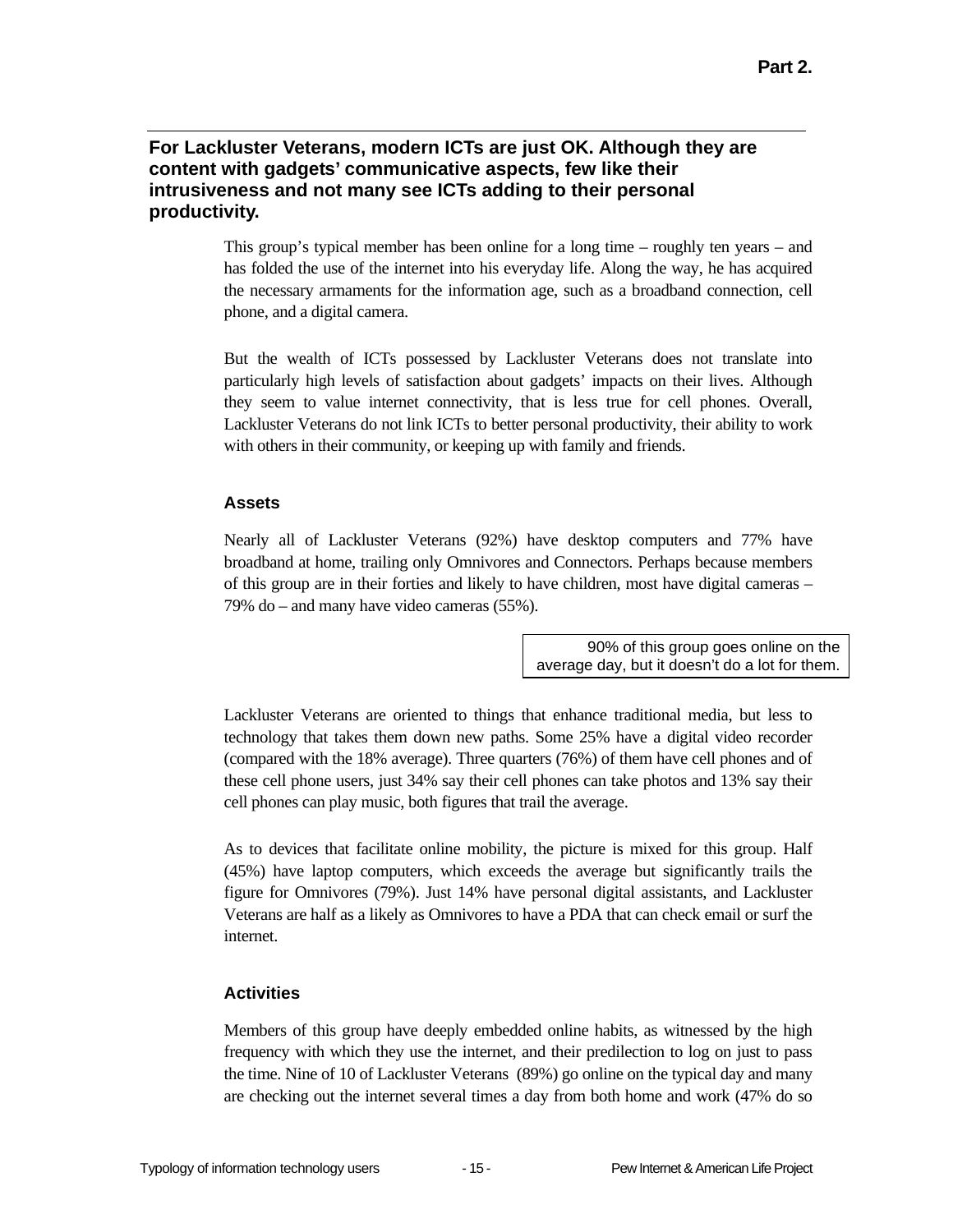

from both places). Nearly half (45%) go online on the typical day just for fun or to pass the time.

Approaching half (47%) of Lackluster Veterans have tried at least one of the six activities relating to user-generated content, above the 37% average. Although they are no different from the average when it comes to blogging, they rate above average in posting comments online and just above the average for participating in group blogs or web pages and having their own web pages.

Lackluster Veterans do not show a strong inclination to take old media to new devices. One in seven (14%) have watched a TV program on a non-television device, which is about the average. For radio, 36% have listened to radio on a device other than a home or car radio. That is above the 24% average, but well below the rate reported by Omnivores and Connectors.

With their high rate of digital camera adoption, many share digital photos over email or post them online. Fully 77% of Lackluster Veterans who take digital photos email them and 22% post them to the internet.

Finally, Lackluster Veterans members are not very extensive users of cell phones. Onethird (35%) of cell users make most of their calls with their cell phones – below the average of 39% -- and very few use them for things such as taking pictures or email.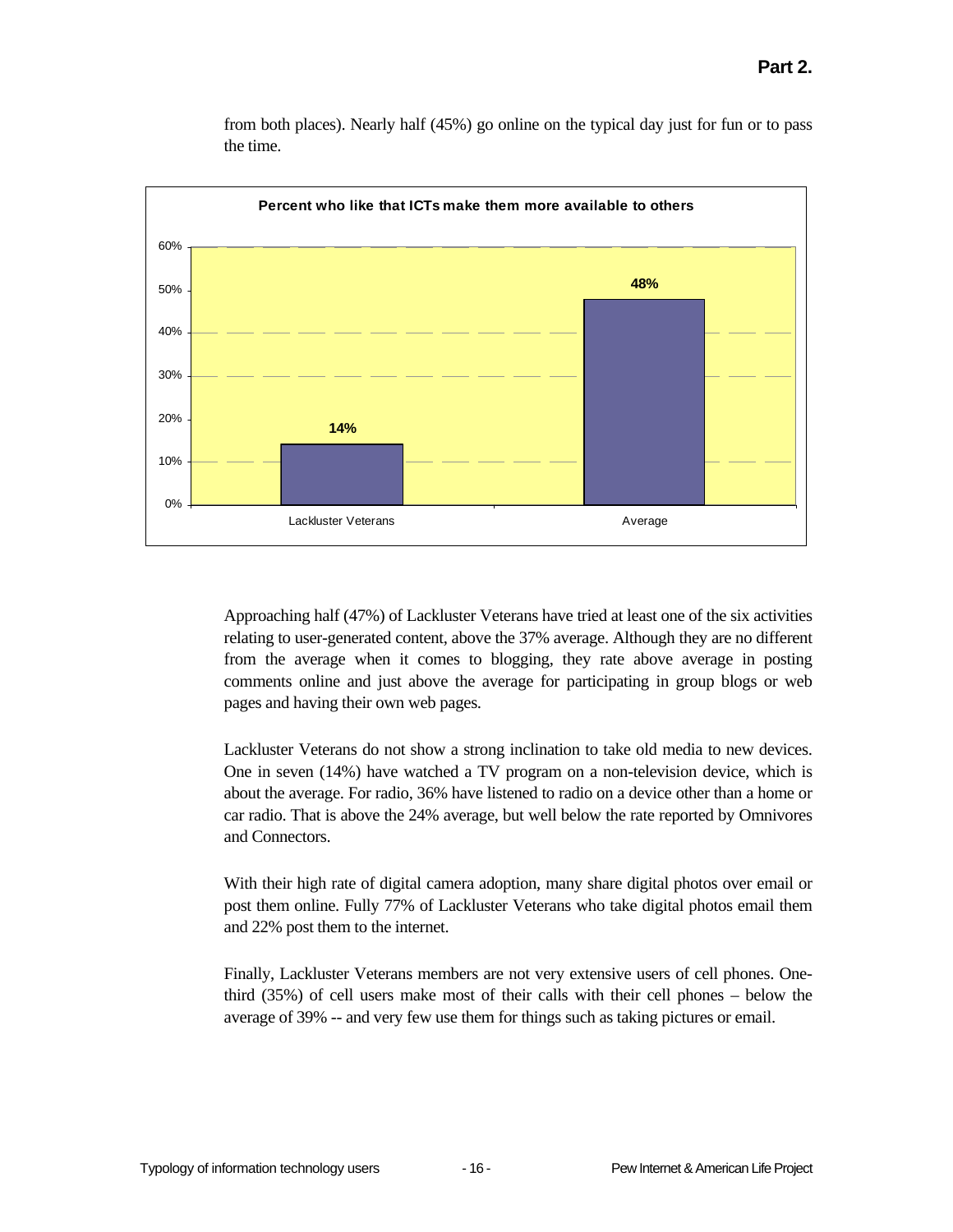#### **Attitudes**

Despite Lackluster Veterans' steady rhythm of internet use, ICTs do not play a central role in different dimensions of their lives. Fully 57% say that information technology helps them "a lot" to stay in touch with family and friends and the same number (57%) say this about how information technology improves their ability to learn new things. And 47% say that information technology helps "a lot" their ability to do their job.

These numbers are just a bit above the average, with the exception of the figure for staying in touch with family and friends, which slightly lags the average. These minor differences from the norm are somewhat striking in light of this group's many years of online experience and extensive collection of ICTs.

When Lackluster Veterans were asked what would be "very hard" to give up, from a list of technologies that include the TV, telephone, cell phone, and cable TV, the internet comes in first for them with 46% saying this (against the average of 34%), for email 34% said this (matching the average) and 34% said this about whether it would be very hard to give up the cell phone, nine points below the average.

> Just a third of Lackluster Veterans would find it hard to give up their cell phones.

These tepid attitudes about ICTs' specific impacts filter into broader concerns expressed by Lackluster Veterans about ICTs. When asked whether they like that information technology makes them more available to others, just 14% said they did, well below 48% average and one-fifth the figures registered by Omnivores and Connectors. As to personal productivity, just one fifth (20%) of Lackluster Veterans thought ICTs make them more productive; this is below thee 33% average and less than a third of the figures recorded for Omnivores and Connectors.

#### **Demographics**

This group has a median age of 40 and has a lot of online experience, as the typical Lackluster Veteran has been online for about 10 years. Most of them are men – 65% – and they are well educated and comfortably financially. Some 41% are parents of a child under the age of 18. They make up 8% of the general population.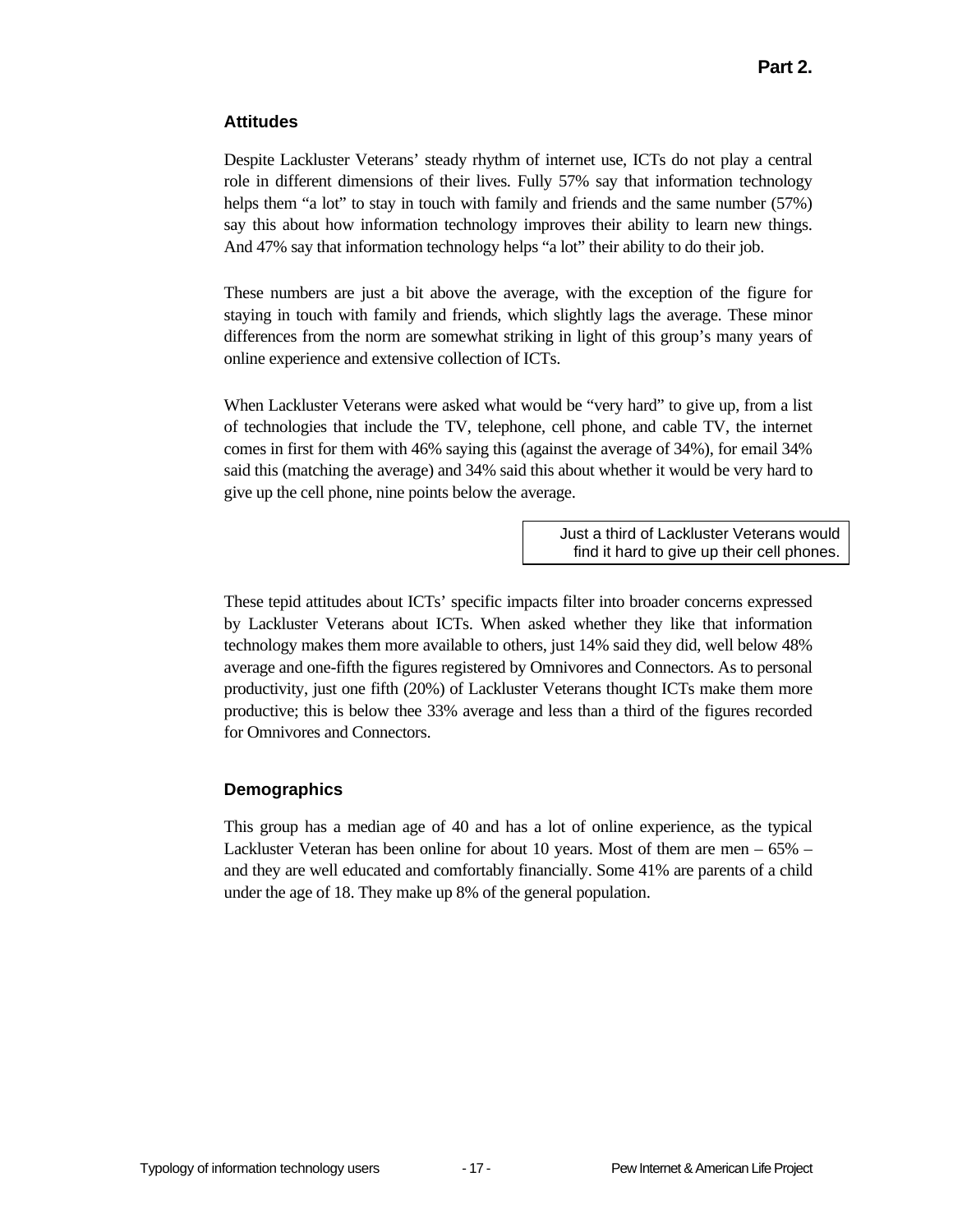#### **Productivity Enhancers happily get things done with information technology, at home and at work. But they don't often stray into the world of interactive and mobile media.**

Like Lackluster Veterans, Productivity Enhancers have been online a long time and have folded internet use into their lives. Unlike Lackluster Veterans, this adoption of modern information gadgetry has been met with their strong approval. With high-speed connections available at home and work, with feature-filled cell phones, Productivity Enhancers believe that ICTs give them an edge  $-$  in doing their jobs, keeping up with family and friends, learning new things, and overall personal productivity.

This posture toward communication technology leaves less room for user-generated content, so it is not too likely that a member of this group will blog, although some do share their creations on the Web. This distinguishes Productivity Enhancers from Omnivores and Connectors, who are far more likely to do activities relating to usergenerated content, as well as other leading edge online activities such as downloading podcasts or downloading music and video.

#### **Assets**

Productivity Enhancers have a similar portfolio of tech assets as Lackluster Veterans, but they differ in that they have a greater capacity for mobile access. A vast majority have desktop computers (89%) and half (49%) have laptop computers; the latter figure is slightly more than Lackluster Veterans and nearly twenty percentage points higher than the norm. Nearly one in five have PDAs (18% do versus the 11% average). Fully 94% have cell phones, and most of these cell phones are equipped for email (54%) and surfing the net (59%). Home broadband penetration is high for this group (71%) and nine in ten (88%) have broadband access at home or work.

#### **Activities**

Productivity Enhancers are frequent internet users – especially at work. Fully 84% go online on the typical day, and two-thirds (67%) say they log on several times a day at work. That is the highest figure of any group in the typology. Consistent with their business-like posture toward use of ICTs, 29% say they go online on a typical day just for fun or to the pass the time. That is basically the average for the sample, but much lower than the figures for the prior three tech-oriented groups. Although they are more likely than average to have ever logged onto the internet with a wireless device (38%), they below average for "new media" activities such as downloading video or audio.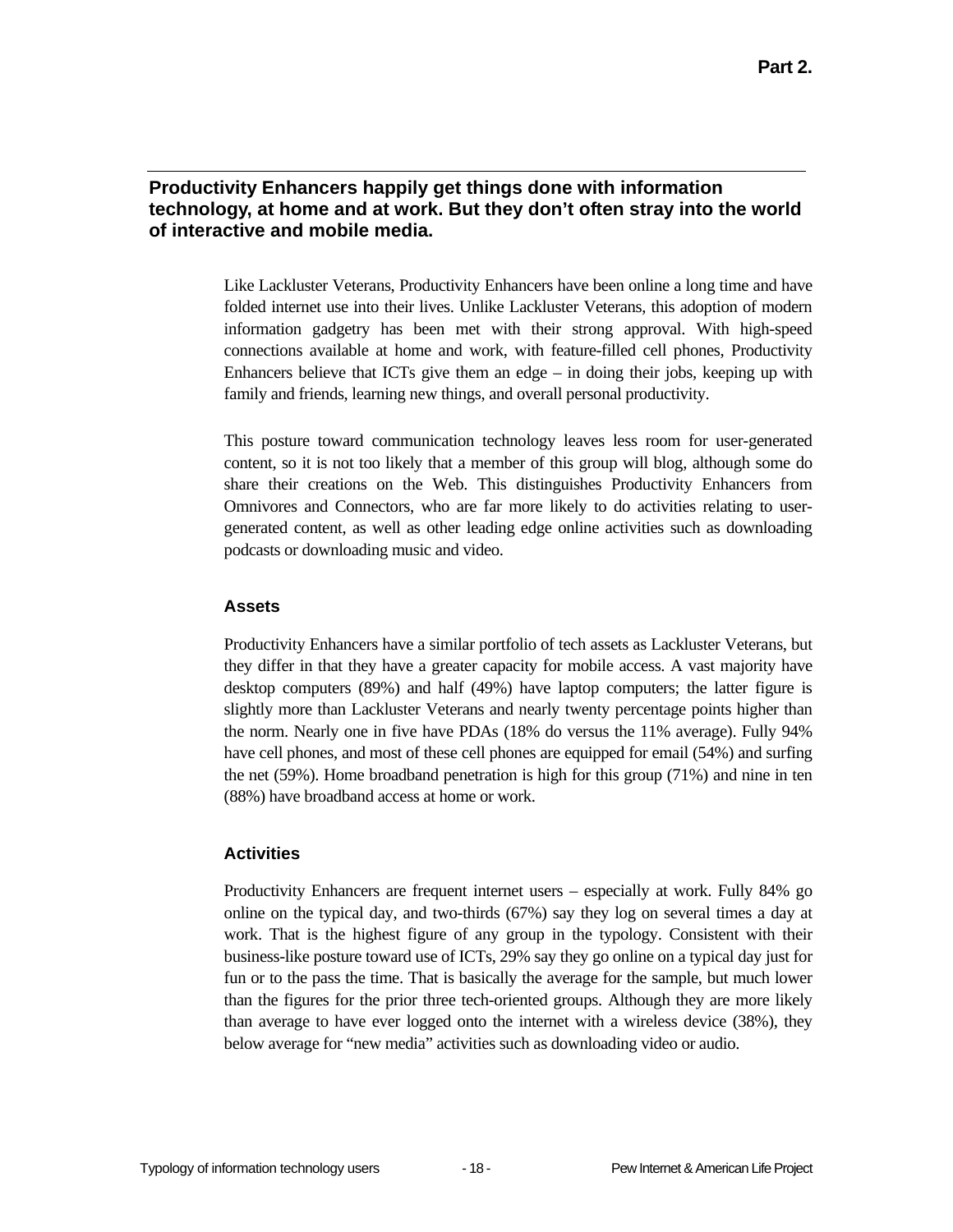

As noted, their task-oriented approach to information technology seems to crowd out deep participation in the online commons in the sense of contributing much in the way of their own creative material. They are at the average in terms of ever having tried any of the activities pertaining to user-generated content (39% have tried one of them). A Productivity Enhancer is half as likely to have a blog as average. At best, a Productivity Enhancer might post a personal creation, such as a photo, online; 18% have done that.

#### **Attitudes**

Productivity Enhancers have highly positive views on how the internet helps them with their lives. Nine in 10 (89%) say they like the fact that ICTs make them more available to others – that's nearly twice the average and the highest of any group in the typology by an eleven percentage point margin. The same pattern emerges when focusing on perceptions of how ICTs matter for productivity. Fully 83% agree with the proposition that information technology helps them be more productive. This compares with the average of 33% and, again, it is the highest figure for any group by an eleven percentage point margin.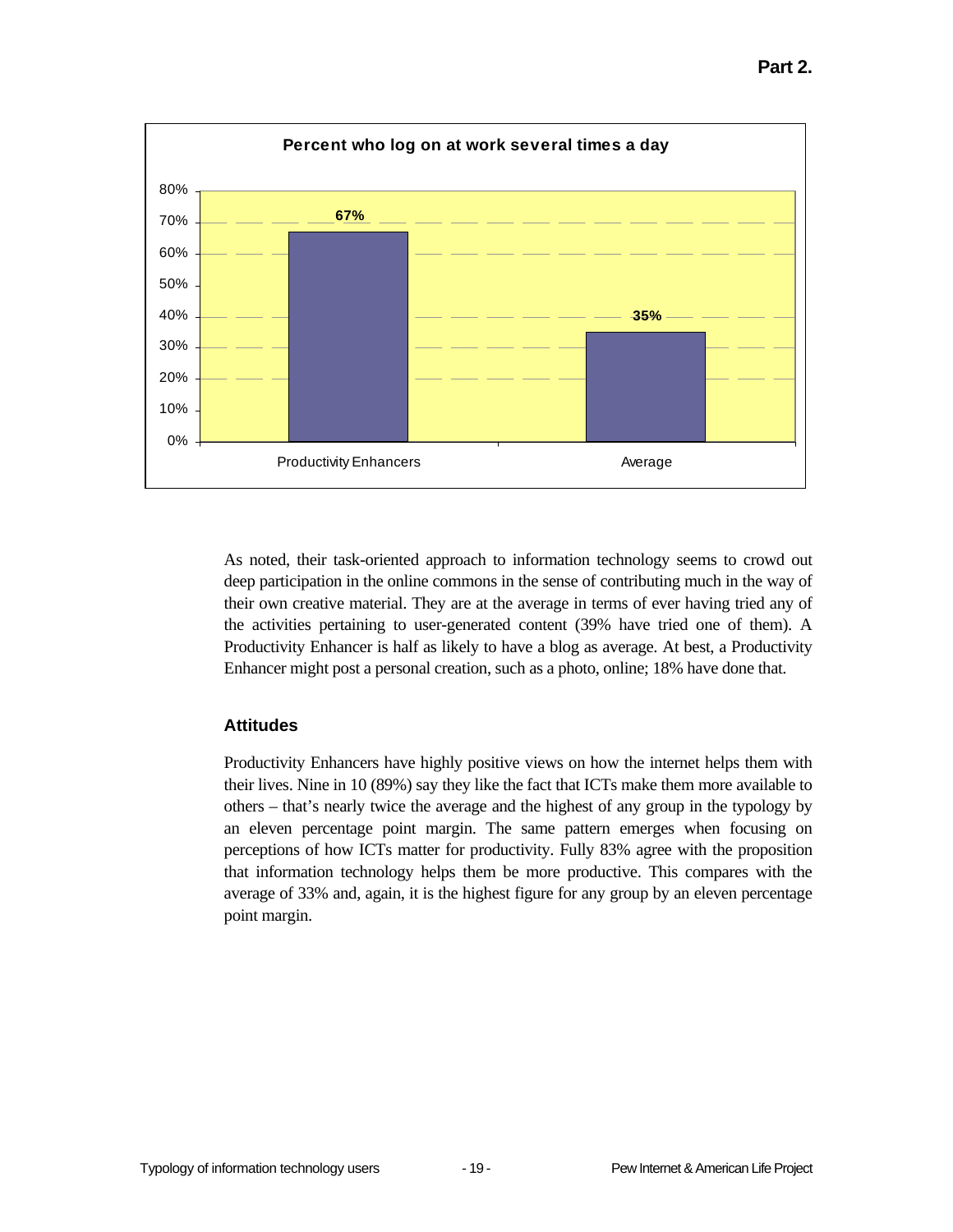

Not surprisingly, this group of frequent workplace internet users finds information technology helpful for their jobs. Three quarters (73%) say information technology helps them "a lot" to do their jobs; this compares with the 42% average and it is the highest among all the groups. Productivity Enhancers also like the communicative benefits to information technology; 81% say ICTs help a lot in keeping in touch with family and friends (versus a 59% average).

These positive attitudes add up to a strong sense among Productivity Enhancers that information technology would be hard to give up. Some 60% said it would be very hard to do without their cell phones, 59% said this about the internet, and 51% said this about email. All these numbers are well above average and the figure for cell phones trails only Omnivores across all the groups in the typology.

#### **Demographics**

Productivity Enhancers are equally like to be men as women, and the typical member of this group is 40. He or she has been online for about ten years, and 76% are employed fill time. Nearly half are college graduates (47%), 14% are English-speaking Hispanics, and have incomes above the average. They are 8% of the general adult population.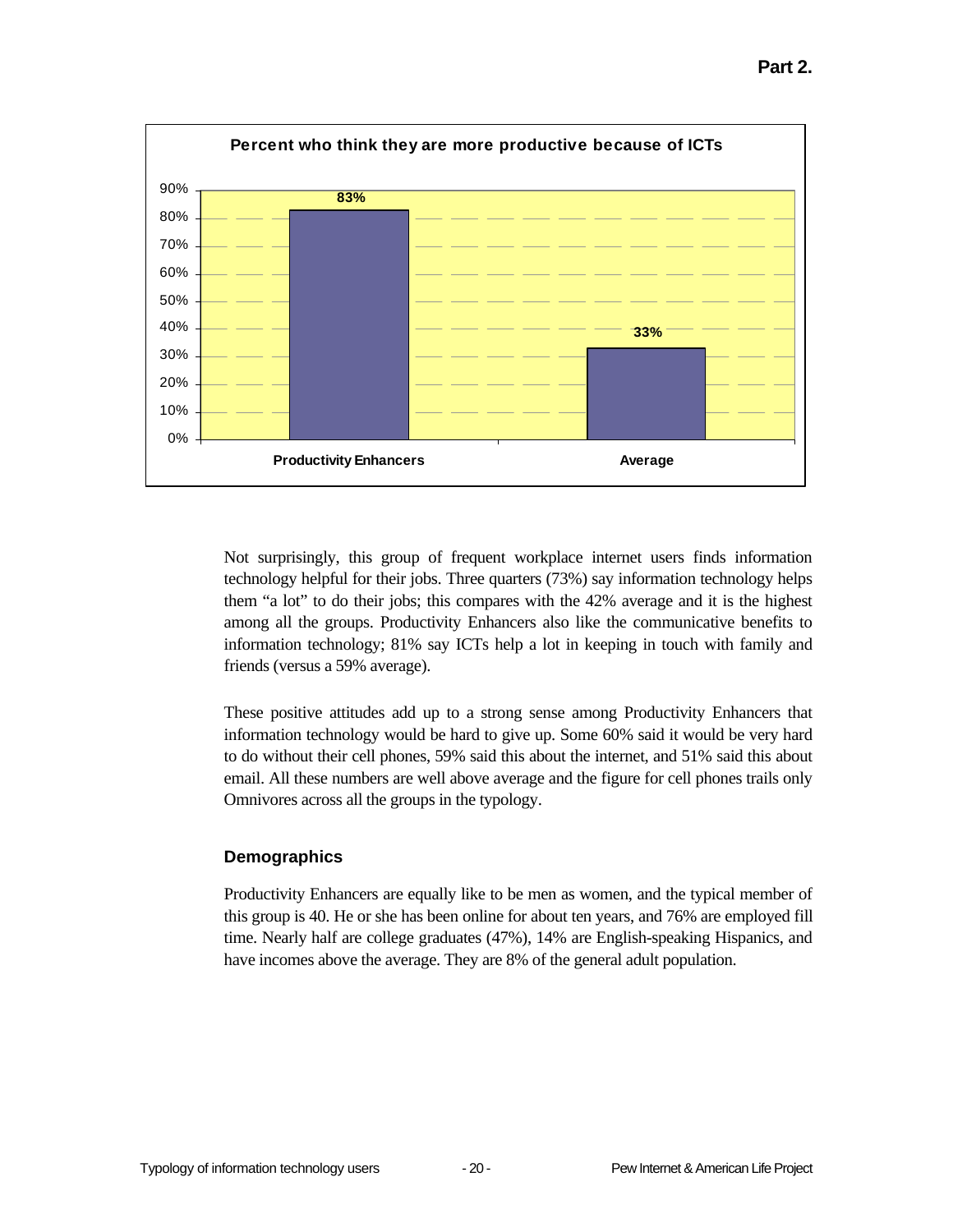

## **Middle Range Tech Users**

The two groups that are "mid tech" in their ICT profile collectively make up 20% of the adult American population. They have fewer technology assets than elite technology users, but the groups have substantial variations in their portfolio of information tools and services, and each have very different attitudes about information technology.

#### **"Mobile Centric" users are the second wave of young technology adopters. Mobile communication is important, and the cell phone is a multifaceted tool.**

With a median age of 32, this is the second youngest group overall. The cell phone is the device to which members of this group are most attached. Mobile Centric group members have cell phones that are chock full of features, from text messaging to gaming, and they use these functions at high rates. The internet penetration rate of this group is high, and group members' access to broadband at home is somewhat below average. Likewise, their online activities are below average in both scope and frequency.

Although they are generally content about the role of technology in their lives, the Mobile Centrics are also less enthusiastic than the preceding groups. They like the communicative functions of ICTs, but are not as likely to consider them helpful to doing their jobs or pursuing hobbies.

#### **Assets**

These second wave young adopters have fewer of the assets the more tech-oriented groups have. Some 33% have laptops (just above average and less than half the rate of Omnivores), and 34% have iPods or MP3 players (also half the rate of Omnivores). Although the vast majority of the Mobile Centrics (91%) are internet users, 77% have a desktop computer, which is a larger gap than the norm (which is 73% to 68%, a 5 percentage-point gap).

> Mobile Centrics rely on their cell phones. They text often, and use the cell phone as a gateway to entertainment.

What this group does have is cell phones (100% in our sample), and they have a lot of functionality on their phones. The Mobile Centrics trail only Omnivores on measures of cell phone capacity; fully 88% have a cell phone that can play a game, and 72% have a cell phone that can surf the internet. More than half (60%) have a cell phone that can take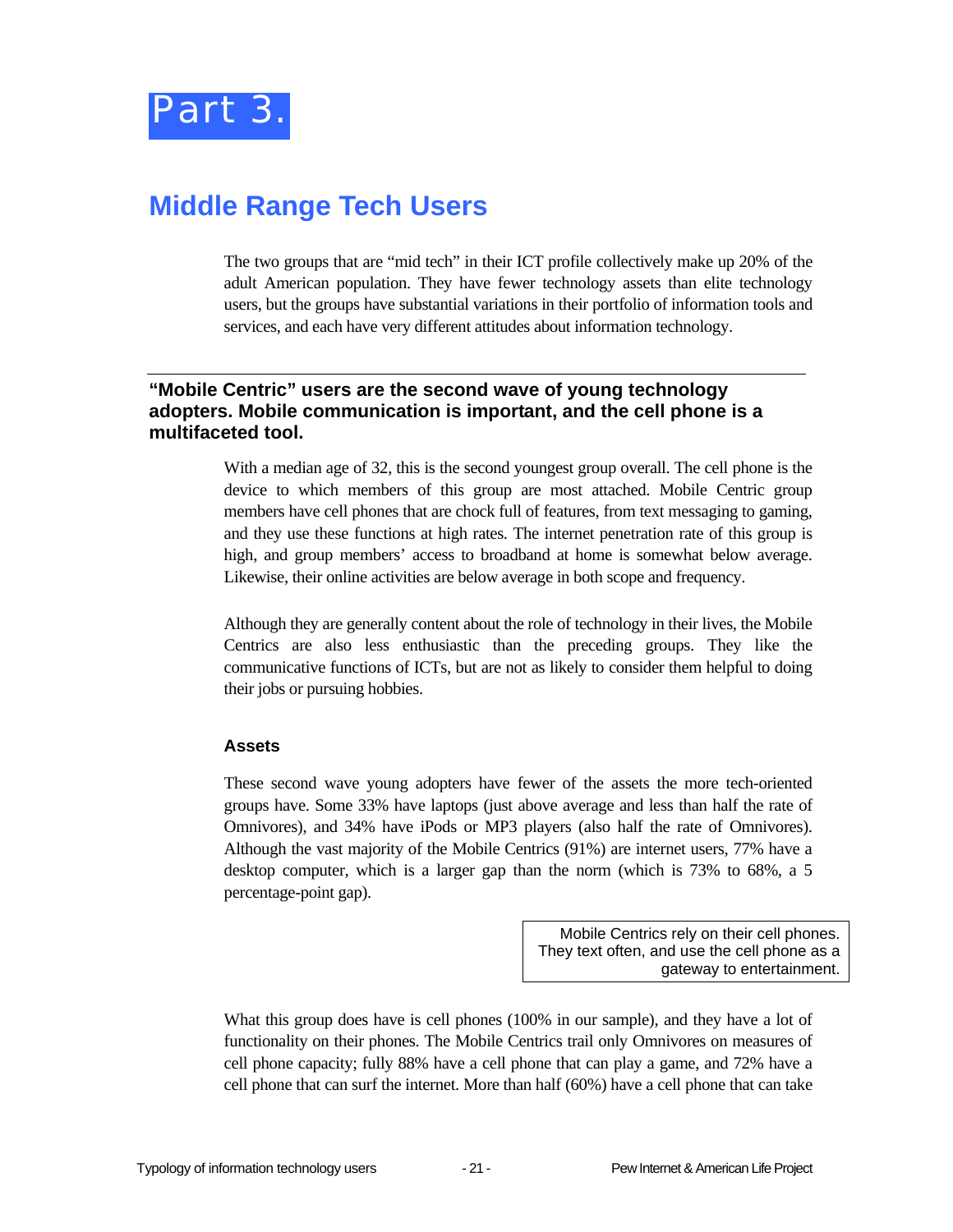pictures, which is above the average of 28% among cell phone users. Four in ten (40%) have a cell phone that can play music.

#### **Activities**

Mobile Centrics are a bit below average in their pursuit of most of the leading-edge online activities included in the survey. A third (35%) has tried at least one of the six activities relating to user-generated content, ten percentage points behind the average. And 53% go online on the average day compared with the 66% average.

Where they do stand out is in texting and gaming. Fully 94% of the Mobile Centrics have sent or received text-messages on their cell phone. Nearly half (54%) rely on their cell phones for most of their calls (compared with the 39% average) and 13% have taken digital photos with their cell phones. They are also active game players: 61% play electronic games and 41% play video games several times per month. Most of that is done on Xbox or PlayStation, but some (18%) play games over the internet.

#### **Attitudes**

More than half (57%) of Mobile Centrics believes that technology gives them more control over their lives—a notable difference from several other technologically-engaged groups, among whom about 75% think this is the case. They also feel they are less technologically competent; 21% say they need help getting new technology to work. That is below the average for the entire sample, but far higher than the figures for Connectors and Omnivores. They like how technology connects them to others (74% say ICTs help them "a lot" keep up with family and friends) and like that IT makes them more available to others (73% say this). But they are less likely than Omnivores to say that gadgets help them share their ideas with others (31% versus 67%) or pursue their hobbies (30% versus 67%).

Finally, Mobile Centrics say the cell phone is a critical tool for them. Fully 54% say they make most of their phone calls with their cell phone, the second highest number recorded among all groups. More than half (55%) say it would be very hard for them to do without their phones. Mobile Centrics are more than twice as likely to say this about their cell phones as about the internet or email. Just a quarter (25%) say it would be very hard for them to do without the internet and 21% say this about email.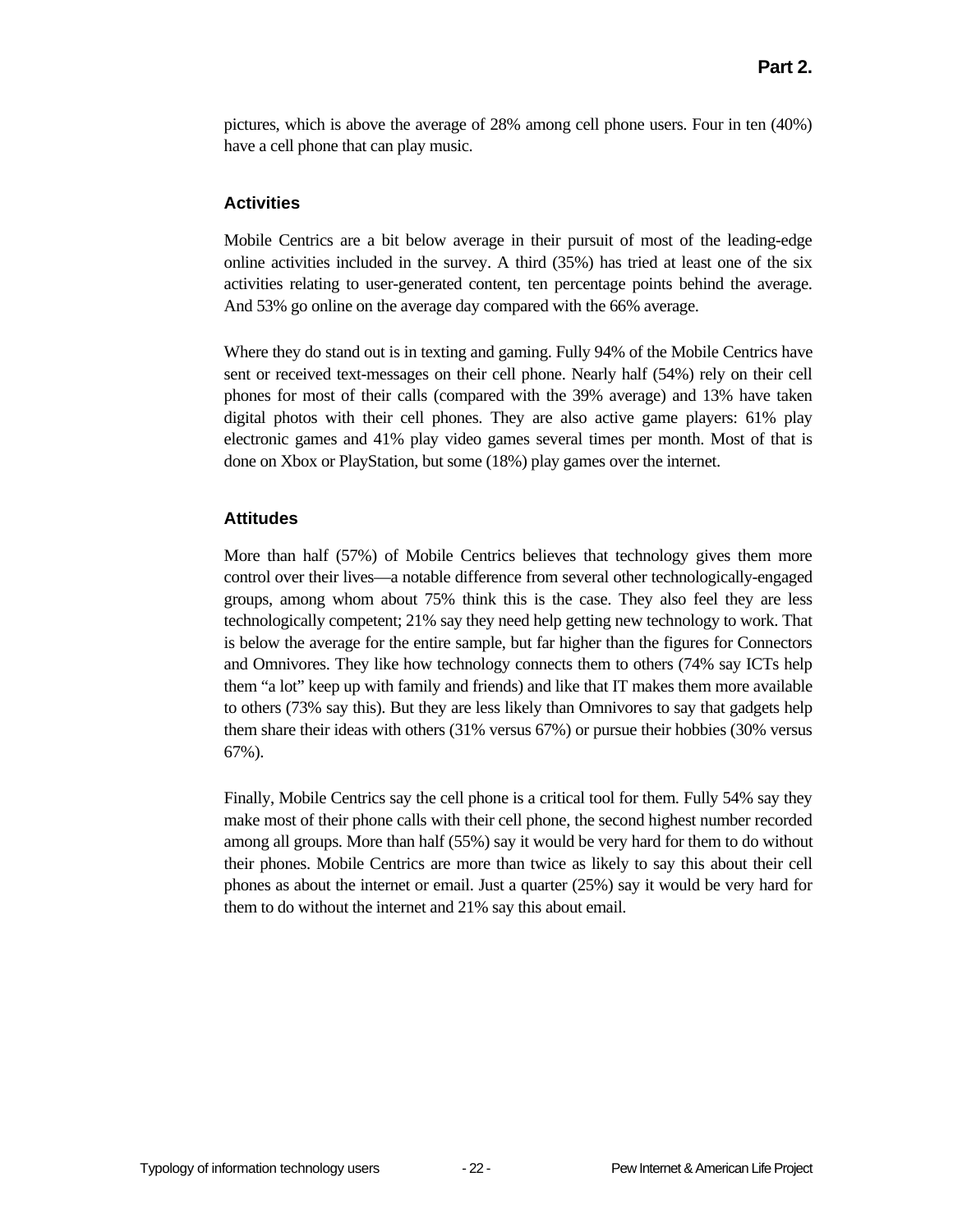

#### **Demographics**

This relatively young (the median age is 32) group as a slight majority of men (52%) and sizable percentages of African Americans (21%) and English-speaking Hispanics (14%). Mobile Centrics are in the middle income range and the strong majority (81%) is employed either full time or part time. Members of this group are also relatively inexperienced with the internet, having been online for an average of six years. This group makes up 10% of the general population.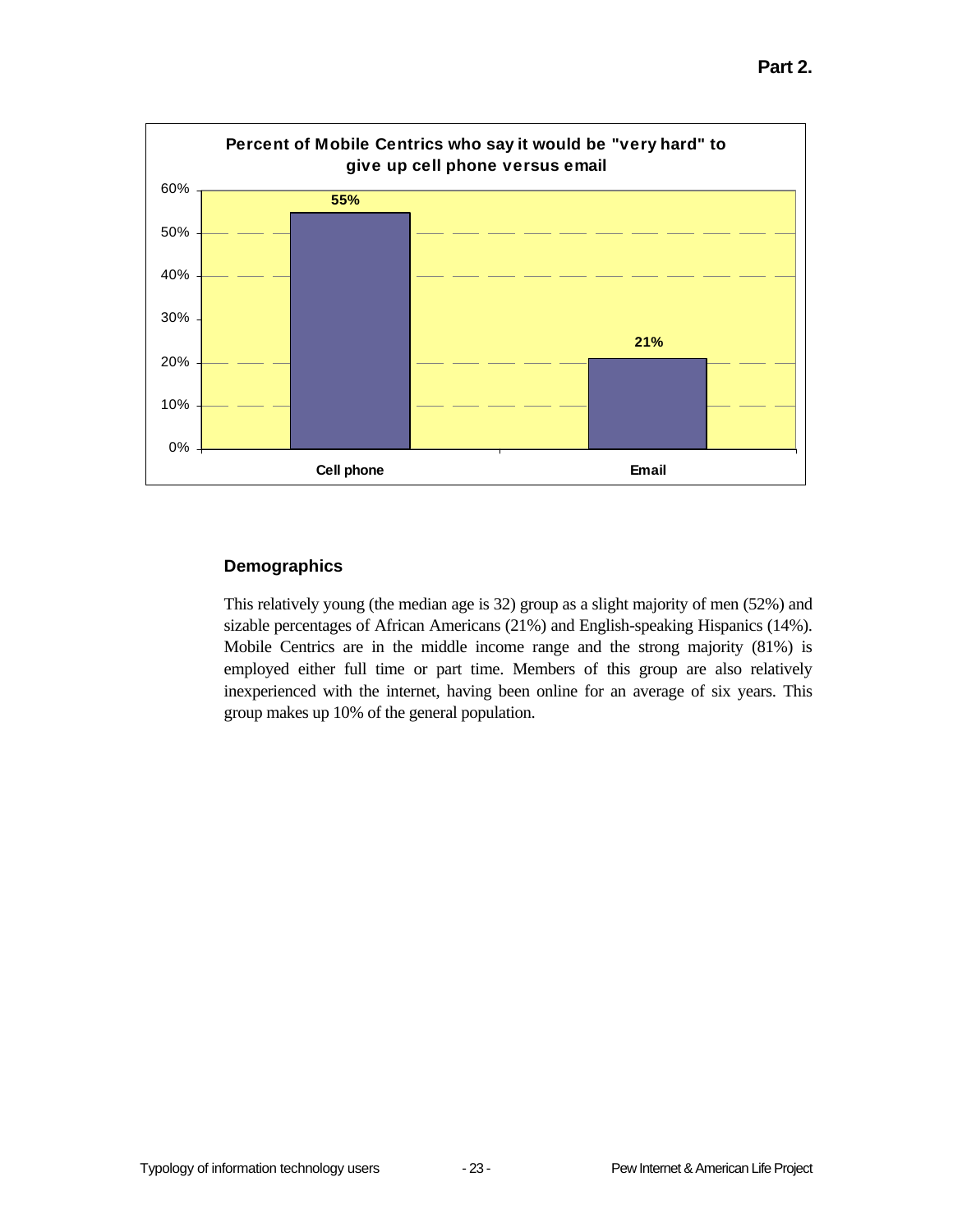#### **Connected but Hassled: Many in this group have invested in a lot of technology, but the connectivity is a hassle for them.**

This group of older technology users in many ways represents the average when it comes to consumption of information goods and services. However, when focusing on use of information technology and attitudes about it, the Connected but Hassled are decidedly unenthusiastic about the hardware and services they have acquired.

#### **Assets**

In our sample, all members of this group are internet users, 88% have desktop computers, and most (80%) have high-speed connections at home. For information appliances that might serve as an on-ramp to deeper online and mobile activities, the Connected but Hassled are reliably near the average. Three-quarters (80%) have cell phones, but they tend not to have many features on them such as taking pictures or surfing the internet. One-third (32%) have laptop computers, just above the average, but few have PDAs (7%) and just 8% have web cams.



#### **Activities**

Whereas Connected but Hassled are more likely than average to have broadband at home, they are no more likely than average to go online on the typical day, and much less likely to have done any of the high-end online activities about which the survey asked.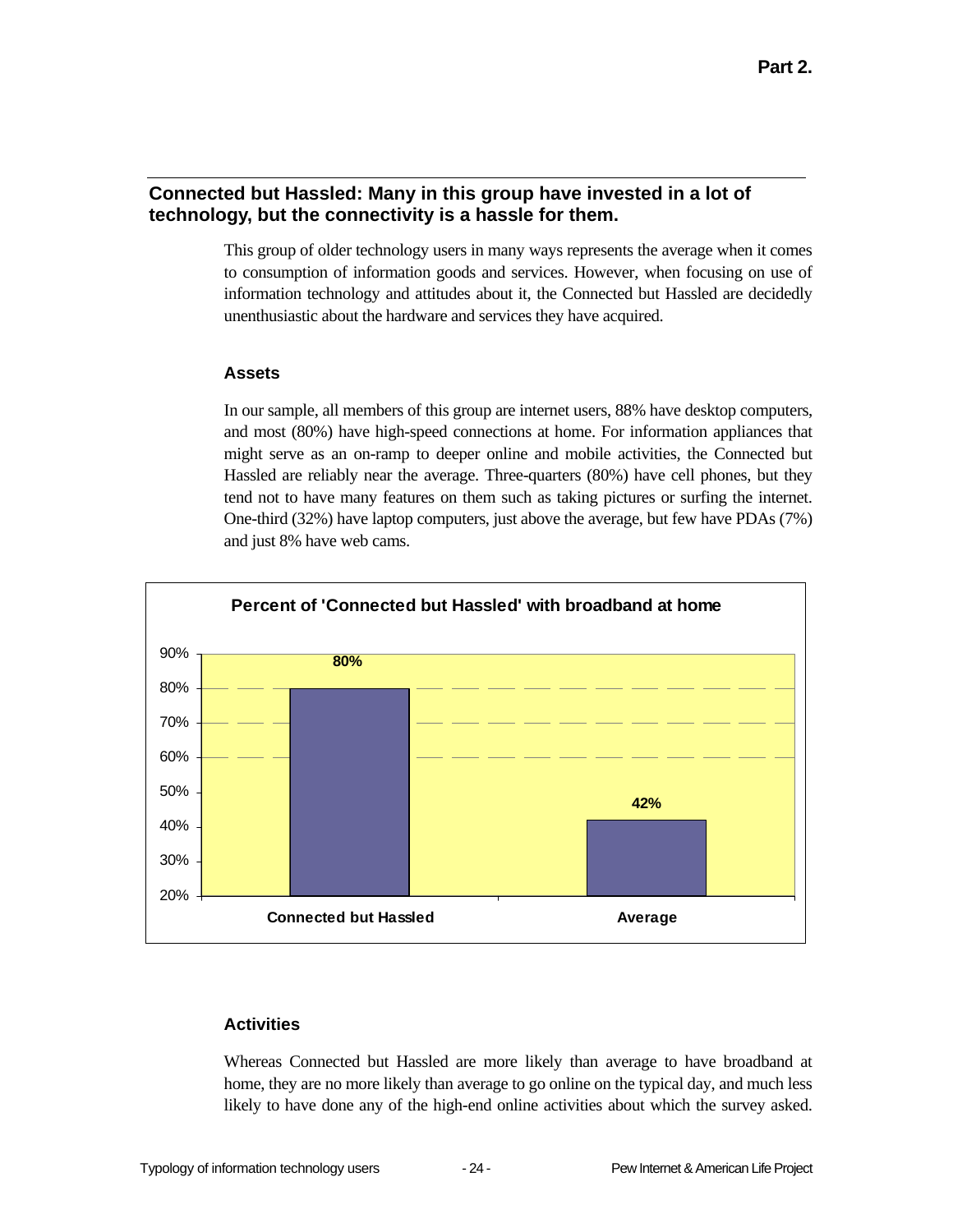Some 66% of the Connected but Hassled say they go online on the average day and 24% and 33% say they use the internet several times a day from home or work, respectively. Each of those figures is just below the average.

> Just 18% of the Connected but Hassled like that information gadgets make them more available to others.

Although some 18% of the Connected but Hassled will go online just for fun on the typical day (against the 28% average), very few download music, pay for online content, or use the wireless internet. And just 24% have done anything pertaining to usergenerated content. Only 19% have ever sent or received a text message and 9% has watched TV on a device other than their home television. The group's disinterest in the advanced technologies and activities queried in this survey, combined with average-level online activity, suggests this group probably sticks to the basics when online – checking email, perhaps some news headlines.

#### **Attitudes**

Information technology is anywhere from a burden to an irrelevance for the Connected but Hassled. Four in ten (41%) say they feel overloaded by information – half again more than the average for all Americans (27%). A greater number (52%) thinks information technology gives them less control of makes no difference in their lives, above the average of 45%. And 26% find dealing with their various information appliances to be annoying, which is above the average and twice the rate recorded by Connectors.

Whereas half of all Americans with either a cell phone or internet access like the fact that these items make them more available to others, just 18% of the Connected but Hassled do. And only 9% of members of this group see themselves as more productive due to information technology, less than one third the average of 33%.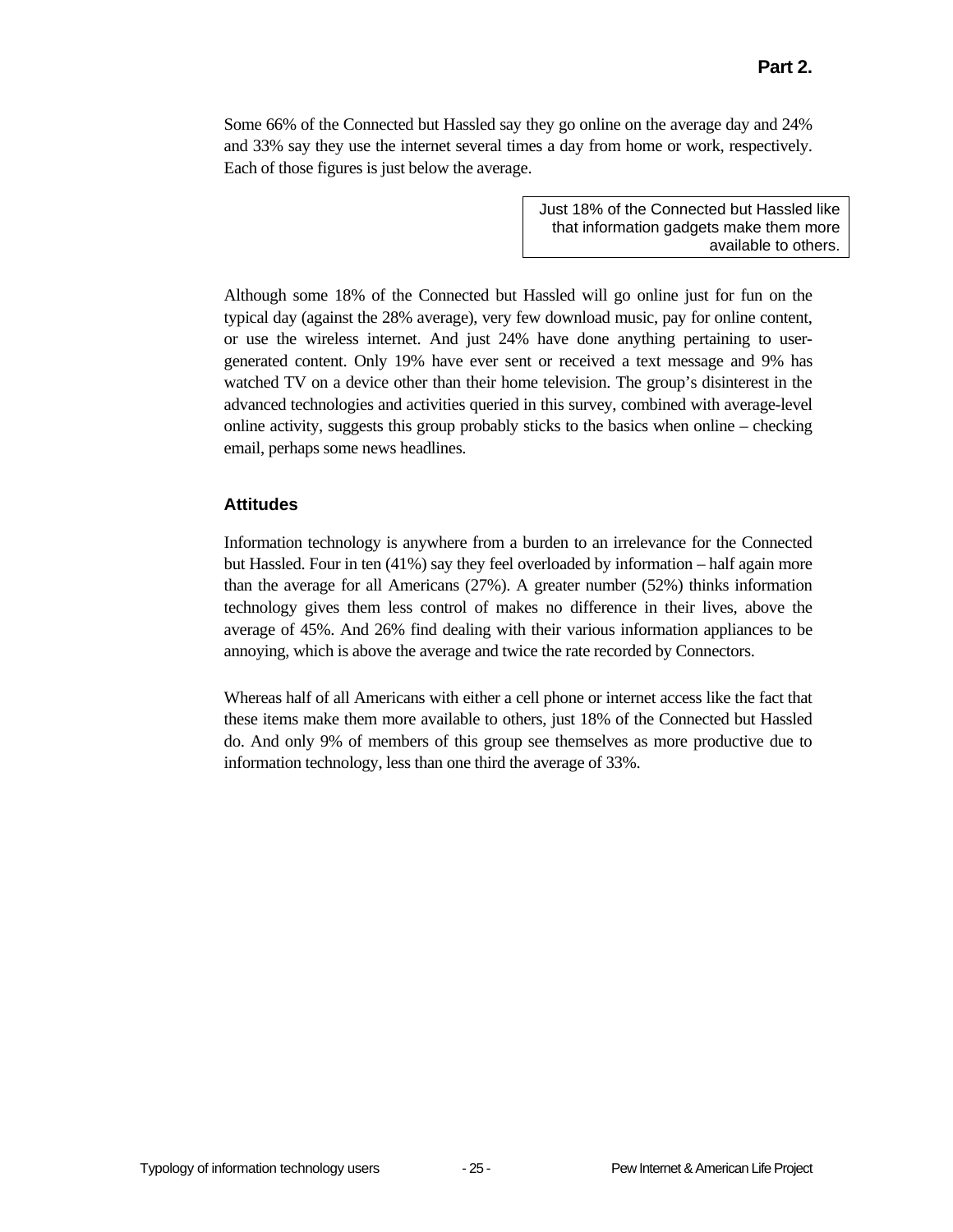

The picture is not completely bleak for the Connected but Hassled. Some 48% say information technology helps "a lot" to keep up with family and friends, while 41% say this about information technology's role in helping them learn new things. These figures are about ten percentage points below the averages for all internet users. But they suggest that, to the extent the Connected but Hassled value information technology, it is for communicating with others and getting information that is personally enriching.

#### **Demographics**

The typical member of this group is 46 years old and has been online for about 7 years. She – and 59% of this group are women – is well-educated and above average in terms of household income. The group is predominantly white (80%) and its workforce participation rate matches the national average. Reluctants make up 10% of the general population.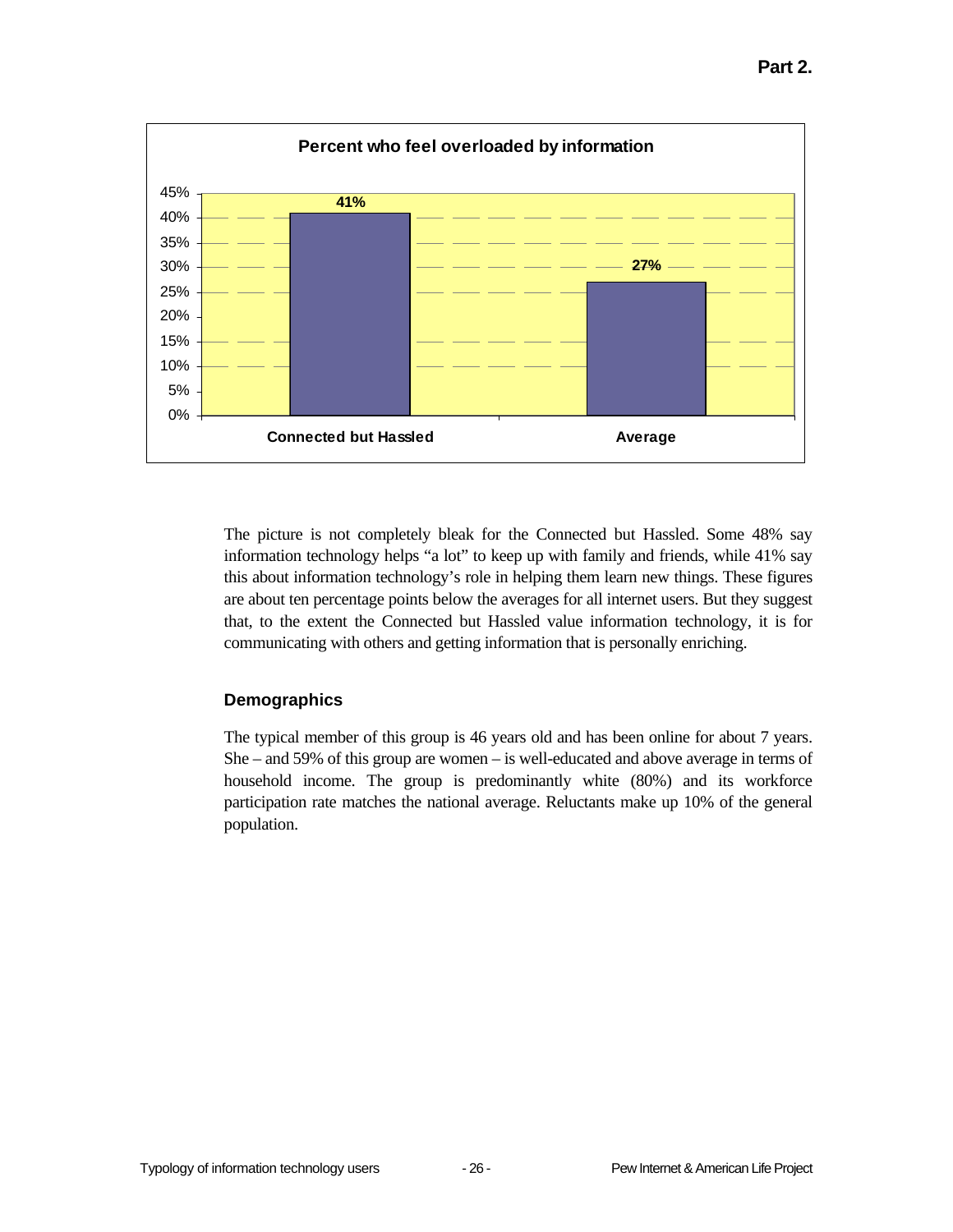

## **Low-tech users**

The four groups that collectively make up the low tech users come to 49% of the general population. Each group, in different ways, falls well of the average for at least one key dimension of the typology's technology assets, such as online penetration, cell phone use, or home broadband adoption.

#### **With lower-than-average technology assets, ICTs have less of an impact on Inexperienced Experimenters. Yet they like how ICTs connect them to other and some have tried Web 2.0 applications.**

This group is below average when it comes to having some information technologies (namely broadband access) and understandably it does less with fewer services and technologies at hand. They are fairly infrequent online users and modern information technology does not loom very large in their daily lives. Thus, not many say they would have a hard time giving up ICTs.

But there are some cross currents in their attitudes toward and use of ICTs. Members of this group like the fact that ICTs make them more available to others. Most herald gadgets' capacity for helping them to be more productive. At the same time, most need help to get their various gadgets to work and they more likely than average to find ICTs intrusions annoying, Nonetheless, some in this group have tried the interactive Web, either through posting a comment online or emailing a photo. This suggests that, with more resources and experience, members of this group might use ICTs more intensely.

This openness to trying cutting-edge applications and satisfaction with information technology – combined with the relatively few years of online tenure – inspires this group's name. They are the Inexperienced Experimenters – fairly new to the internet, but ready to give it a go.

#### **Assets**

Although Inexperienced Experimenters members are above the average in terms of internet penetration (82%) and cell phone adoption (85%), and they are not very likely to have broadband at home (15%). Most have desktop computers and laptops (73%), but just one quarter (24%) have laptop computers. They fall just short of the average with respect to digital cameras (52%) and video cameras (41%). Finally, their cell phones tend not to have many features; Inexperienced Experimenters' cell phones are half as likely as average to be able to surf the internet, play music, or take or record video.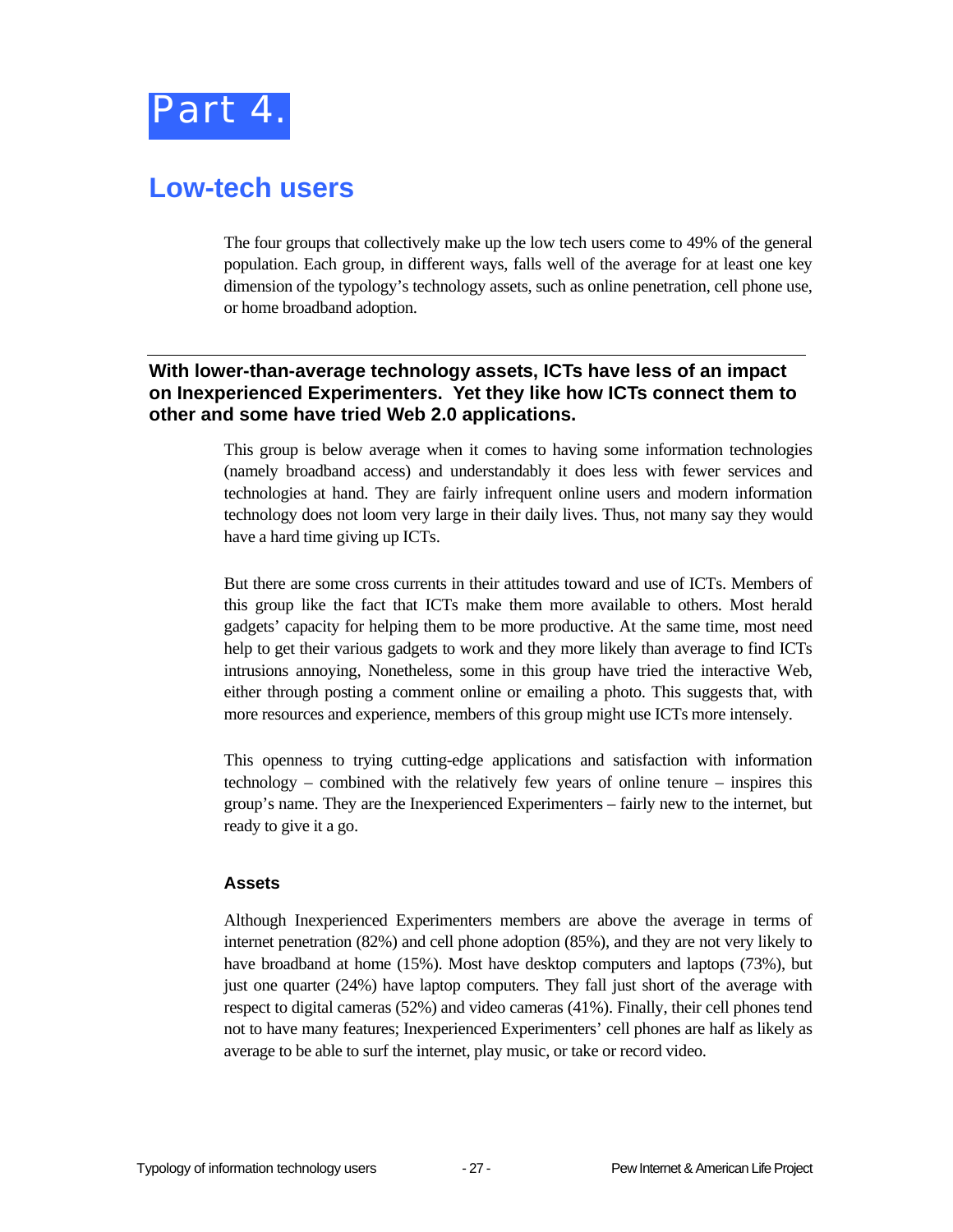#### **Activities**

About half (51%) of internet users in this go online on the typical day and few use the internet frequently either at home or work. Just 9% say they log on several times a day at home, and 25% say this about logging on at the work; both figures are below the norm. Only 12% log on just to pass the time or for fun on the average day – less than half the average. Inexperienced Experimenters are more involved with traditional media than tech-oriented Americans; they are more likely to watch TV on the average day and watch an average of about a half hour more TV on the typical day than the tech-oriented groups.

> Still in the early adoption phase for ICTs, some in this group may mature into active participants in cyberspace.

Still, one in five (19%) Inexperienced Experimenters has tried at least one of the six activities pertaining to user-generated content. The occasional comment to a blog or online community is not out of the question for this group. Among those who take digital photos, 49% will share them through email. Among Inexperienced Experimenter game players (29% of the group), some 12% will play with others over the internet.

#### **Attitudes**

Inexperienced Experimenters have generally very positive attitudes toward information technology, especially with respect to personal productivity and keeping in touch with others. More than half (54%) of Inexperienced Experimenters say ICTs help them be more productive, well above the 33% average. Two-thirds (65%) say ICTs help a lot in staying in touch with family and friends. Three-quarters (76%) like how information technology makes them more available to others (the average is 48%).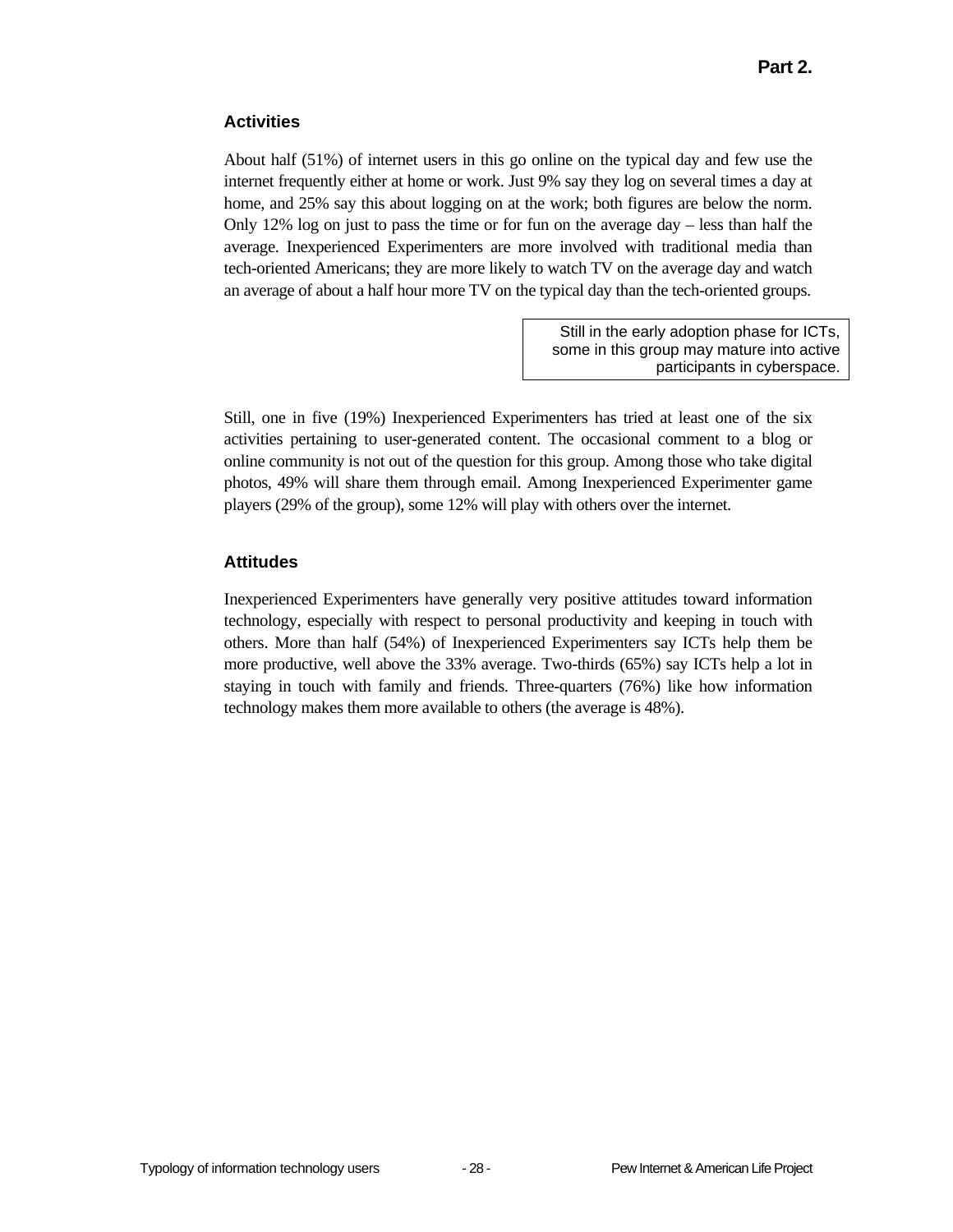

At the same time, most (83%) suspect that their information appliances can do more and most (64%) also need help getting new gadgets to function properly. Thus, notwithstanding the fact that they like ICTs' connective benefits, some 38% find dealing with gadgets stressful – more than twice the average.

Inexperienced Experimenters also see information goods and services as a knowledgebuilding tool and, for some, as a way to cultivate their creative sides. Fully 61% say information technology helps them a lot to learn new things, 32% says it helps a lot in how they pursue hobbies, and 35% says it helps them share their ideas and creations with others. All these figures exceed the average.

#### **Demographics**

The median age is 50 for Inexperienced Experimenters. But they do not have a wealth of online experience, as the typical member of this group has 5 years of online tenure. It is mostly female  $-61\%$  – and it is not a group slightly above average with respect to income and levels of educational attainment. This group comprises 8% of the general population.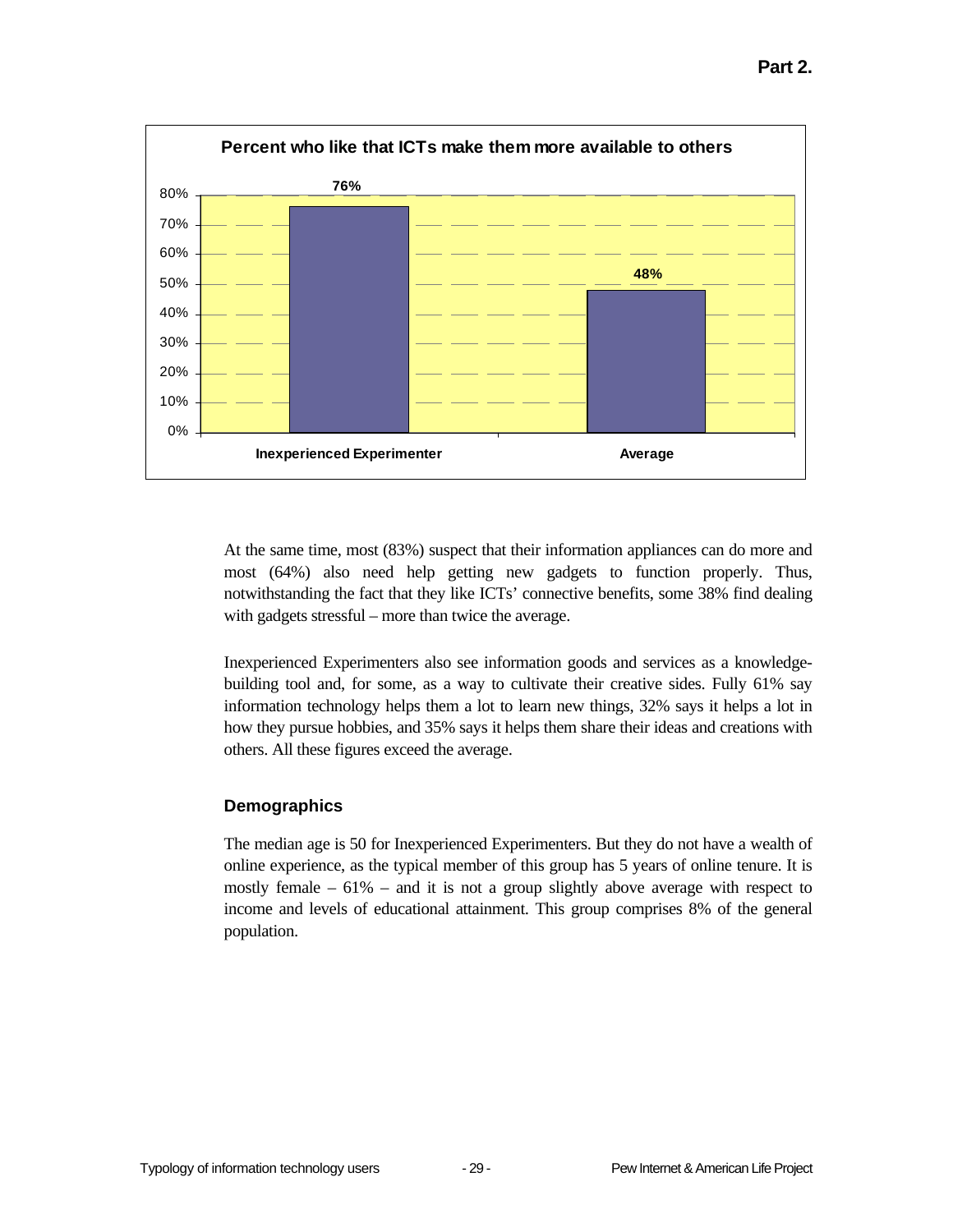In a typology such as this, one might expect to find one or more segments of the population with lower incomes to have less information technology, perhaps less experience with it, and few positive perspectives about information technology. The final two groups in the typology are those segments, but they differ in rates of cell phone access, as well as attitudes toward technology.

#### **Despite having cell phones or online access, "Light but Satisfied" users say technology does not do much for them.**

The first of these groups, the Light but Satisfied, has a below-average rate of internet and cell phone access. They are not frequent users of the internet and are least likely group to rely on their cell phones for most of their calls. Although ICTs do not loom large in the lives of Light but Satisfied group members, they seem reasonably satisfied with how it lets them keep in touch with family and friends.

#### **Assets**

The "Light but Satisfied" group is marked by a wide internet-cell phone adoption gap. Nearly 9 in 10 (86%) have a cell phone, but 60% are internet users, with few (15%) with high-speed connections at home. Some (61%) have desktop computers, making this the only group thus far for which desktop computer penetration equals internet usage rates. Only 13% in this group have laptop computers A minority of these users have digital cameras (43%) and video cameras (38%), but few have PDAs or MP3 players.

#### **Activities**

Only one third of online users in the Light but Satisfied group go online on the average day, so the internet is only occasionally a destination for them. Very few internet users in this group go online just to pass the time on the average day (5%), and only 11% of Light but Satisfied online users have entered the world of user-generated content.

> Just 15% of "Light but Satisfied" users have broadband internet connections at home.

Instead, this group has old media habits. The Light but Satisfied users are among most likely of any to watch TV on the average day, and they report watching a fairly high number of hours of TV per day. They are least likely to have ever watched TV on a non-TV device or to listen to radio on a device that isn't a home or car radio (2% and 3%, respectively). Despite a high cell phone penetration rate, they report the lowest share of people saying they use the cell phone for most of their calls (22%). Their cell phones have few features, and what features they have are not put to much use. The cell phone, it seems reasonable to speculate, is a tool for phone calling in special or emergency situations.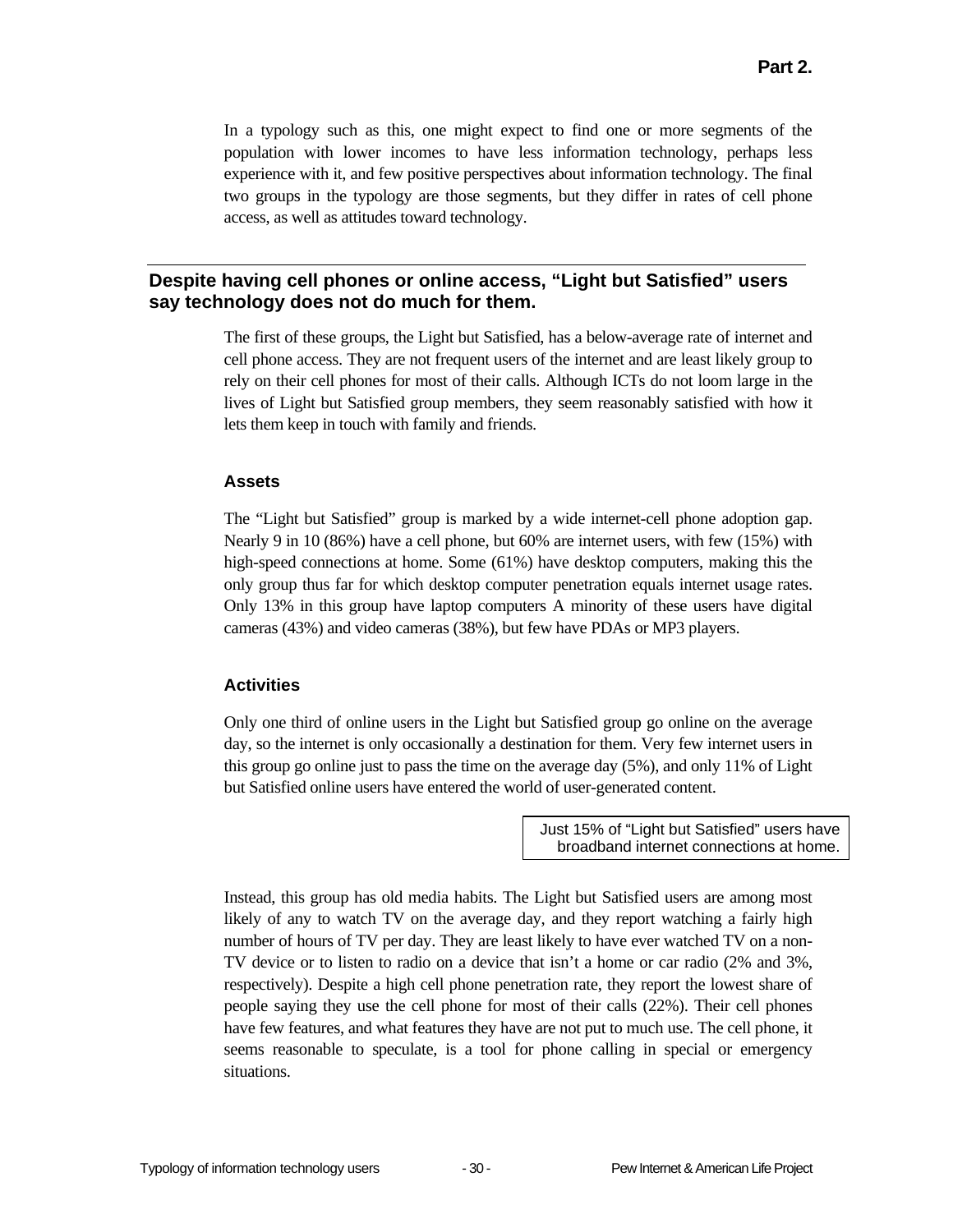#### **Attitudes**

This group registers some concerns about information overload (38% say they suffer from it) and 63% believes technology results in less control over their lives or makes no difference. Only 7% say it would be very hard to give up the internet and only a quarter (27%) think it would be hard to give up their cell phone. At best, information technology is a way to stay in touch with family and friends; 39% say it helps a lot in this regard, which is still well below the 59% average.

#### **Demographics**

This is the oldest of any group with some information technology (the median age is 53) and it does not have a lot of online experience (about five years). It is a mainly white group (79%) and few (18%) have graduated from college. More than half (57%) are women and its household income is below average. The Light but Satisfied group members make up 15% of the population.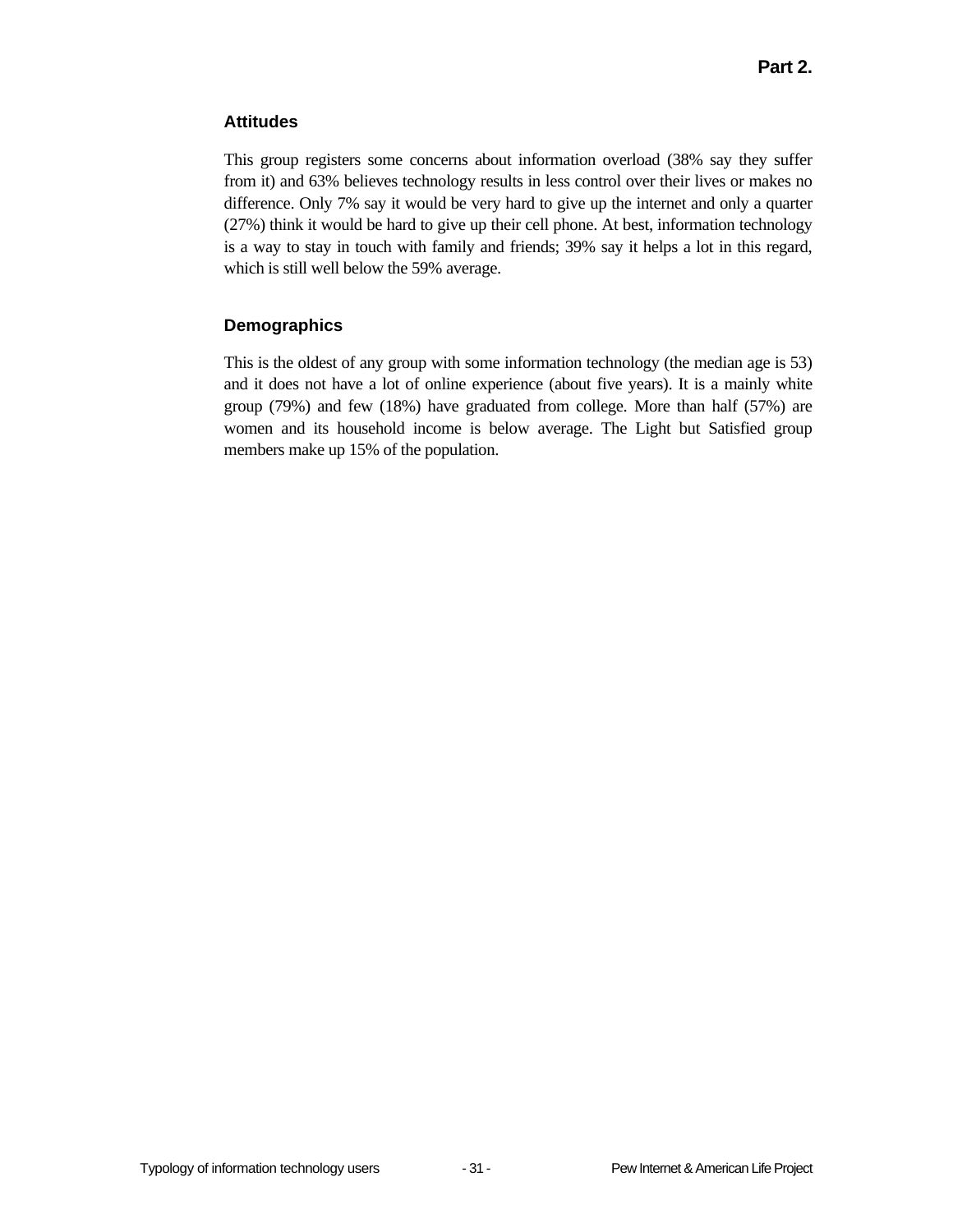#### **Indifferents: They have a fair amount of technology on hand, but it does not play a central role in their daily lives.**

This group collectively has a portfolio of information technology that is the lower than any of the preceding groups. Although Indifferents with online access will log on to the internet once every day or so, they are not active users of online resources. They believe – though not too strongly – that information technology is a good way to keep up with family and friends, but they do not much care for how these gadgets make them more available to others.

#### **Assets**

Some 63% of Indifferents have online access and 68% have cell phones. Adding to their low rates of access to the basics, just 12% have broadband at home – a figure that is less than a third the rate of the average. This group is not well-equipped with tools for accessing the web wirelessly or enjoying digital content "on the go." One in nine (11%) have laptop computers, 4% have MP3 players, and just 3% have PDAs. Their cell phones generally do not have the capacity to surf the internet, or play music of videos.

#### **Activities**

About half (35%) of internet users in this group will go online on the typical day, but few use the internet frequently either at home or work. Just 4% say they log on several times a day at home, and 12% of Indifferents say this about logging on at the work; both figures are well below the norm. This group exhibits little interest in online activities such as downloading music or video and only 9% log on just to pass the time or for fun on the average day – one-third the average. Indifferents tend to watch TV everyday or listen to the radio, but only on the old-fashioned devices for accessing such programming.

> ICTs on the periphery: few like how it makes them more available to others and hardly any think it makes them more productive.

#### **Attitudes**

ICTs are not central enough in the lives of Indifferents to make them very enthusiastic about them. Most like having so much information available to them (63% versus the 67% average), and but just 22% say technology gives them more control over their lives – a figure that is less half the average and the lowest of any group.

Only 14% like the extra availability to others that ICTs bring, below the 48% average. Only 5% thinks ICTs make them more productive, far below the 33% average. Finally,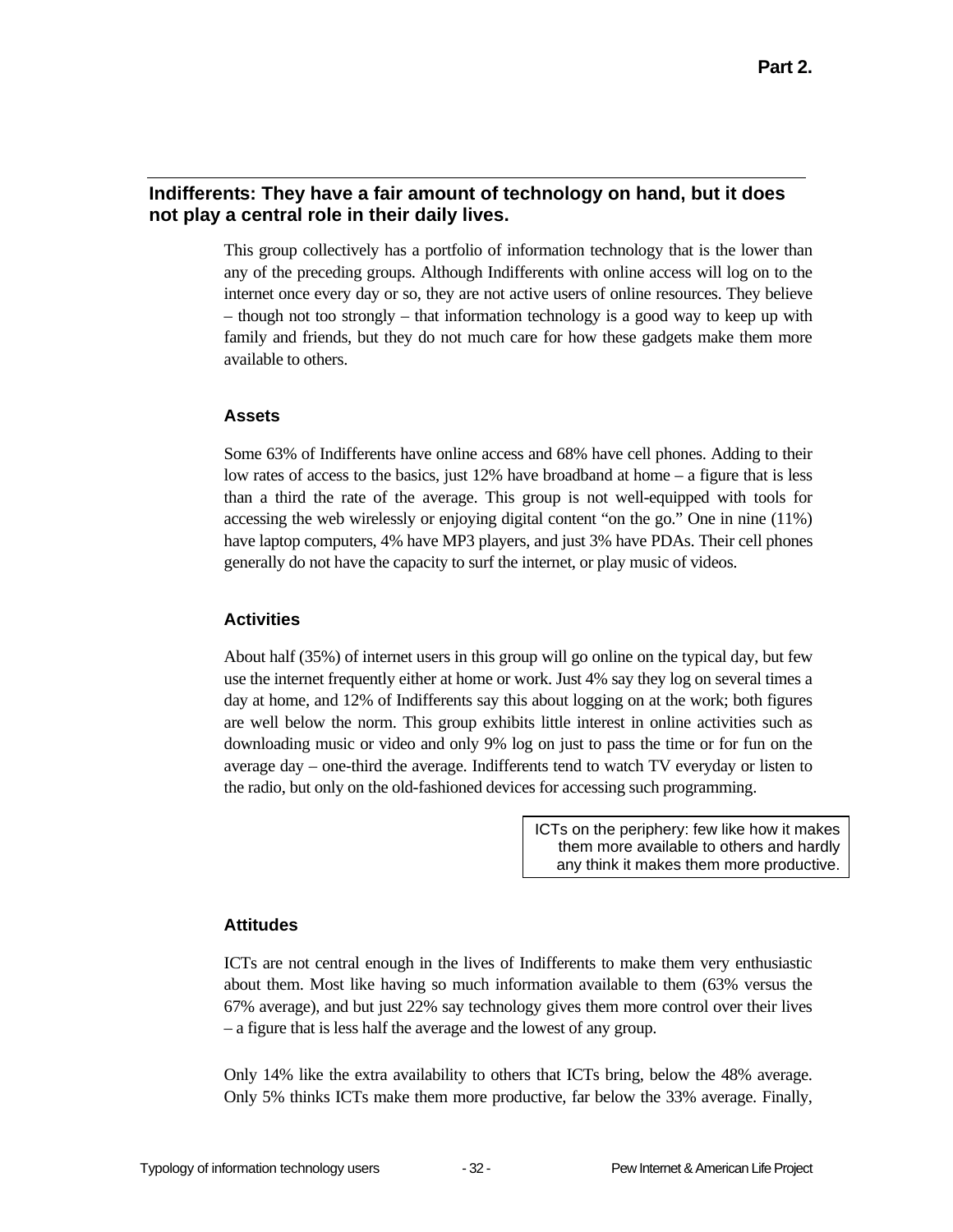6% and 7%, respectively, of internet users in this group say it would be very hard to give up the internet and email. Some Indifferents (30%) seem to value information technology to keep up with family and friends, but that is half the average and the lowest of any group.

#### **Demographics**

The median age for Indifferents is 47 and the typical Indifferent group member has been online for 5 years – below the 7 years which is the median for all online users. The group is mostly white (76%) and comes in below the average for income, educational attainment, and employment. Its gender composition is close to that of the general population (52% of this group is men) and this group makes up 11% of the general population.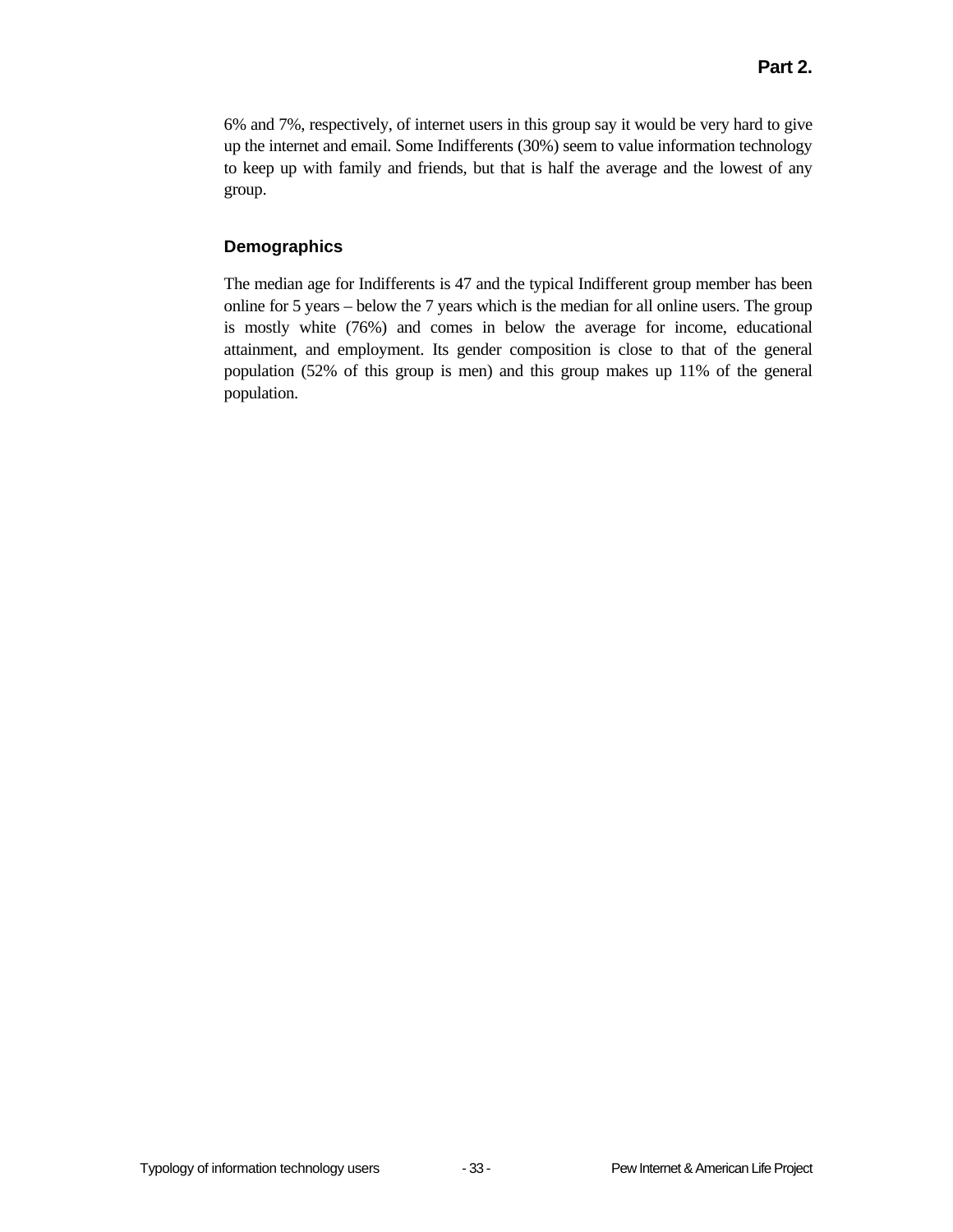#### **Off the network: Those with neither cell phones nor internet connectivity are older, and seem content with old media.**

Some 15% of Americans neither go online nor have a cell phone. They are the heaviest users of any group of old media, such as a radio and TV, but do not have an inclination (or perhaps the means) to try new information and communication technology.

#### **Assets**

Surprisingly, some have computers – 15% have either a desktop or laptop computer. A few in this group have digital cameras (12%) as well as video cameras (11%).

#### **Activities**

Fully 82% watch TV everyday and 76% have cable or satellite service. Members of this group report the highest levels of watching TV or listening to radio, when judged by selfreported number of hours per day doing these things.

#### **Attitudes**

Without either online access or cell phones, those who are "Off the Network" did not receive questions pertaining to how information technology impacts their lives. They did, however, receive the broad questions on attitudes toward information technology. Interestingly, this group did not convey especially high worries about information overload – 34% said they felt overloaded by information in society, above average, but below the figure reported by several groups with internet or cell phone access. Those who are Off the Network were, however, less likely than average to say they think technology gives them more control over their lives – by a 34% to 48% margin.

#### **Demographics**

This group is the oldest – the median age is 64 – and has the lowest reported levels of household income of any group. They are more likely to be women (57%) and are more ethnically diverse than some other groups. Three quarters are white and 18% are African American.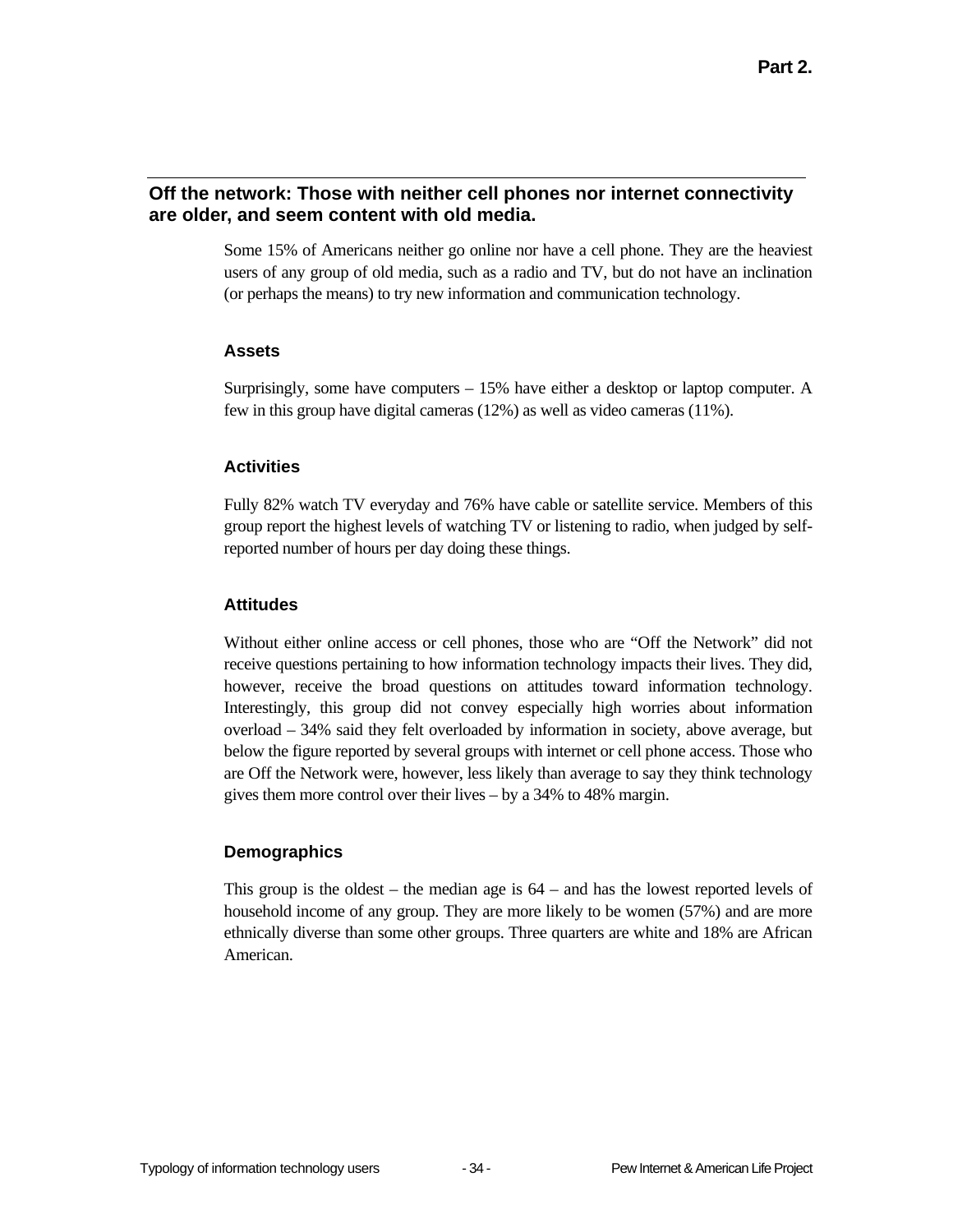## **Demographic Differences across Groups**

The development of the typology itself did not include demographic factors. A person's gender, race, income, or educational level did not determine the group in which someone was slotted. In prior sections, the discussion of the demographic make up of each group sought to fill out the portrait of the typical member of each group.

However, patterns emerge when looking at the groups and demographic or economic variables. Some of this is entirely understandable; the typology depends in part on the technology people have, which in turn depends a great deal on income levels. Other patterns shed interesting light on patterns of technology adoption.

It is important to note that the demographic patterns reported in this section show tendencies, but are not meant to convey a deterministic flavor in the typology. For example, although the most extensive ICT users tend to be young males, this does not mean that all such users have these characteristics. The report's Appendix contains tables with detailed demographic data on each of the then groups.

#### **Gender**

The high-tech groups tend to be dominated by men, but there are only small gender differences when it comes to cell phone use. Of the four technology-oriented groups, two of them have men out numbering women by a two to one ratio, with one having a majority of women and the fourth evenly split. However, Connectors, with 55% women, has 100% cell phone adoption (unlike the other two male-dominated groups) and are extensive users of cell phones and their non-voice features.

The two middle tech groups consist of one with a slight majority of males, with the other having nearly 60% women. The four "low tech" groups have mostly women, although one is majority male. The chart below displays the share of men and women across each of the groups.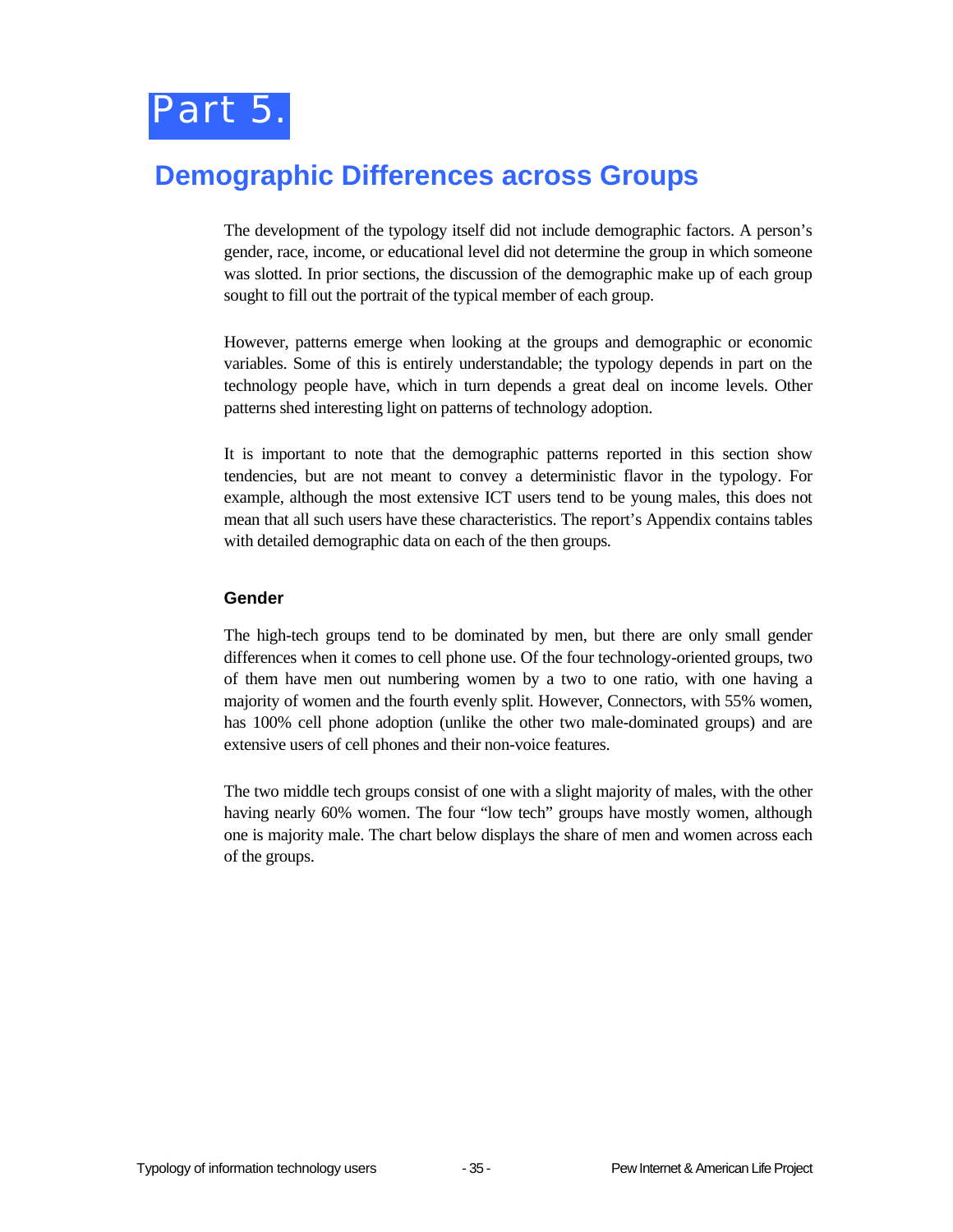

#### **Income**

Although those with higher incomes generally have more ICTs, some mid- or low-tech groups have a sizable share of people living in households whose income exceeds \$75,000 annually. This suggests income is not a wholly dominant factor in adoption.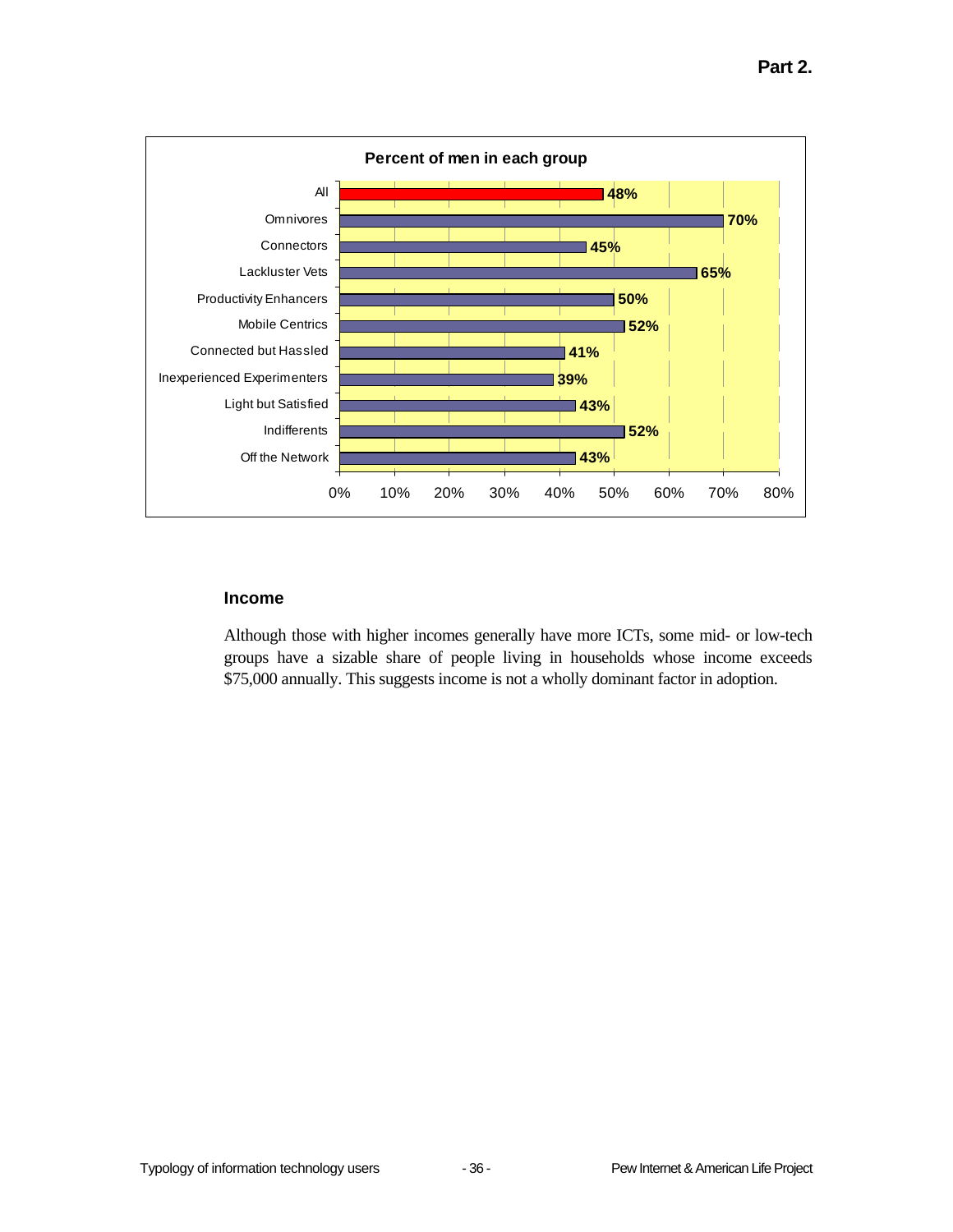

The comfortable income levels for several mid-range tech groups suggest that preferences play a role in technology adoption that is separate and apart from income. These mid-range groups, with incomes nearly matching tech-oriented groups, could purchase more gadgets, but do not. Conversely, not all members of tech-oriented groups are wealthy, yet they acquire information goods and services anyway.

#### **Education**

A person's educational level is tied to economic status, but in the context of technology adoption, it plays another role. Exposure to and use of broadband, wireless, and other information technologies often happens at school. The table shows how tech-oriented groups generally have higher levels of education.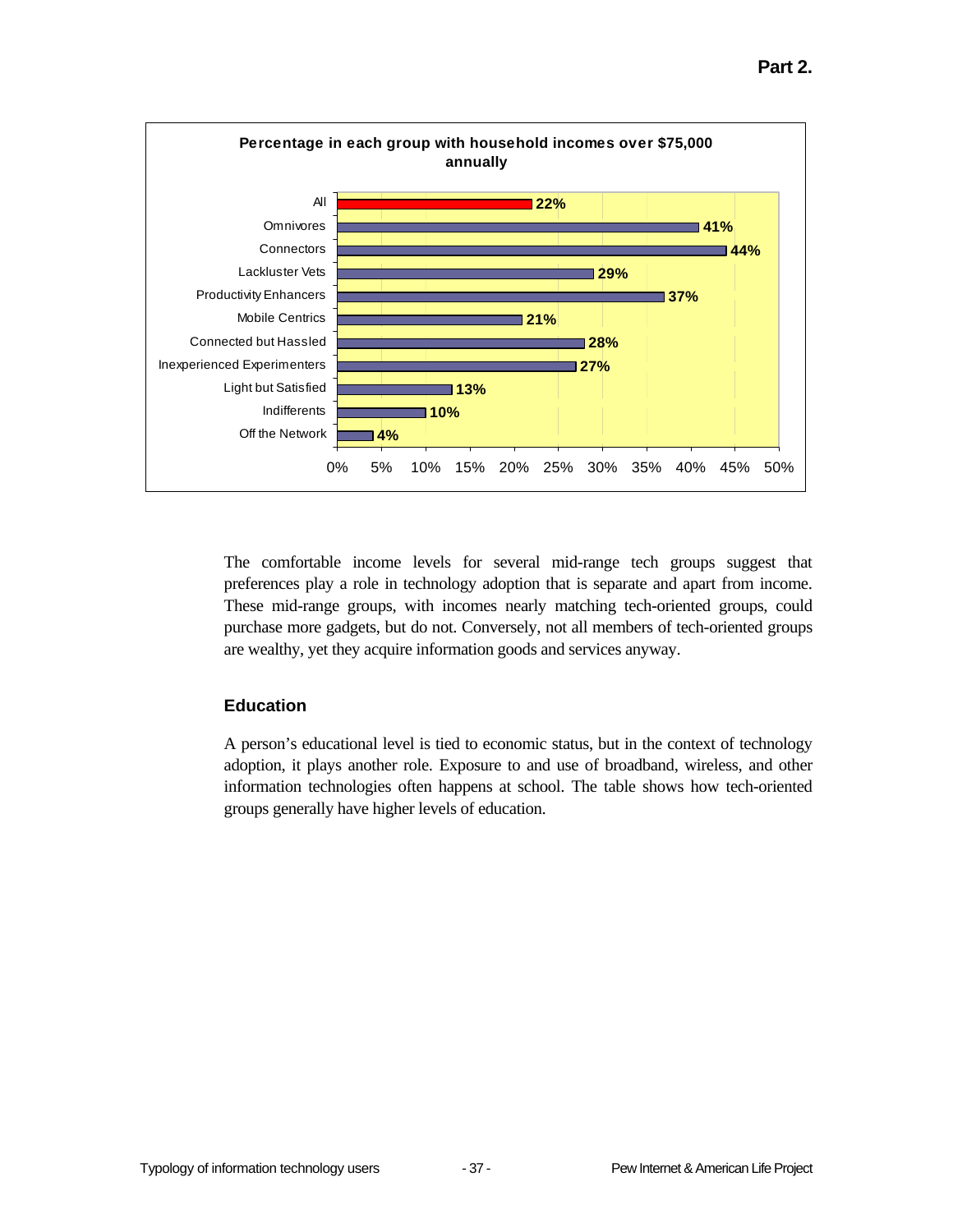

High levels of education may not always mean a person enjoys using information technology. The Lackluster Veterans group has a high share of people with college degrees, but also a large share of people reporting information overload and stress from managing their technology gadgets. It is also worth noting that two of the four techoriented groups have a higher-than-average percentage of members who are full or parttime students (see Appendix for details).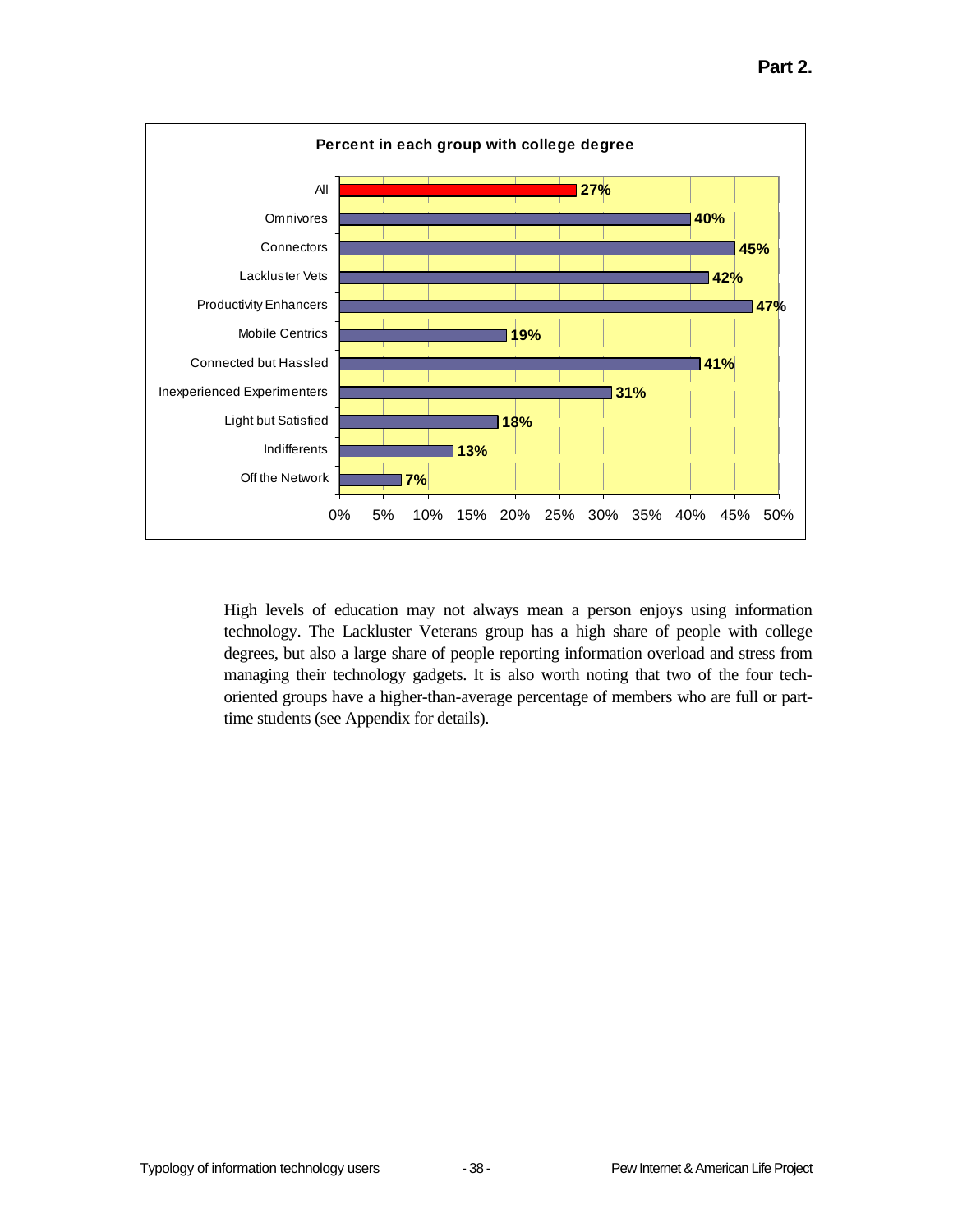#### **Age**

The typology clearly shows how modern information technology is the province of youth. Yet, overlaying age with the number of years online tenure shows that technology adoption unfolds in waves within age cohorts. The table below displays the groups by the median number of years they have been online, next to the median age of the group.

| Age and internet adoption                                          |                   |                     |  |  |  |  |  |
|--------------------------------------------------------------------|-------------------|---------------------|--|--|--|--|--|
| <b>Group</b>                                                       | <b>Median age</b> | <b>Years online</b> |  |  |  |  |  |
| Omnivores                                                          | 28                | 10                  |  |  |  |  |  |
| <b>Mobile Centrics</b>                                             | 32                | 6                   |  |  |  |  |  |
| Connectors                                                         | 38                | 9                   |  |  |  |  |  |
| Lackluster<br>Veterans                                             | 40                | 10                  |  |  |  |  |  |
| Productivity<br>Enhancers                                          | 40                | 10                  |  |  |  |  |  |
| Infrequent but<br>Hassled                                          | 46                | 7                   |  |  |  |  |  |
| Indifferents                                                       | 47                | 5                   |  |  |  |  |  |
| Inexperienced<br>Experimenters                                     | 50                | 5                   |  |  |  |  |  |
| Light but Satisfied                                                | 53                | 5                   |  |  |  |  |  |
| Source: Pew Internet & American Life Project April 2006<br>Survey. |                   |                     |  |  |  |  |  |

This way of assembling the groups conveys an intra-generational pattern to information technology adoption. Not all people in or near their 30's got online at the same time, and the same is true when looking at people in their 40's and 50's. Each age cohort appears to have its technology champions who adopt early, with others then following. As the typology shows, patterns of use among followers, as well as across each wave of early adopters, vary considerably.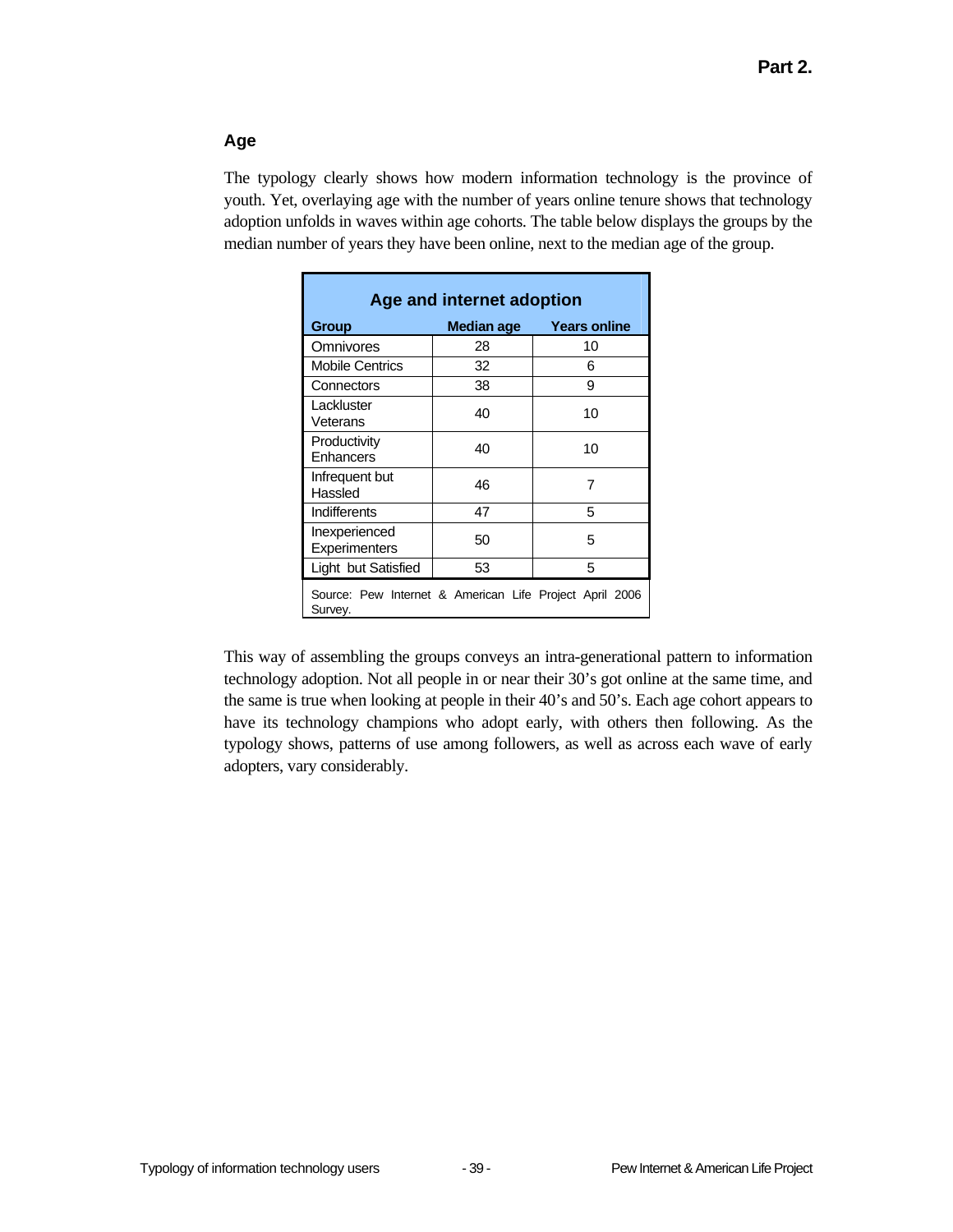

## **Appendix**

This appendix contains tables detailing the responses of members of each of the six groups to questions that went into the typology pertaining to Americans assets, actions, and attitudes with respect to information technology. The final table in the appendix presents demographic information for each group.

| <b>Assets: information goods &amp; services</b><br><b>Elite Tech Users</b> |     |           |            |                        |                           |  |  |
|----------------------------------------------------------------------------|-----|-----------|------------|------------------------|---------------------------|--|--|
| Percent of each<br>group who have<br>specific<br>technology                | All | Omnivores | Connectors | Lackluster<br>Veterans | Productivity<br>Enhancers |  |  |
| Internet user                                                              | 73% | 100%      | 100%       | 100%                   | 100%                      |  |  |
| Cell phone                                                                 | 73  | 100       | 92         | 76                     | 94                        |  |  |
| Desktop computer                                                           | 68  | 95        | 89         | 92                     | 89                        |  |  |
| Digital camera                                                             | 55  | 92        | 86         | 79                     | 79                        |  |  |
| Broadband at<br>home or work                                               | 52  | 97        | 95         | 88                     | 88                        |  |  |
| Video camera                                                               | 43  | 69        | 68         | 55                     | 57                        |  |  |
| Broadband at<br>home                                                       | 42  | 89        | 86         | 77                     | 71                        |  |  |
| Laptop computer                                                            | 30  | 79        | 65         | 45                     | 49                        |  |  |
| iPod/MP3 player                                                            | 20  | 70        | 46         | 29                     | 27                        |  |  |
| Webcam                                                                     | 13  | 51        | 26         | 17                     | 15                        |  |  |
| Blackberry, Palm,<br>or other PDA                                          | 11  | 45        | 24         | 14                     | 18                        |  |  |
| Source: Pew Internet & American Life Project April 2006 Survey.            |     |           |            |                        |                           |  |  |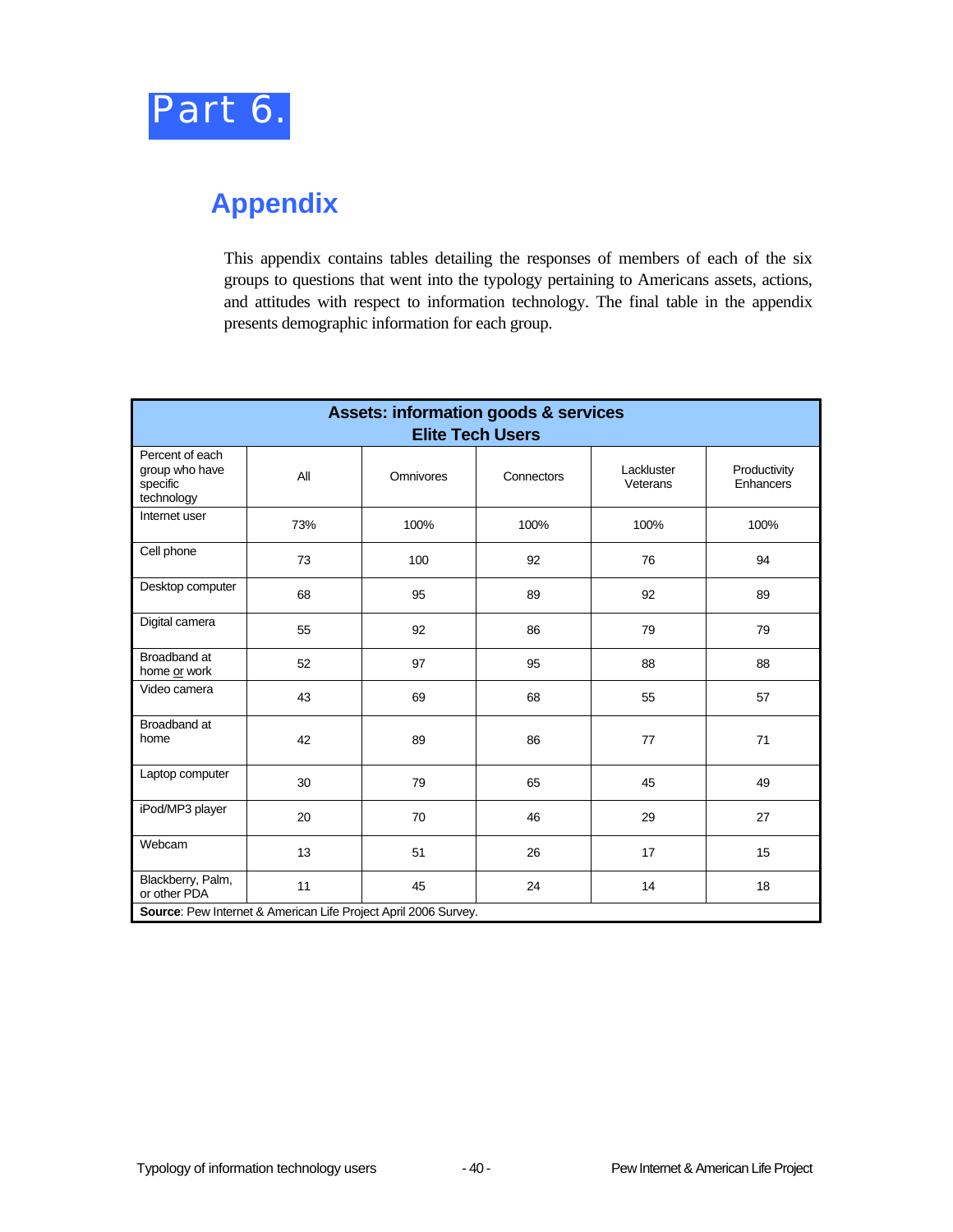| <b>Assets: information goods &amp; services</b><br><b>Middle and Low-tech groups</b> |                        |                          |                                |                        |              |  |  |
|--------------------------------------------------------------------------------------|------------------------|--------------------------|--------------------------------|------------------------|--------------|--|--|
| Percent of each<br>group who have<br>specific technology                             | <b>Mobile Centrics</b> | Connected but<br>Hassled | Inexperienced<br>Experimenters | Light but<br>Satisfied | Indifferents |  |  |
| Internet user                                                                        | 91%                    | 100%                     | 82%                            | 60%                    | 63%          |  |  |
| Cell phone                                                                           | 100                    | 80                       | 85                             | 86                     | 68           |  |  |
| Desktop computer                                                                     | 77                     | 88                       | 75                             | 61                     | 51           |  |  |
| Digital camera                                                                       | 66                     | 63                       | 52                             | 43                     | 31           |  |  |
| Broadband at home<br>or work                                                         | 56                     | 90                       | 37                             | 21                     | 24           |  |  |
| Video camera                                                                         | 53                     | 46                       | 41                             | 38                     | 28           |  |  |
| Broadband at home                                                                    | 37                     | 80                       | 15                             | 15                     | 12           |  |  |
| Laptop computer                                                                      | 33                     | 32                       | 24                             | 13                     | 11           |  |  |
| iPod/MP3 player                                                                      | 34                     | 16                       | 5                              | 5                      | 4            |  |  |
| Webcam                                                                               | 16                     | 8                        | 5                              | 6                      | 5            |  |  |
| Blackberry, Palm, or<br>other PDA                                                    | 13                     | $\overline{7}$           | $\overline{4}$                 | 2                      | 3            |  |  |
| Source: Pew Internet & American Life Project April 2006 Survey.                      |                        |                          |                                |                        |              |  |  |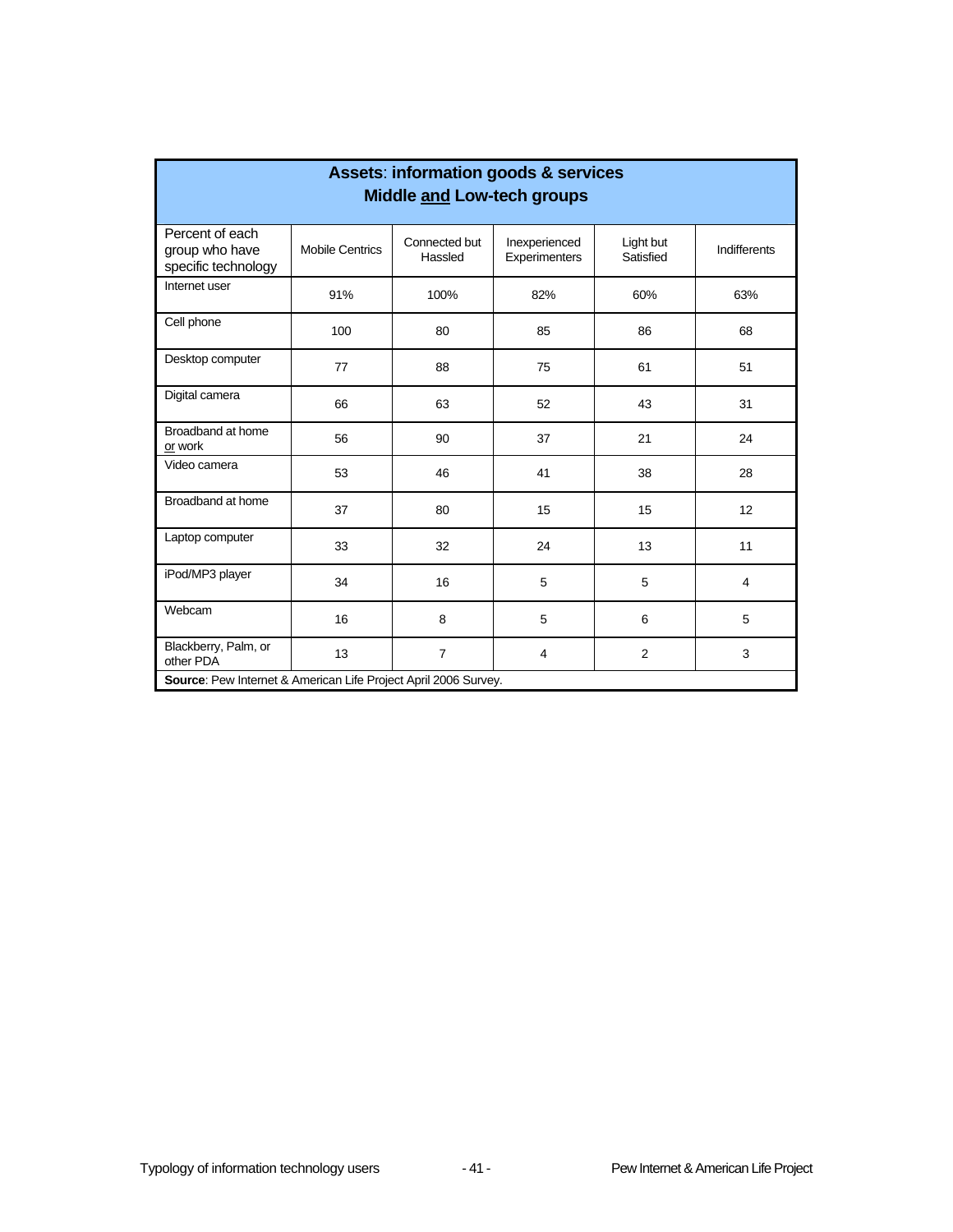| <b>Actions: user-generated content</b>                                                                                   |     |                  |            |                        |                           |  |  |
|--------------------------------------------------------------------------------------------------------------------------|-----|------------------|------------|------------------------|---------------------------|--|--|
| <b>Elite Tech Users</b>                                                                                                  |     |                  |            |                        |                           |  |  |
| Percent of internet users<br>have<br>done<br>the<br>who.<br>following                                                    | All | <b>Omnivores</b> | Connectors | Lackluster<br>Veterans | Productivity<br>Enhancers |  |  |
| Share something online<br>that you created yourself,<br>such as your own artwork,<br>photos, stories, or videos          | 19% | 55%              | 38%        | 20%                    | 18%                       |  |  |
| Post comments to<br>an<br>online<br>news group<br>or<br>website                                                          | 18  | 55               | 39         | 22                     | 12                        |  |  |
| Create or work on your<br>own webpage                                                                                    | 12  | 45               | 24         | 14                     | 12                        |  |  |
| Create or on webpages or<br>blogs for others, including<br>friends, groups you belong<br>to, or for work                 | 11  | 40               | 17         | 13                     | 9                         |  |  |
| Take material you<br>find<br>online – like songs, text, or<br>$images - and remix it into$<br>your own artistic creation | 9   | 30               | 19         | 10                     | 8                         |  |  |
| Create or work on your<br>own online journal or<br>weblog                                                                | 8   | 34               | 15         | 7                      | 4                         |  |  |
| <b>Source:</b> Pew Internet & American Life Project April 2006 Survey                                                    |     |                  |            |                        |                           |  |  |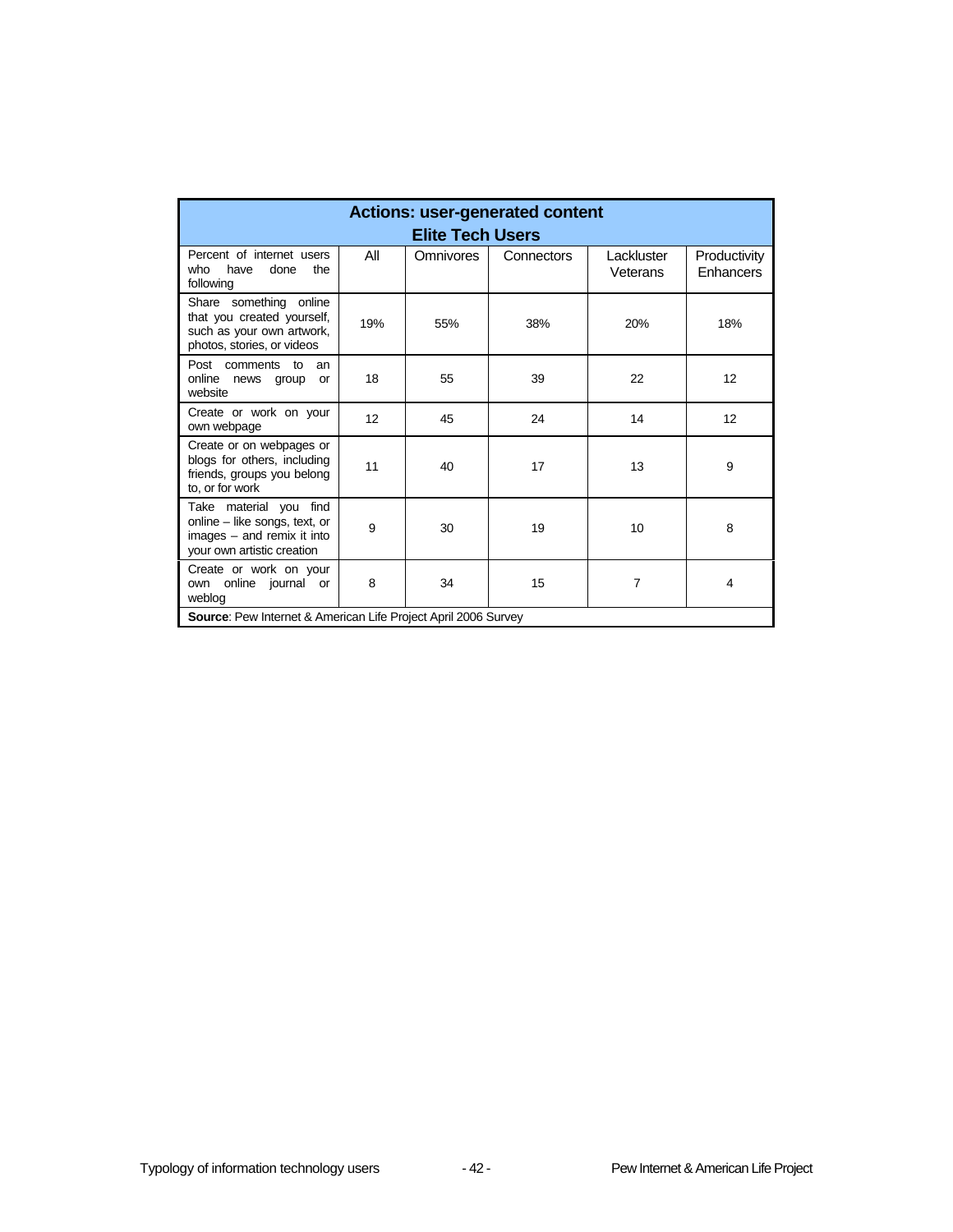| <b>Actions: user-generated content</b><br>Middle and Low-tech groups                                                        |                    |                             |                                |                        |                |  |  |  |  |
|-----------------------------------------------------------------------------------------------------------------------------|--------------------|-----------------------------|--------------------------------|------------------------|----------------|--|--|--|--|
| Percent of internet users<br>who<br>have<br>done<br>the<br>following                                                        | Mobile<br>Centrics | Connected<br>but<br>Hassled | Inexperienced<br>Experimenters | Light but<br>Satisfied | Indifferents   |  |  |  |  |
| Share something online that<br>you created yourself, such<br>your own artwork,<br>as<br>photos, stories, or videos          | 14%                | 12%                         | 9%                             | 4%                     | 4%             |  |  |  |  |
| Post comments to an online<br>news group or website                                                                         | $\mathbf{0}$       | 8                           | 8                              | 4                      | 3              |  |  |  |  |
| Create or work on your own<br>webpage                                                                                       | 6                  | 6                           | $\overline{2}$                 | 1                      | $\overline{2}$ |  |  |  |  |
| Create or on webpages or<br>blogs for others, including<br>friends, groups you belong<br>to, or for work                    | 8                  | $\overline{\mathcal{A}}$    | 4                              | 1                      | $\mathfrak{p}$ |  |  |  |  |
| Take material<br>find<br>you<br>online - like songs, text, or<br>$images - and remix it into$<br>your own artistic creation | 4                  | $\overline{4}$              | $\overline{2}$                 | 3                      | 2              |  |  |  |  |
| Create or work on your own<br>online journal or weblog                                                                      | 6                  | $\overline{\mathbf{A}}$     | 1                              | 1                      | 2              |  |  |  |  |
| <b>Source:</b> Pew Internet & American Life Project April 2006 Survey.                                                      |                    |                             |                                |                        |                |  |  |  |  |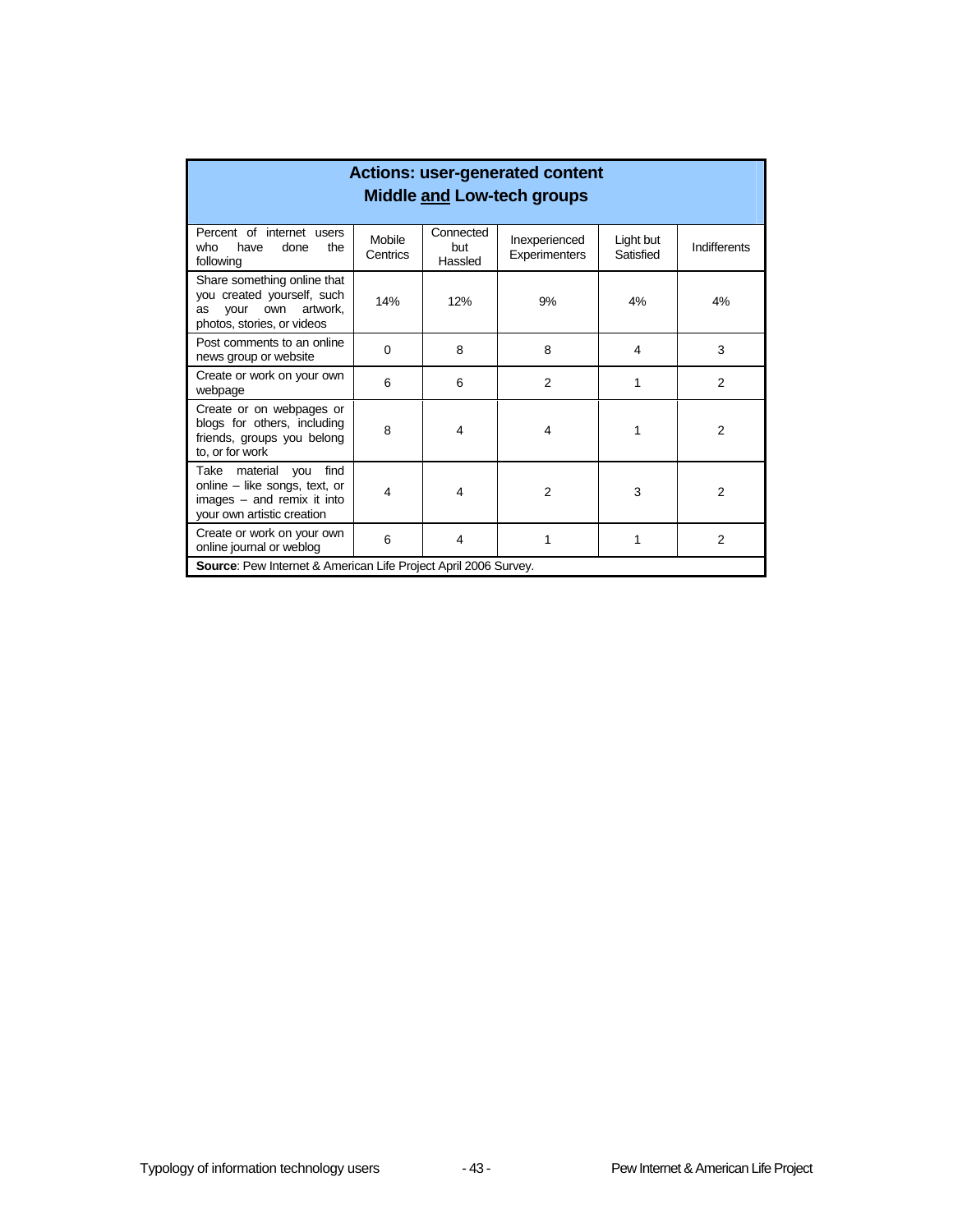| <b>Actions: Digital activities</b><br><b>Elite Tech Users</b>                                                                                                                   |     |           |            |                        |                           |  |  |  |  |
|---------------------------------------------------------------------------------------------------------------------------------------------------------------------------------|-----|-----------|------------|------------------------|---------------------------|--|--|--|--|
| Percent who have done the<br>following                                                                                                                                          | All | Omnivores | Connectors | Lackluster<br>Veterans | Productivity<br>Enhancers |  |  |  |  |
| Send or receive text messages on<br>cell phone<br>(among cell phone users)                                                                                                      | 41% | 93%       | 49%        | 36%                    | 42%                       |  |  |  |  |
| Play a video game<br>(% who play a few times a<br>month or more often)                                                                                                          | 28  | 62        | 33         | 42                     | 28                        |  |  |  |  |
| Listen to music or radio shows on<br>something other than a home or<br>car radio<br>(among those who listen to<br>the radio)                                                    | 24  | 84        | 70         | 36                     | 5                         |  |  |  |  |
| Watch TV<br>shows<br>or<br>news<br>programs on something other<br>than your TV at home, such as a<br>computer, cell phone, iPod, or<br><b>PDA</b><br>(among those who watch TV) | 13  | 57        | 52         | 14                     | 2                         |  |  |  |  |
| <b>Source:</b> Pew Internet & American Life Project April 2006 Survey                                                                                                           |     |           |            |                        |                           |  |  |  |  |

| <b>Actions: Digital activities</b>                                                                                                                           |                                   |                             |                                |                        |              |  |  |  |  |
|--------------------------------------------------------------------------------------------------------------------------------------------------------------|-----------------------------------|-----------------------------|--------------------------------|------------------------|--------------|--|--|--|--|
|                                                                                                                                                              | <b>Middle and Low-tech groups</b> |                             |                                |                        |              |  |  |  |  |
| Percent<br>done<br>the<br>who<br>have<br>following                                                                                                           | Mobile<br>Centrics                | Connected<br>but<br>Hassled | Inexperienced<br>Experimenters | Light but<br>Satisfied | Indifferents |  |  |  |  |
| Send or receive text messages on<br>cell phone<br>(among cell phone users)                                                                                   | 94%                               | 19%                         | 14%                            | 12%                    | 12%          |  |  |  |  |
| Play a video game<br>(% who play a few times a<br>month or more often)                                                                                       | 41                                | 28                          | 19                             | 16                     | 20           |  |  |  |  |
| Listen to music or radio shows on<br>something other than a home or car<br>radio<br>(among those who listen to the<br>radio)                                 | 43                                | 19                          | 10                             | 3                      | 7            |  |  |  |  |
| Watch TV shows or news programs<br>on something other than your TV at<br>home, such as a computer, cell<br>phone, iPod, or PDA<br>(among those who watch TV) | 13                                | 9                           | 5                              | $\overline{2}$         | 2            |  |  |  |  |
| <b>Source:</b> Pew Internet & American Life Project April 2006 Survey                                                                                        |                                   |                             |                                |                        |              |  |  |  |  |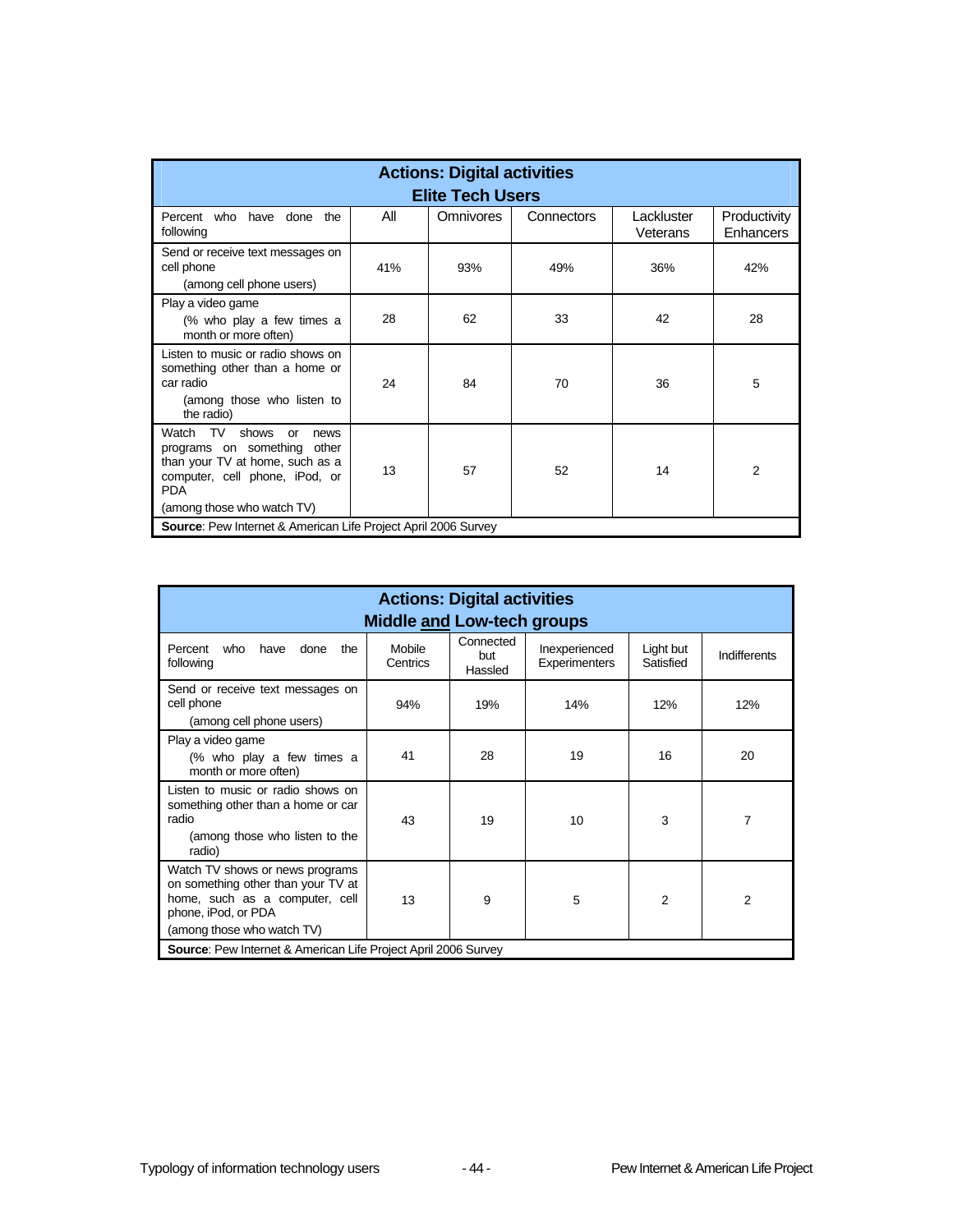| <b>Actions: online behavior</b><br><b>Elite Tech Users</b>                                          |     |           |            |                        |                           |  |  |  |  |
|-----------------------------------------------------------------------------------------------------|-----|-----------|------------|------------------------|---------------------------|--|--|--|--|
| Percent of internet users who<br>have <b>EVER</b> done following<br>activities                      | All | Omnivores | Connectors | Lackluster<br>Veterans | Productivity<br>Enhancers |  |  |  |  |
| Go online for no particular reason,<br>just for fun or to pass the time                             | 62% | 91%       | 82%        | 71%                    | 61%                       |  |  |  |  |
| Send instant messages to<br>someone who is online at the<br>same time                               | 37  | 73        | 57         | 45                     | 38                        |  |  |  |  |
| Log onto the internet using a<br>wireless device                                                    | 30  | 75        | 55         | 34                     | 38                        |  |  |  |  |
| Download music files to your<br>computer so you can play them at<br>any time you want               | 27  | 67        | 52         | 32                     | 21                        |  |  |  |  |
| Pay to access or download digital<br>content online, such as music,<br>video, or newspaper articles | 21  | 50        | 43         | 26                     | 20                        |  |  |  |  |
| Download video files to your<br>computer so you can play them at<br>any time you want               | 19  | 59        | 40         | 23                     | 11                        |  |  |  |  |
| Download a podcast so you can<br>listen to it or view it at a later time                            | 7   | 24        | 12         | 9                      | 4                         |  |  |  |  |
| <b>Source:</b> Pew Internet & American Life Project April 2006 Survey.                              |     |           |            |                        |                           |  |  |  |  |

| <b>Actions: online behavior</b><br><b>Elite Tech Users</b>                                          |     |           |            |                        |                           |  |  |  |  |
|-----------------------------------------------------------------------------------------------------|-----|-----------|------------|------------------------|---------------------------|--|--|--|--|
| Percent of internet users who<br>YESTERDAY did following<br>activities                              | All | Omnivores | Connectors | Lackluster<br>Veterans | Productivity<br>Enhancers |  |  |  |  |
| Go online for no particular reason,<br>just for fun or to pass the time                             | 28% | 67%       | 54%        | 44%                    | 29%                       |  |  |  |  |
| Send instant messages to<br>someone who is online at the<br>same time                               | 12  | 49        | 22         | 20                     | 11                        |  |  |  |  |
| Log onto the internet using a<br>wireless device                                                    | 15  | 49        | 34         | 20                     | 17                        |  |  |  |  |
| Download music files to your<br>computer so you can play them at<br>any time you want               | 4   | 20        | 12         | 3                      | $\overline{2}$            |  |  |  |  |
| Pay to access or download digital<br>content online, such as music,<br>video, or newspaper articles | 4   | 18        | 11         | 3                      | $\overline{2}$            |  |  |  |  |
| Download video files to your<br>computer so you can play them at<br>any time you want               | 4   | 19        | 10         | 4                      | $\overline{2}$            |  |  |  |  |
| Download a podcast so you can<br>listen to it or view it at a later time                            |     | 5         | 1          | 1                      | $\mathbf 0$               |  |  |  |  |
| Source: Pew Internet & American Life Project April 2006 Survey.                                     |     |           |            |                        |                           |  |  |  |  |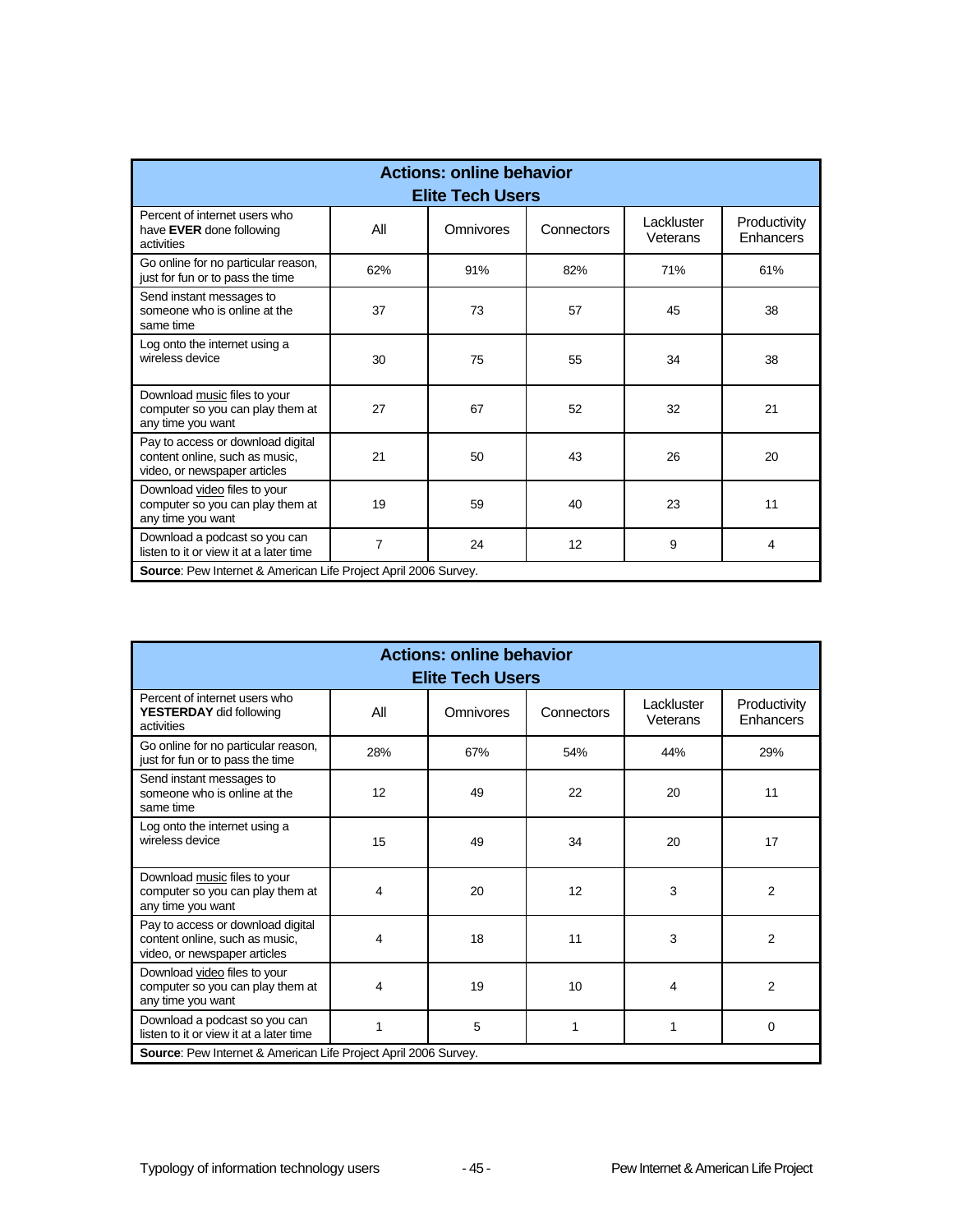| <b>Actions: online behavior</b>                                                                     |                    |                          |                                |                        |                |  |  |  |  |
|-----------------------------------------------------------------------------------------------------|--------------------|--------------------------|--------------------------------|------------------------|----------------|--|--|--|--|
| Middle and Low-tech groups                                                                          |                    |                          |                                |                        |                |  |  |  |  |
| Percent of internet users who<br>have EVER done following<br>activities                             | Mobile<br>Centrics | Connected<br>but Hassled | Inexperienced<br>Experimenters | Light but<br>Satisfied | Indifferents   |  |  |  |  |
| Go online for no particular reason,<br>just for fun or to pass the time                             | 65%                | 57%                      | 52%                            | 44%                    | 42%            |  |  |  |  |
| Send instant messages to<br>someone who is online at the<br>same time                               | 47                 | 25                       | 18                             | 16                     | 16             |  |  |  |  |
| Log onto the internet using a<br>wireless device                                                    | 25                 | 21                       | 9                              | 7                      | 7              |  |  |  |  |
| Download music files to your<br>computer so you can play them at<br>any time you want               | 34                 | 17                       | 8                              | 4                      | 7              |  |  |  |  |
| Pay to access or download digital<br>content online, such as music,<br>video, or newspaper articles | 23                 | 13                       | 9                              | 5                      | 5              |  |  |  |  |
| Download video files to your<br>computer so you can play them at<br>any time you want               | 18                 | 12                       | 5                              | 6                      | 5              |  |  |  |  |
| Download a podcast so you can<br>listen to it or view it at a later time                            | 9                  | 5                        | $\overline{2}$                 | 1                      | $\overline{2}$ |  |  |  |  |
| <b>Source:</b> Pew Internet & American Life Project April 2006 Survey.                              |                    |                          |                                |                        |                |  |  |  |  |

| <b>Actions: online behavior</b><br><b>Middle and Low-tech groups</b>                                |                    |                          |                                |                        |              |  |  |  |  |
|-----------------------------------------------------------------------------------------------------|--------------------|--------------------------|--------------------------------|------------------------|--------------|--|--|--|--|
| Percent of internet users who<br><b>YESTERDAY</b> did following<br>activities                       | Mobile<br>Centrics | Connected<br>but Hassled | Inexperienced<br>Experimenters | Light but<br>Satisfied | Indifferents |  |  |  |  |
| Go online for no particular reason,<br>just for fun or to pass the time                             | 16%                | 18%                      | 12%                            | 5%                     | 9%           |  |  |  |  |
| Send instant messages to<br>someone who is online at the<br>same time                               | 5                  | 4                        | 3                              | 1                      |              |  |  |  |  |
| Log onto the internet using a<br>wireless device                                                    | 6                  | 7                        | $\overline{2}$                 | 1                      | 3            |  |  |  |  |
| Download music files to your<br>computer so you can play them at<br>any time you want               | 1                  | 1                        | $\Omega$                       | $\Omega$               | 1            |  |  |  |  |
| Pay to access or download digital<br>content online, such as music,<br>video, or newspaper articles | 0                  | 1                        |                                | 1                      |              |  |  |  |  |
| Download video files to your<br>computer so you can play them at<br>any time you want               | 1                  | 1                        |                                | $\Omega$               | $\Omega$     |  |  |  |  |
| Download a podcast so you can<br>listen to it or view it at a later time                            | $\Omega$           | 1                        | 0                              | 0                      | $\Omega$     |  |  |  |  |
| <b>Source: Pew Internet &amp; American Life Project April 2006 Survey.</b>                          |                    |                          |                                |                        |              |  |  |  |  |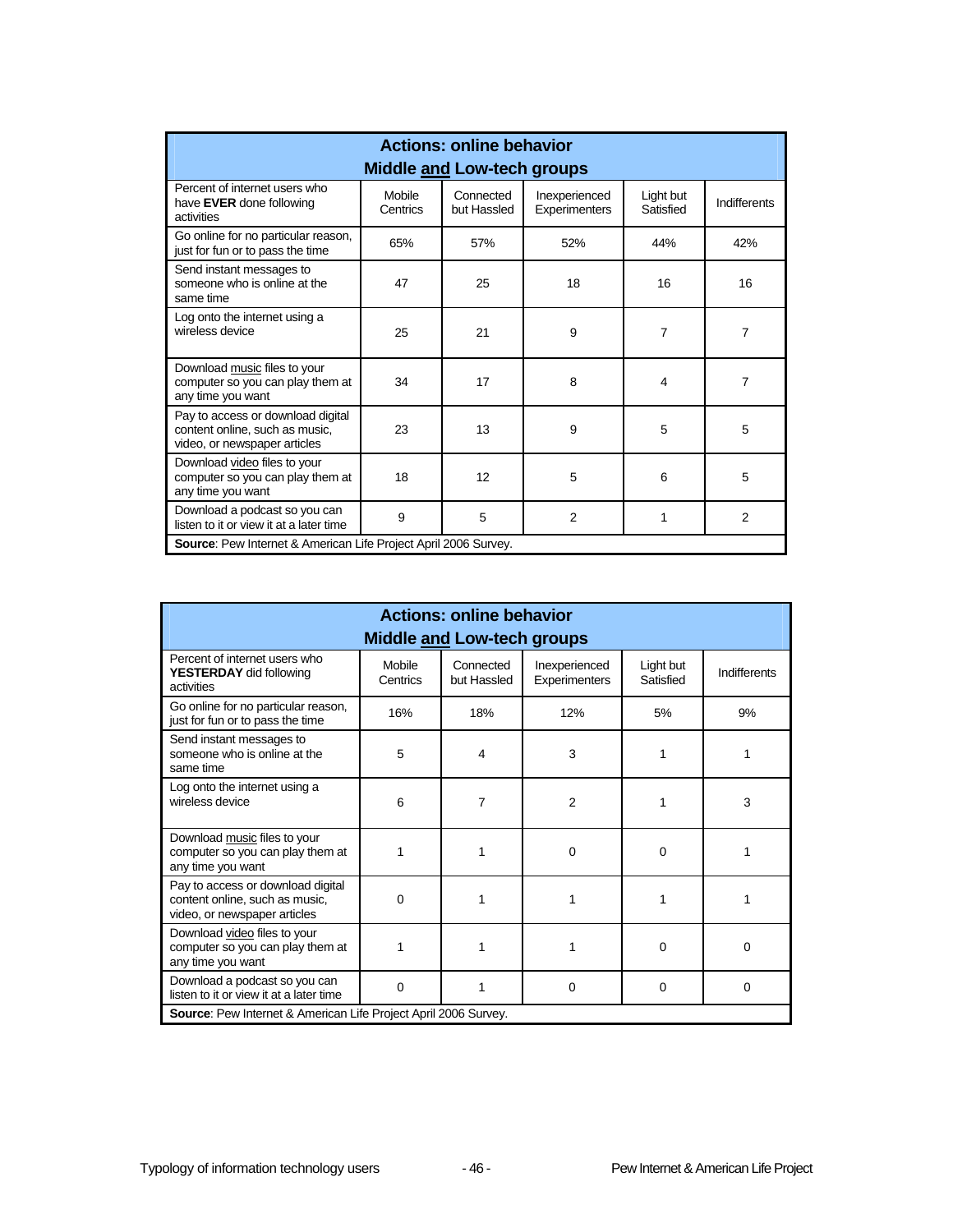| Actions: other facts about the groups' online behavior<br><b>Elite Tech Users</b> |     |           |            |                        |                           |  |  |  |
|-----------------------------------------------------------------------------------|-----|-----------|------------|------------------------|---------------------------|--|--|--|
| Among internet users in each<br>group                                             | Αll | Omnivores | Connectors | Lackluster<br>Veterans | Productivity<br>Enhancers |  |  |  |
| Internet experience: median<br>number of years online                             |     | 10        | 9          | 10                     | 10                        |  |  |  |
| % who say went online<br>"yesterday"                                              | 66% | 92%       | 93%        | 89%                    | 84%                       |  |  |  |
| % who say they went online from<br>home "yesterday" several times                 | 27  | 67        | 63         | 47                     | 36                        |  |  |  |
| % who say they went online from<br>work "yesterday" several times                 | 35  | 61        | 54         | 47                     | 67                        |  |  |  |
| <b>Source: Pew Internet &amp; American Life Project April 2006 Survey.</b>        |     |           |            |                        |                           |  |  |  |

| Actions: other facts about the groups' online behavior            |                            |                          |                                |                        |              |  |  |  |  |
|-------------------------------------------------------------------|----------------------------|--------------------------|--------------------------------|------------------------|--------------|--|--|--|--|
|                                                                   | Middle and Low-tech groups |                          |                                |                        |              |  |  |  |  |
| Among internet users in each<br>group                             | Mobile<br>Centrics         | Connected<br>but Hassled | Inexperienced<br>Experimenters | Light but<br>Satisfied | Indifferents |  |  |  |  |
| Internet experience: median<br>number of years online             | 6                          |                          | 5                              | 5                      | 5            |  |  |  |  |
| % who say went online<br>"vesterday"                              | 53%                        | 66%                      | 51%                            | 33%                    | 35%          |  |  |  |  |
| % who say they went online from<br>home "yesterday" several times | 4                          | 24                       | 9                              |                        | 2            |  |  |  |  |
| % who say they went online from<br>work "yesterday" several times | 17                         | 33                       | 25                             | 2                      | 12           |  |  |  |  |
| Source: Pew Internet & American Life Project April 2006 Survey.   |                            |                          |                                |                        |              |  |  |  |  |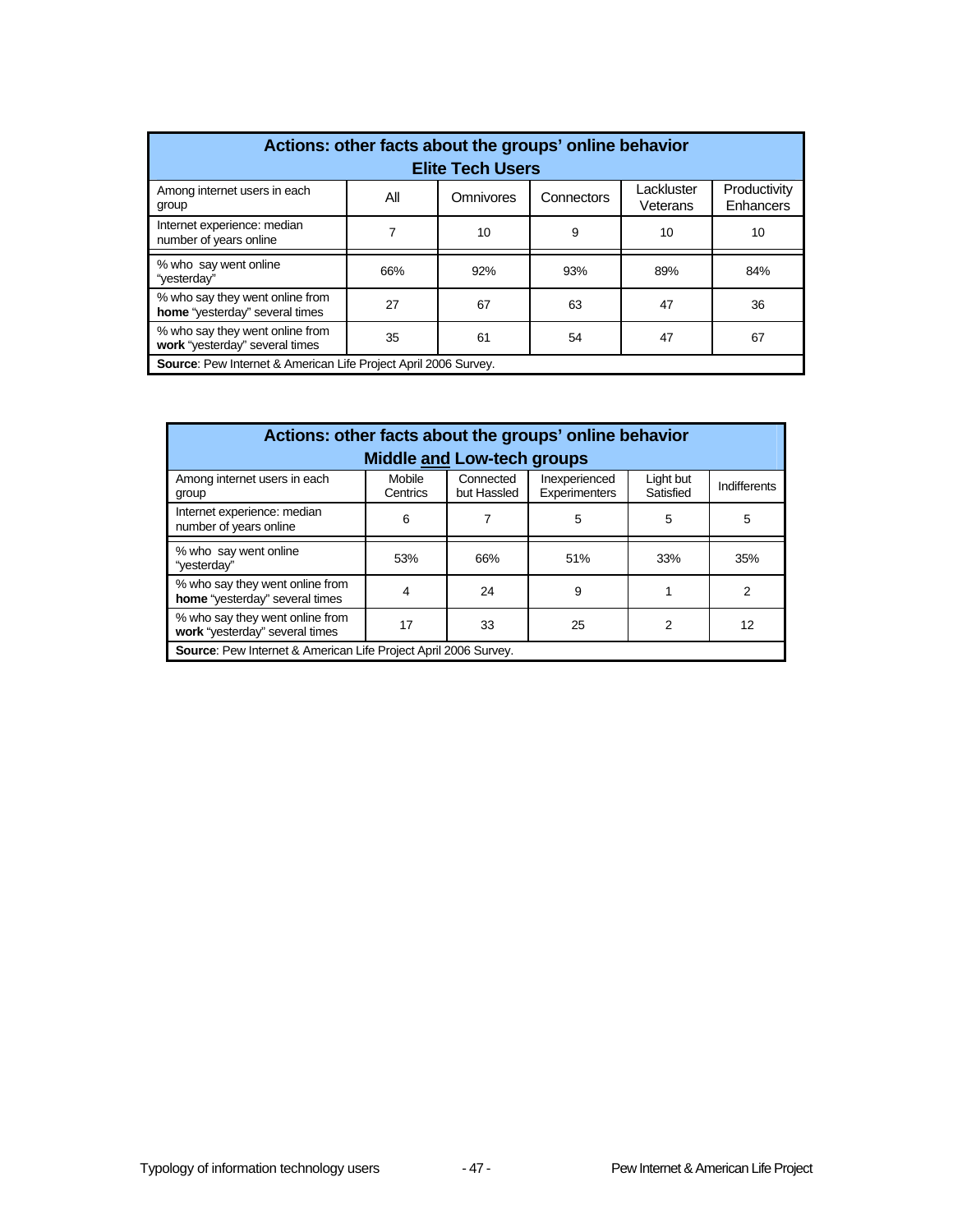| Attitudes about information technology<br><b>Elite Tech Users</b>                                               |     |           |                   |                        |                           |  |  |  |  |
|-----------------------------------------------------------------------------------------------------------------|-----|-----------|-------------------|------------------------|---------------------------|--|--|--|--|
| Percent of internet or cell users<br>who say this describes them "very<br>well"                                 | All | Omnivores | <b>Connectors</b> | Lackluster<br>Veterans | Productivity<br>Enhancers |  |  |  |  |
| I like that cell phones and other<br>mobile devices allow me to be<br>more available to others                  | 48% | 78%       | 64%               | 14%                    | 89%                       |  |  |  |  |
| I often feel like my electronic<br>devices can do more than what I<br>actually use them for                     | 56  | 51        | 82                | 44                     | 77                        |  |  |  |  |
| When I get a new electronic<br>device, I usually need someone<br>else to set it up or show me how to<br>use it. | 32  | 4         | 27                | $\overline{2}$         | 19                        |  |  |  |  |
| It is stressful to own and manage<br>all of the different electronic<br>devices I have                          | 14  | 4         | 15                | 4                      | 6                         |  |  |  |  |
| I often feel annoyed by having to<br>respond to intrusions from my<br>electronic devices                        | 22  | 17        | 17                | 13                     | 20                        |  |  |  |  |
| I believe I am more productive<br>because of all of my electronic<br>devices                                    | 33  | 72        | 66                | 20                     | 83                        |  |  |  |  |
| Source: Pew Internet & American Life Project April 2006 Survey                                                  |     |           |                   |                        |                           |  |  |  |  |

| Attitudes about information technology<br><b>Middle and Low-tech groups</b>                                     |                    |                          |                                |                        |              |  |  |  |  |
|-----------------------------------------------------------------------------------------------------------------|--------------------|--------------------------|--------------------------------|------------------------|--------------|--|--|--|--|
| Percent of internet or cell users<br>who say this describes them "very<br>well"                                 | Mobile<br>Centrics | Connected<br>but Hassled | Inexperienced<br>Experimenters | Light but<br>Satisfied | Indifferents |  |  |  |  |
| I like that cell phones and other<br>mobile devices allow me to be<br>more available to others                  | 73%                | 18%                      | 76%                            | 33%                    | 14%          |  |  |  |  |
| I often feel like my electronic<br>devices can do more than what I<br>actually use them for                     | 59                 | 51                       | 83                             | 55                     | 19           |  |  |  |  |
| When I get a new electronic<br>device, I usually need someone<br>else to set it up or show me how to<br>use it. | 21                 | 42                       | 64                             | 67                     | 18           |  |  |  |  |
| It is stressful to own and manage<br>all of the different electronic<br>devices I have                          | 3                  | 14                       | 38                             | 27                     | 4            |  |  |  |  |
| I often feel annoyed by having to<br>respond to intrusions from my<br>electronic devices                        | 19                 | 26                       | 34                             | 28                     | 18           |  |  |  |  |
| I believe I am more productive<br>because of all of my electronic<br>devices                                    | 30                 | 9                        | 54                             | 1                      | 5            |  |  |  |  |
| Source: Pew Internet & American Life Project April 2006 Survey                                                  |                    |                          |                                |                        |              |  |  |  |  |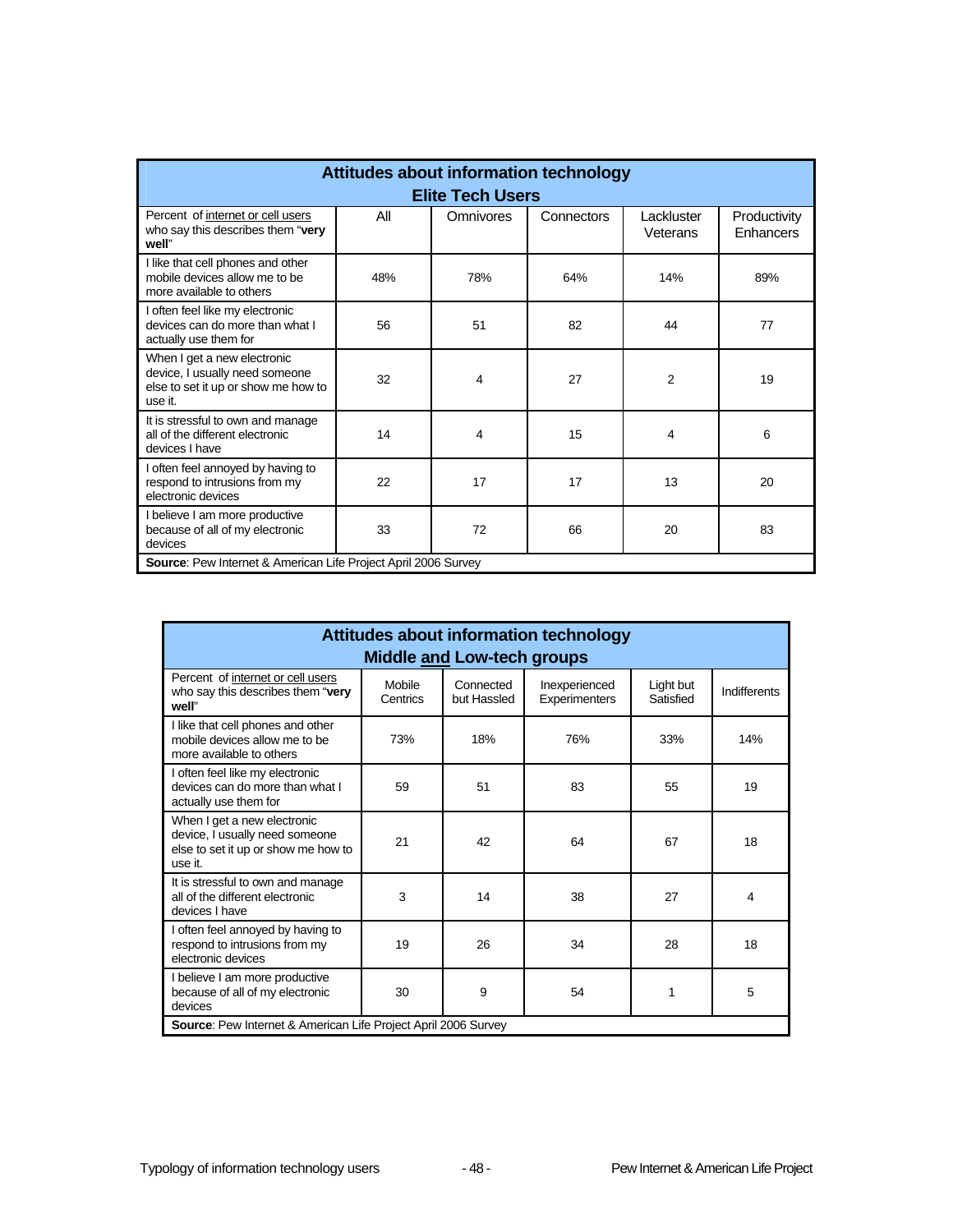| Attitudes about information technology<br><b>Elite Tech Users</b>                                                                    |     |           |            |                        |                           |  |  |  |  |
|--------------------------------------------------------------------------------------------------------------------------------------|-----|-----------|------------|------------------------|---------------------------|--|--|--|--|
| Percent of internet or cell users<br>who say communication and<br>information devices have helped<br>"a lot" in specified dimensions | All | Omnivores | Connectors | Lackluster<br>Veterans | Productivity<br>Enhancers |  |  |  |  |
| The way you pursue your hobbies<br>or interests                                                                                      | 28% | 68%       | 53%        | 31%                    | 41%                       |  |  |  |  |
| Your ability to do your job                                                                                                          | 42  | 69        | 68         | 47                     | 73                        |  |  |  |  |
| Your ability to learn new things                                                                                                     | 51  | 86        | 81         | 57                     | 73                        |  |  |  |  |
| Your ability to keep in touch with<br>friends and family                                                                             | 59  | 85        | 85         | 57                     | 81                        |  |  |  |  |
| Your ability to share your ideas<br>and creations with others                                                                        | 28  | 69        | 51         | 24                     | 42                        |  |  |  |  |
| Your ability to work with others in<br>your community or in groups you<br>belong to                                                  | 28  | 60        | 55         | 22                     | 49                        |  |  |  |  |
| <b>Source: Pew Internet &amp; American Life Project April 2006 Survey</b>                                                            |     |           |            |                        |                           |  |  |  |  |

| Attitudes about information technology                                                                                               |                    |                          |                                |                        |              |  |  |
|--------------------------------------------------------------------------------------------------------------------------------------|--------------------|--------------------------|--------------------------------|------------------------|--------------|--|--|
| <b>Middle and Low-tech groups</b>                                                                                                    |                    |                          |                                |                        |              |  |  |
| Percent of internet or cell users<br>who say communication and<br>information devices have helped<br>"a lot" in specified dimensions | Mobile<br>Centrics | Connected<br>but Hassled | Inexperienced<br>Experimenters | Light but<br>Satisfied | Indifferents |  |  |
| The way you pursue your hobbies<br>or interests                                                                                      | 30%                | 16%                      | 32%                            | 8%                     | 9%           |  |  |
| Your ability to do your job                                                                                                          | 38                 | 35                       | 49                             | 16                     | 18           |  |  |
| Your ability to learn new things                                                                                                     | 49                 | 41                       | 61                             | 25                     | 24           |  |  |
| Your ability to keep in touch with<br>friends and family                                                                             | 74                 | 48                       | 65                             | 39                     | 30           |  |  |
| Your ability to share your ideas<br>and creations with others                                                                        | 31                 | 15                       | 35                             | 10                     | 7            |  |  |
| Your ability to work with others in<br>your community or in groups you<br>belong to                                                  | 30                 | 13                       | 38                             | 8                      | 8            |  |  |
| Source: Pew Internet & American Life Project April 2006 Survey                                                                       |                    |                          |                                |                        |              |  |  |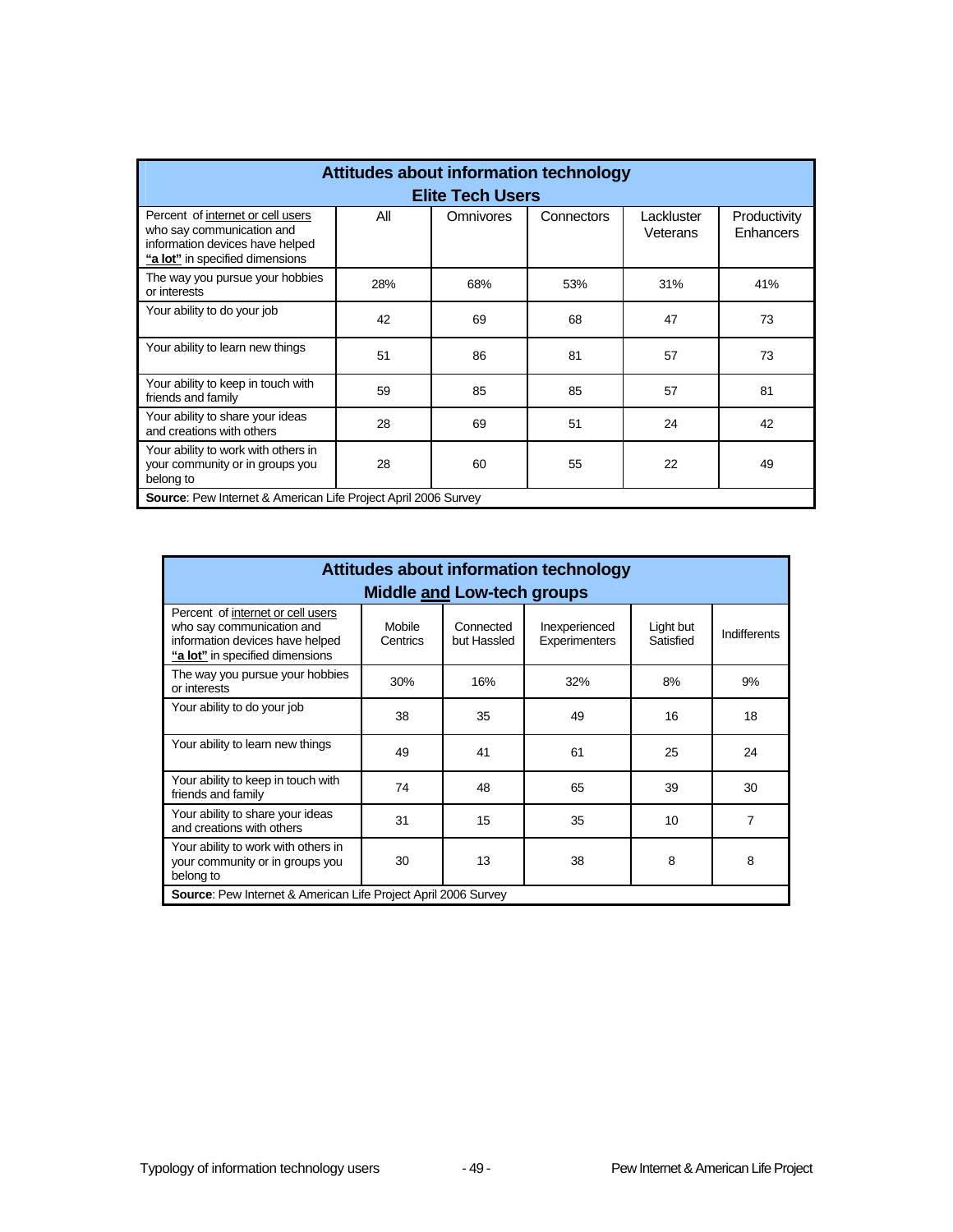| Attitudes about information technology<br><b>Elite Tech Users</b>                                                                                    |     |           |            |                        |                                  |  |  |
|------------------------------------------------------------------------------------------------------------------------------------------------------|-----|-----------|------------|------------------------|----------------------------------|--|--|
| Percent who say                                                                                                                                      | All | Omnivores | Connectors | Lackluster<br>Veterans | Productivity<br><b>Enhancers</b> |  |  |
| They feel overloaded by the<br>amount of information these<br>days available from TV,<br>magazines, newspapers, and<br>computer information services | 27% | 10%       | 27%        | 11%                    | 10%                              |  |  |
| They like having so much<br>information available                                                                                                    | 67  | 88        | 68         | 86                     | 87                               |  |  |
| Computers and technology<br>give them more control over<br>their lives                                                                               | 48  | 71        | 77         | 50                     | 73                               |  |  |
| Computers and technology<br>give them less control over<br>their lives                                                                               | 16  |           | 9          | 10                     | 6                                |  |  |
| Computers and technology<br>give them make no difference<br>in their lives                                                                           | 29  | 23        | 13         | 38                     | 19                               |  |  |
| <b>Source: Pew Internet &amp; American Life Project April 2006 Survey</b>                                                                            |     |           |            |                        |                                  |  |  |

| Attitudes about information technology                                                                                                               |                    |                             |                                       |                        |              |  |  |
|------------------------------------------------------------------------------------------------------------------------------------------------------|--------------------|-----------------------------|---------------------------------------|------------------------|--------------|--|--|
| <b>Middle and Low-tech groups</b>                                                                                                                    |                    |                             |                                       |                        |              |  |  |
| Percent who say                                                                                                                                      | Mobile<br>Centrics | Connected<br>but<br>Hassled | Inexperienced<br><b>Experimenters</b> | Light but<br>Satisfied | Indifferents |  |  |
| They feel overloaded by the<br>amount of information these<br>days available from TV,<br>magazines, newspapers, and<br>computer information services | 18%                | 41%                         | 35%                                   | 38%                    | 26%          |  |  |
| They like having so much<br>information available                                                                                                    | 77                 | 53                          | 62                                    | 57                     | 63           |  |  |
| Computers and technology<br>give them more control over<br>their lives                                                                               | 57                 | 44                          | 60                                    | 28                     | 22           |  |  |
| Computers and technology<br>give them less control over<br>their lives                                                                               | 10                 | 19                          | 13                                    | 26                     | 26           |  |  |
| Computers and technology<br>give them make no difference<br>in their lives                                                                           | 31                 | 33                          | 24                                    | 37                     | 41           |  |  |
| <b>Source:</b> Pew Internet & American Life Project April 2006 Survey                                                                                |                    |                             |                                       |                        |              |  |  |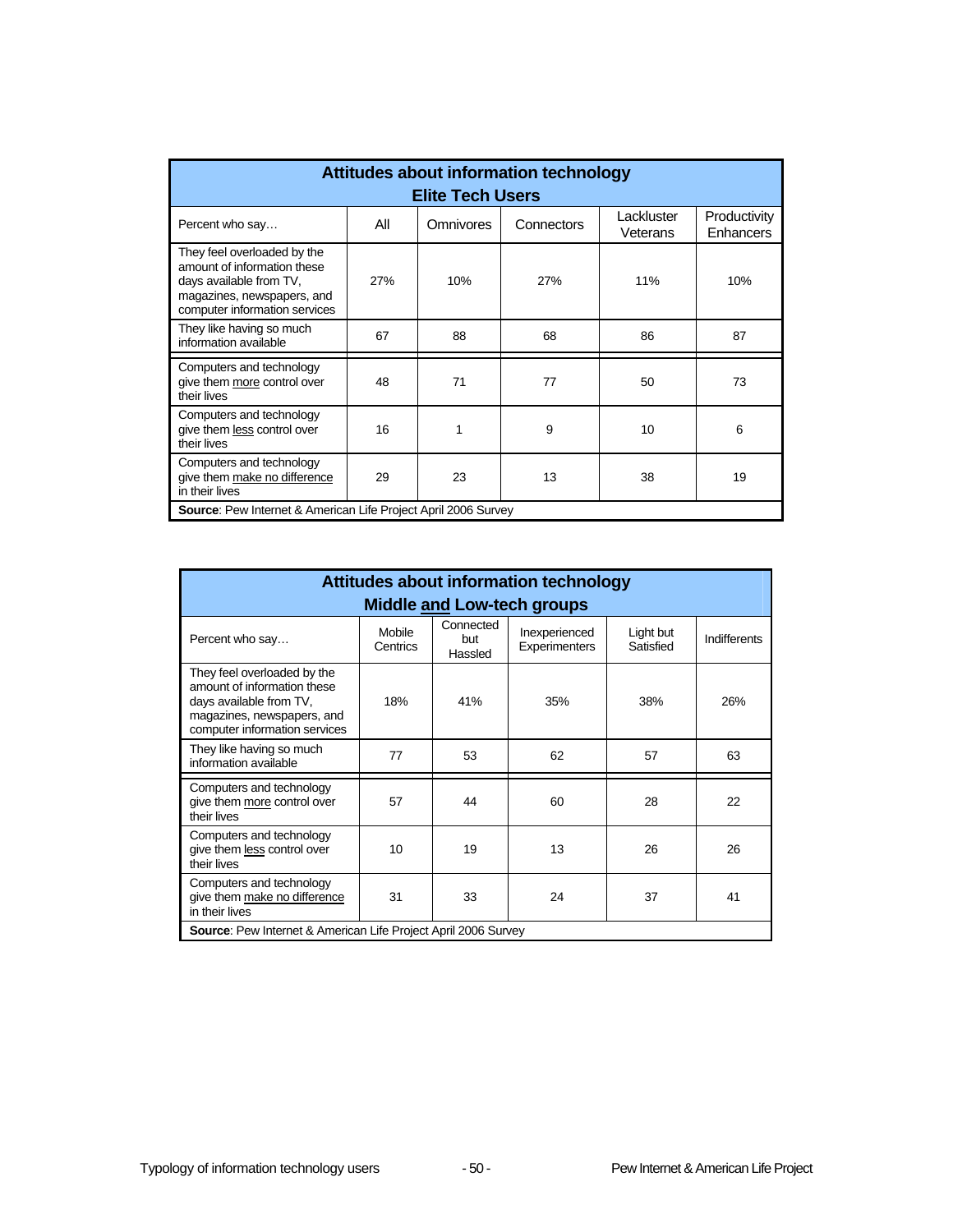| Attitudes about information technology<br><b>Elite Tech Users</b>                                          |     |           |            |                        |                           |  |  |
|------------------------------------------------------------------------------------------------------------|-----|-----------|------------|------------------------|---------------------------|--|--|
| Percent who say it would be "very"<br>hard" to give up a technology or<br>service (among those who use it) | All | Omnivores | Connectors | Lackluster<br>Veterans | Productivity<br>Enhancers |  |  |
| Landline telephone                                                                                         | 48% | 36%       | 49%        | 42%                    | 42%                       |  |  |
| <b>Television</b>                                                                                          | 44  | 38        | 49         | 38                     | 47                        |  |  |
| Cable television                                                                                           | 39  | 32        | 37         | 33                     | 39                        |  |  |
| Cell phone                                                                                                 | 43  | 69        | 53         | 34                     | 60                        |  |  |
| Internet                                                                                                   | 38  | 78        | 72         | 46                     | 59                        |  |  |
| Email                                                                                                      | 334 | 63        | 66         | 34                     | 51                        |  |  |
| <b>Source: Pew Internet &amp; American Life Project April 2006 Survey</b>                                  |     |           |            |                        |                           |  |  |

| Attitudes about information technology<br>Middle and Low-tech groups                                       |                    |                          |                                |                        |              |  |  |
|------------------------------------------------------------------------------------------------------------|--------------------|--------------------------|--------------------------------|------------------------|--------------|--|--|
| Percent who say it would be "very"<br>hard" to give up a technology or<br>service (among those who use it) | Mobile<br>Centrics | Connected<br>but Hassled | Inexperienced<br>Experimenters | Light but<br>Satisfied | Indifferents |  |  |
| Landline telephone                                                                                         | 39%                | 53%                      | 60%                            | 56%                    | 42%          |  |  |
| Television                                                                                                 | 43                 | 42                       | 58                             | 47                     | 36           |  |  |
| Cable television                                                                                           | 37                 | 38                       | 50                             | 41                     | 34           |  |  |
| Cell phone                                                                                                 | 55                 | 29                       | 48                             | 27                     | 19           |  |  |
| Internet                                                                                                   | 25                 | 29                       | 29                             | 7                      | 6            |  |  |
| Email                                                                                                      | 21                 | 28                       | 32                             |                        |              |  |  |
| <b>Source: Pew Internet &amp; American Life Project April 2006 Survey</b>                                  |                    |                          |                                |                        |              |  |  |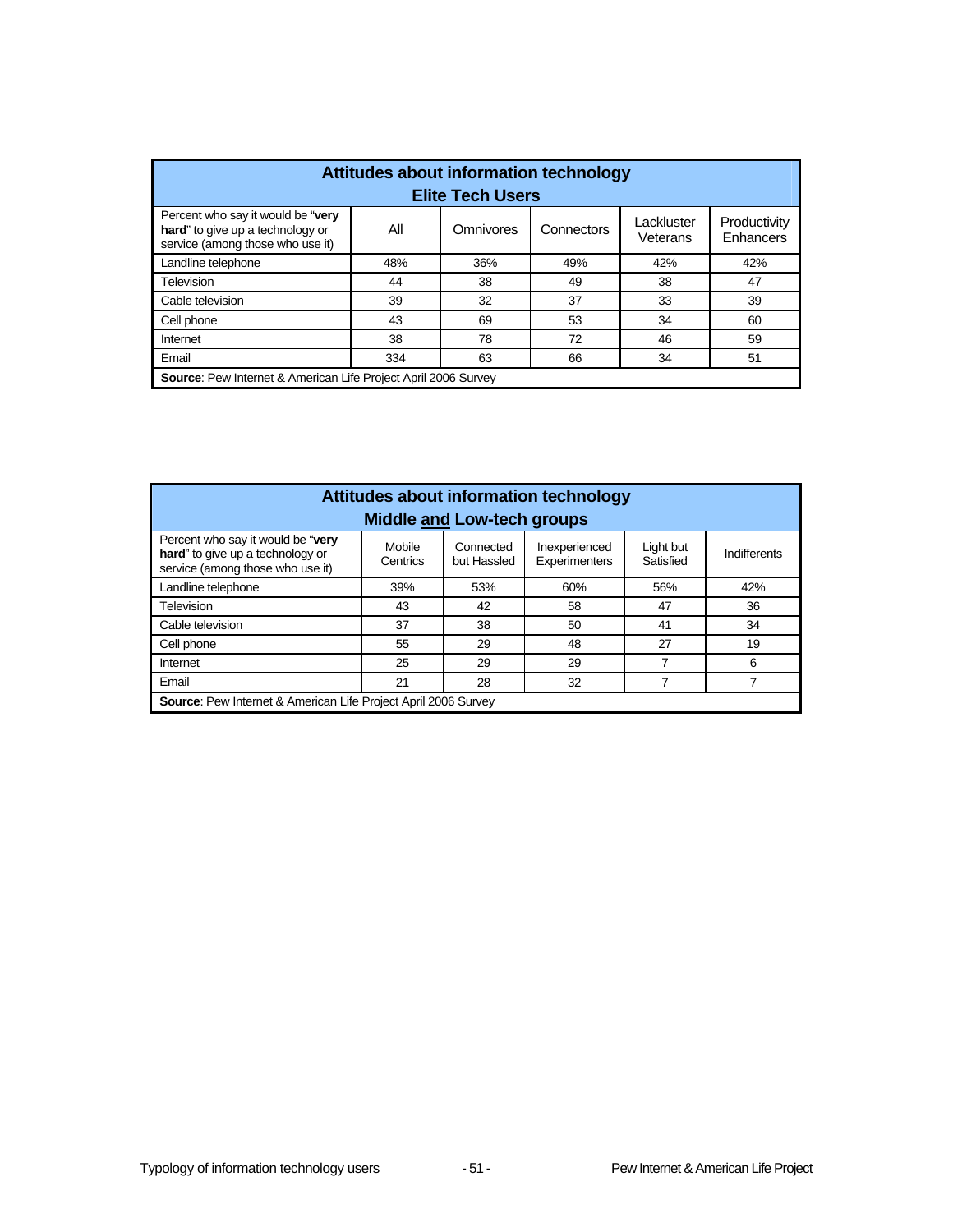| <b>Demographics</b><br><b>Elite Tech Users</b>                 |       |           |            |                        |                           |  |  |
|----------------------------------------------------------------|-------|-----------|------------|------------------------|---------------------------|--|--|
|                                                                | All   | Omnivores | Connectors | Lackluster<br>Veterans | Productivity<br>Enhancers |  |  |
| Number of cases                                                | 4,001 | 229       | 276        | 301                    | 336                       |  |  |
| Gender/parental status                                         |       |           |            |                        |                           |  |  |
| Male                                                           | 48%   | 70%       | 45%        | 65%                    | 50%                       |  |  |
| Female                                                         | 52    | 30        | 55         | 35                     | 50                        |  |  |
| Parent with child under 18                                     | 35    | 35        | 50         | 41                     | 46                        |  |  |
| Age                                                            |       |           |            |                        |                           |  |  |
| Median age                                                     | 45    | 28        | 38         | 40                     | 40                        |  |  |
| 18-29                                                          | 20%   | 53%       | 24%        | 23%                    | 23%                       |  |  |
| 30-49                                                          | 39    | 36        | 54         | 51                     | 51                        |  |  |
| 50-64                                                          | 24    | 10        | 18         | 22                     | 23                        |  |  |
| $65+$                                                          | 17    | 1         | 3          | 1                      | $\overline{4}$            |  |  |
| <b>Race/Ethnicity</b>                                          |       |           |            |                        |                           |  |  |
| White                                                          | 77%   | 64%       | 72%        | 81%                    | 74%                       |  |  |
| Hispanic (English speaking)                                    | 10    | 18        | 10         | 10                     | 14                        |  |  |
| Black (not Hispanic)                                           | 12    | 11        | 8          | 5                      | 8                         |  |  |
| <b>Education/Student status</b>                                |       |           |            |                        |                           |  |  |
| Less than high school                                          | 13%   | 5%        | 4%         | 6%                     | 4%                        |  |  |
| High school grad                                               | 37    | 24        | 20         | 23                     | 21                        |  |  |
| Some college                                                   | 23    | 30        | 32         | 29                     | 28                        |  |  |
| College +                                                      | 27    | 40        | 45         | 42                     | 47                        |  |  |
| Student (full or part-time)                                    | 13    | 42        | 15         | 23                     | 15                        |  |  |
| Income                                                         |       |           |            |                        |                           |  |  |
| Under \$30K                                                    | 24%   | 11%       | 12%        | 13%                    | 9%                        |  |  |
| \$30K-50K                                                      | 20    | 24        | 15         | 21                     | 21                        |  |  |
| \$50K-\$75K                                                    | 14    | 12        | 18         | 18                     | 16                        |  |  |
| Over \$75K                                                     | 22    | 41        | 44         | 29                     | 37                        |  |  |
| Don't know/refused                                             | 20    | 13        | 11         | 19                     | 18                        |  |  |
| Source: Pew Internet & American Life Project April 2006 Survey |       |           |            |                        |                           |  |  |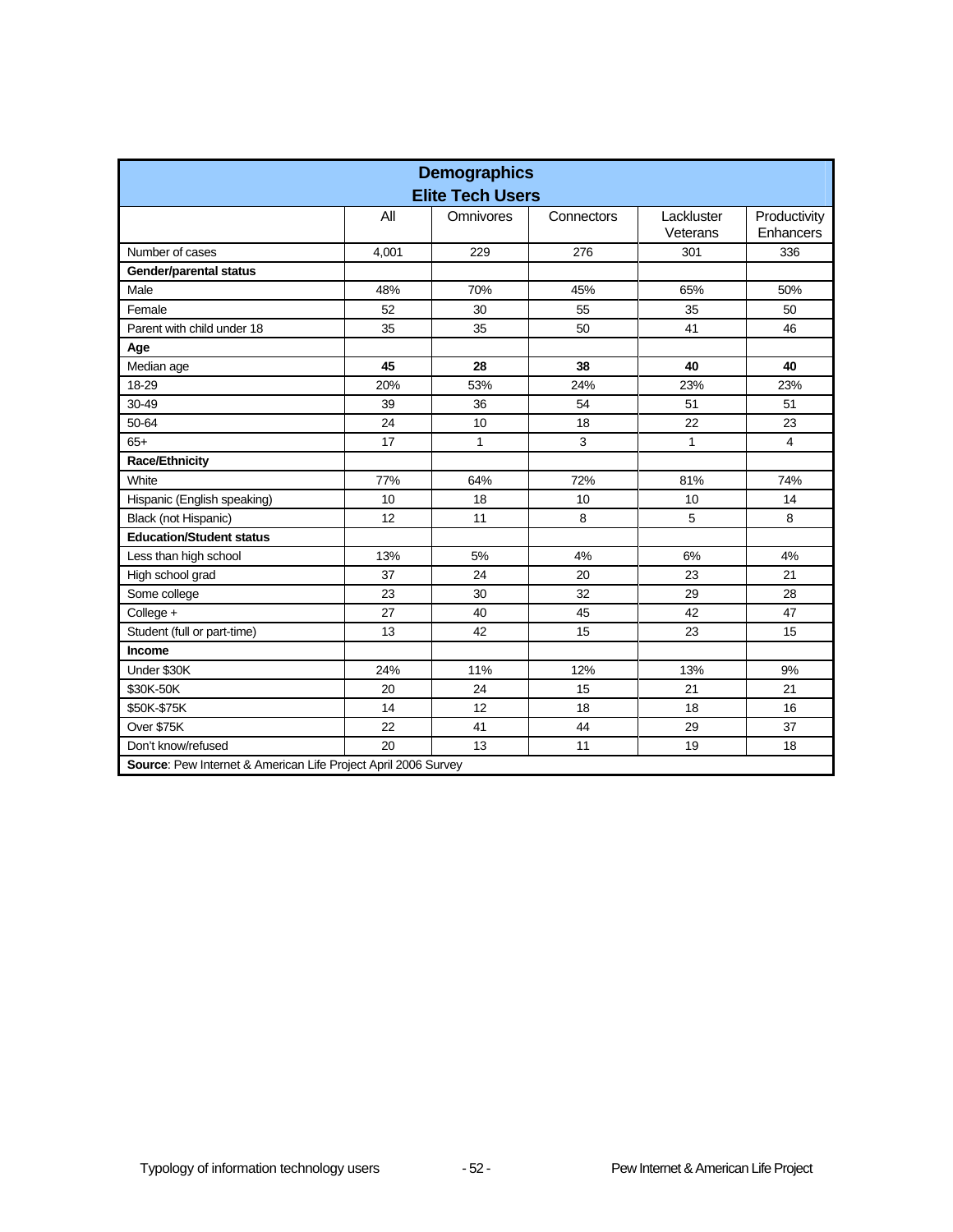| <b>Demographics</b>                                            |                        |                          |                                |                        |              |                           |  |
|----------------------------------------------------------------|------------------------|--------------------------|--------------------------------|------------------------|--------------|---------------------------|--|
| <b>Middle and Low-tech groups</b>                              |                        |                          |                                |                        |              |                           |  |
|                                                                | <b>Mobile Centrics</b> | Connected but<br>Hassled | Inexperienced<br>Experimenters | Light but<br>Satisfied | Indifferents | Off the<br><b>Network</b> |  |
| Number of cases                                                | 309                    | 417                      | 384                            | 675                    | 428          | 646                       |  |
| Gender/parental status                                         |                        |                          |                                |                        |              |                           |  |
| Male                                                           | 52%                    | 41%                      | 39%                            | 43%                    | 52%          | 43%                       |  |
| Female                                                         | 48                     | 59                       | 61                             | 57                     | 48           | 57                        |  |
| Parent with child under 18                                     | 49                     | 40                       | 30                             | 29                     | 33           | 15                        |  |
| Age                                                            |                        |                          |                                |                        |              |                           |  |
| Median age                                                     | 32                     | 46                       | 50                             | 53                     | 47           | 64                        |  |
| 18-29                                                          | 40%                    | 12%                      | 11%                            | 7%                     | 17%          | 8%                        |  |
| 30-49                                                          | 45                     | 45                       | 36                             | 36                     | 36           | 18                        |  |
| 50-64                                                          | 15                     | 32                       | 34                             | 33                     | 25           | 24                        |  |
| $65+$                                                          | $\mathbf{1}$           | 11                       | 18                             | 25                     | 22           | 50                        |  |
| Race/Ethnicity                                                 |                        |                          |                                |                        |              |                           |  |
| White                                                          | 61%                    | 80%                      | 74%                            | 79%                    | 76%          | 74%                       |  |
| Hispanic (English<br>speaking)                                 | 14                     | 8                        | 12                             | 6                      | 8            | 9                         |  |
| Black (not Hispanic)                                           | 21                     | 5                        | 11                             | 10                     | 10           | 18                        |  |
| <b>Education/Student</b><br>status                             |                        |                          |                                |                        |              |                           |  |
| Less than high school                                          | 14%                    | 4%                       | 10%                            | 13%                    | 18%          | 33%                       |  |
| High school grad                                               | 43                     | 33                       | 36                             | 48                     | 49           | 47                        |  |
| Some college                                                   | 24                     | 22                       | 23                             | 21                     | 20           | 13                        |  |
| College +                                                      | 19                     | 41                       | 31                             | 18                     | 13           | $\overline{7}$            |  |
| Student (full or part-time)                                    | 10                     | 11                       | 9                              | $\overline{4}$         | 6            | 3                         |  |
| Income                                                         |                        |                          |                                |                        |              |                           |  |
| Under \$30K                                                    | 29%                    | 14%                      | 18%                            | 27%                    | 33%          | 46%                       |  |
| \$30K-50K                                                      | 23                     | 23                       | 23                             | 24                     | 19           | 11                        |  |
| \$50K-\$75K                                                    | 19                     | 17                       | 14                             | 13                     | 13           | 5                         |  |
| Over \$75K                                                     | 21                     | 28                       | 27                             | 13                     | 10           | $\overline{4}$            |  |
| Don't know/refused                                             | 9                      | 18                       | 18                             | 24                     | 25           | 34                        |  |
| Source: Pew Internet & American Life Project April 2006 Survey |                        |                          |                                |                        |              |                           |  |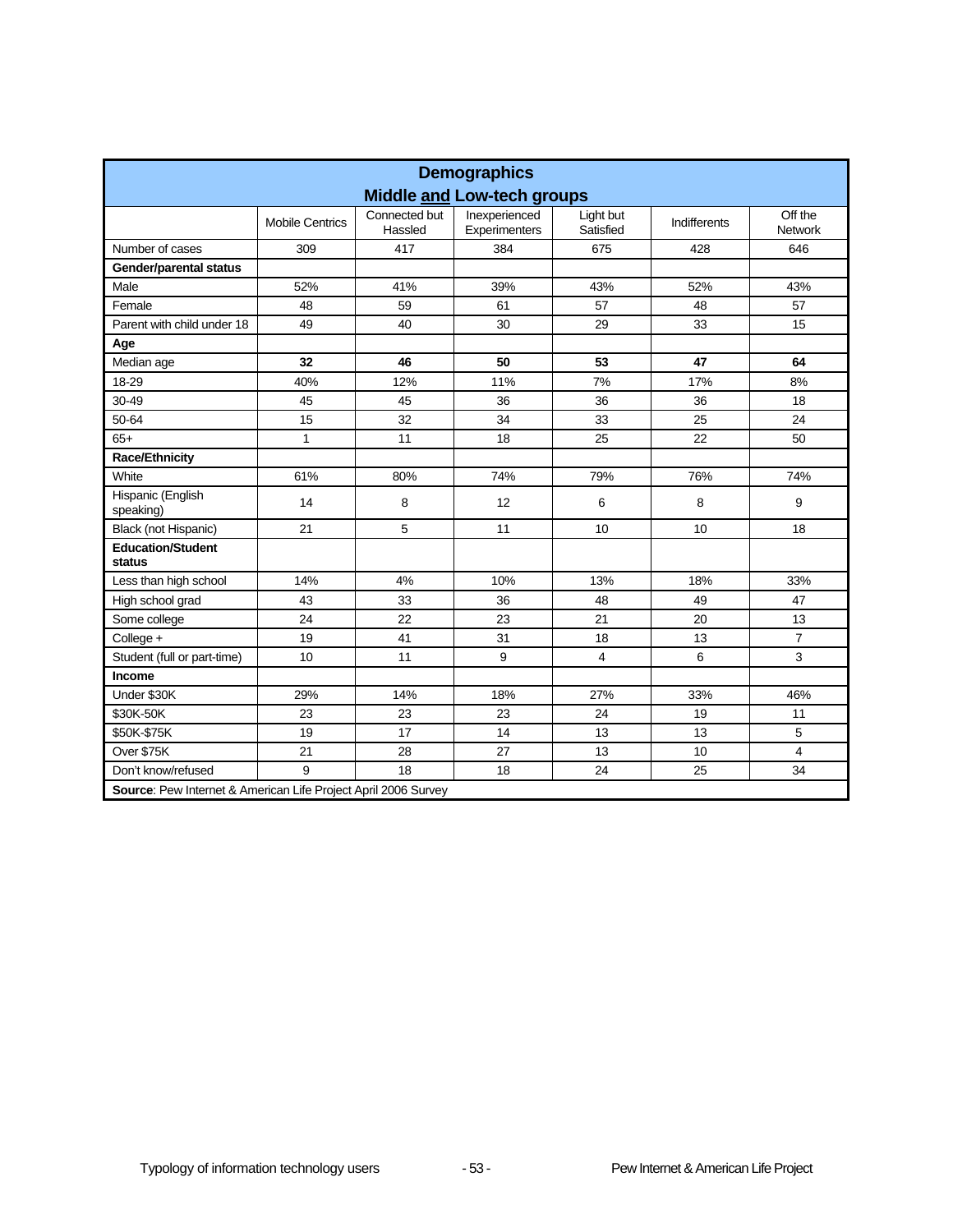This report is based on the findings of a daily tracking survey on Americans' use of the Internet. The results in this report are based on data from telephone interviews conducted by Princeton Survey Research Associates International between February 15 to April 6, 2006, among a sample of 4,001 adults, 18 and older. For results based on the total sample, one can say with 95% confidence that the error attributable to sampling is plus or minus 2 percentage points. For results based Internet users  $(n=2,822)$ , the margin of sampling error is plus or minus 2 percentage points. In addition to sampling error, question wording and practical difficulties in conducting telephone surveys may introduce some error or bias into the findings of opinion polls.

The sample for this survey is a random digit sample of telephone numbers selected from telephone exchanges in the continental United States. The random digit aspect of the sample is used to avoid "listing" bias and provides representation of both listed and unlisted numbers (including not-yet-listed numbers). The design of the sample achieves this representation by random generation of the last two digits of telephone numbers selected on the basis of their area code, telephone exchange, and bank number.

Sample was released for interviewing in replicates, which are representative subsamples of the larger sample. Using replicates to control the release of sample ensures that complete call procedures are followed for the entire sample. At least 10 attempts were made to complete an interview at sampled households. Calls were staggered over times of day and days of the week to maximize the chance of making contact with potential respondents. Each household received at least one daytime call in an attempt to find someone at home. In each contacted household, interviewers asked to speak with the youngest male currently at home. If no male was available, interviewers asked to speak with the oldest female at home. This systematic respondent selection technique has been shown to produce samples that closely mirror the population in terms of age and gender.

Non-response in telephone interviews produces some known biases in survey-derived estimates because participation tends to vary for different subgroups of the population, and these subgroups are likely to vary also on questions of substantive interest. In order to compensate for these known biases, the sample data are weighted in analysis. The demographic weighting parameters are derived from a special analysis of the Census Bureau's March 2005 Annual Social and Economic Supplement Survey. This analysis produces population parameters for the demographic characteristics of adults age 18 or older, living in households that contain a telephone. These parameters are then compared with the sample characteristics to construct sample weights. The weights are derived using an iterative technique that simultaneously balances the distribution of all weighting parameters.